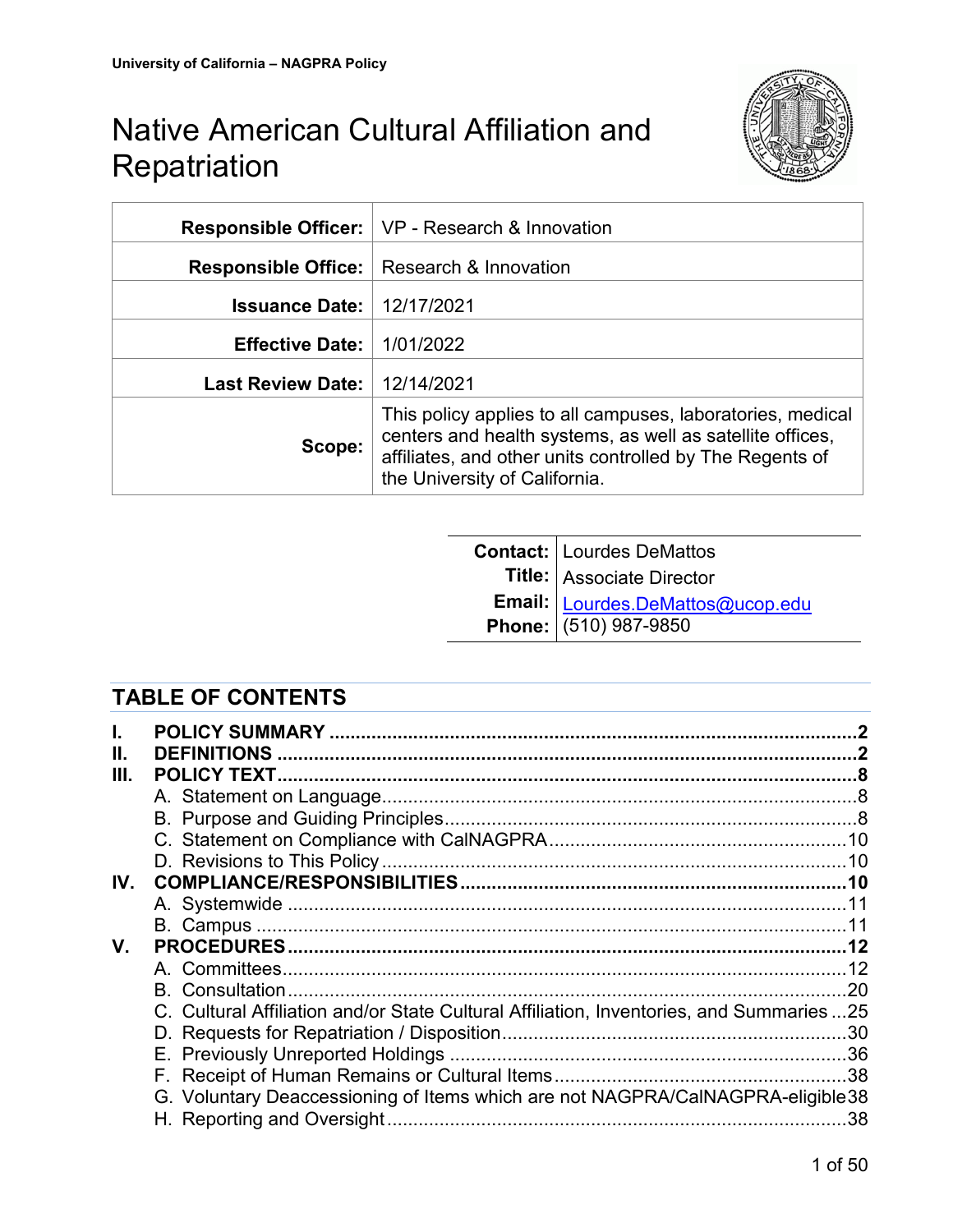| IX. REVISION HISTORY ………………………………………………………………………………………50 |  |
|----------------------------------------------------------|--|
|                                                          |  |

# **I. POLICY SUMMARY**

The purpose of this policy is to increase and achieve Repatriation of Native American and Native Hawaiian ancestral Human Remains and Cultural Items to Tribes, Native Hawaiian Organizations and Lineal Descendants. The University of California (UC) is committed to fully implementing the spirit as well as the legal requirements of both the federal Native American Graves Protection and Repatriation Act at **25 U.S.C. §§ 3001-13** and its accompanying regulations at 43 C.F.R. §§ 10.1-.17 (jointly referred to in this policy as "NAGPRA"), and the California Native American Graves Protection and Repatriation Act ("CalNAGPRA"), California Health & Safety Code (CHSC) §§ 8010-30,<sup>1</sup> which were enacted to acknowledge the fundamental human right of Native Americans and Native Hawaiians to their ancestral Human Remains and Cultural Items. Therefore, the UC adopts as a fundamental value the Repatriation of Native American and Native Hawaiian Human Remains and Cultural Items<sup>2</sup> (Associated and Unassociated Funerary Objects, Sacred Objects, and Objects of Cultural Patrimony), in accordance with state and federal law. This policy describes how UC will pursue this value and ensure both adherence to the general principles and compliance with NAGPRA and CalNAGPRA. The procedures set out in this policy are intended to increase Repatriation, accountability, and transparency. Where processes or definitions vary between NAGPRA and CalNAGPRA, both are provided, with indications regarding the origin of the requirements.

# **II. DEFINITIONS**

This policy adopts the definitions of NAGPRA (25 U.S.C. §§ 3001 and 43 C.F.R. § 10.2) and CalNAGPRA (Cal. Health & Safety Code § 8012),  $3$  as applicable. For convenience, the definitions of some NAGPRA/CalNAGPRA terms are repeated below (with citations), along with other UC defined terms. *Terms capitalized in this policy (including within the definitions* 

 <sup>1</sup> Citations to CalNAGPRA refer to California Health & Safety Code §§ 8010-30. Unless otherwise specified, citations to NAGPRA refer to the federal NAGPRA regulations at 43 C.F.R. §§ 10.1 – 10.17.

<sup>2</sup> Note that this policy covers **NAGPRA/CalNAGPRA-eligible** Human Remains and Cultural Items (all as defined in this policy). As such, this policy is not intended to cover the procedures that apply to inadvertent discovery of Native American remains during ground disturbing land development activity governed by California Public Resources Code § 5097.8 and Health and Safety Code § 7050.5, or notification and consultation requirements related to Tribal Cultural Resources pursuant to the California Environmental Quality Act. (See UC CEQA Compliance.) In addition, this policy does not apply to voluntary and consented donations through the University's Anatomical Donation Program. (See UC Policy on Anatomical Donation/Materials Programs.)

<sup>3</sup> Under CalNAGPRA, terms have the same meaning as in the federal Native American Graves Protection and Repatriation Act (25 U.S.C. Sec. 3001 et seq.), as interpreted by federal regulations, except as noted in CalNAGPRA § 8012.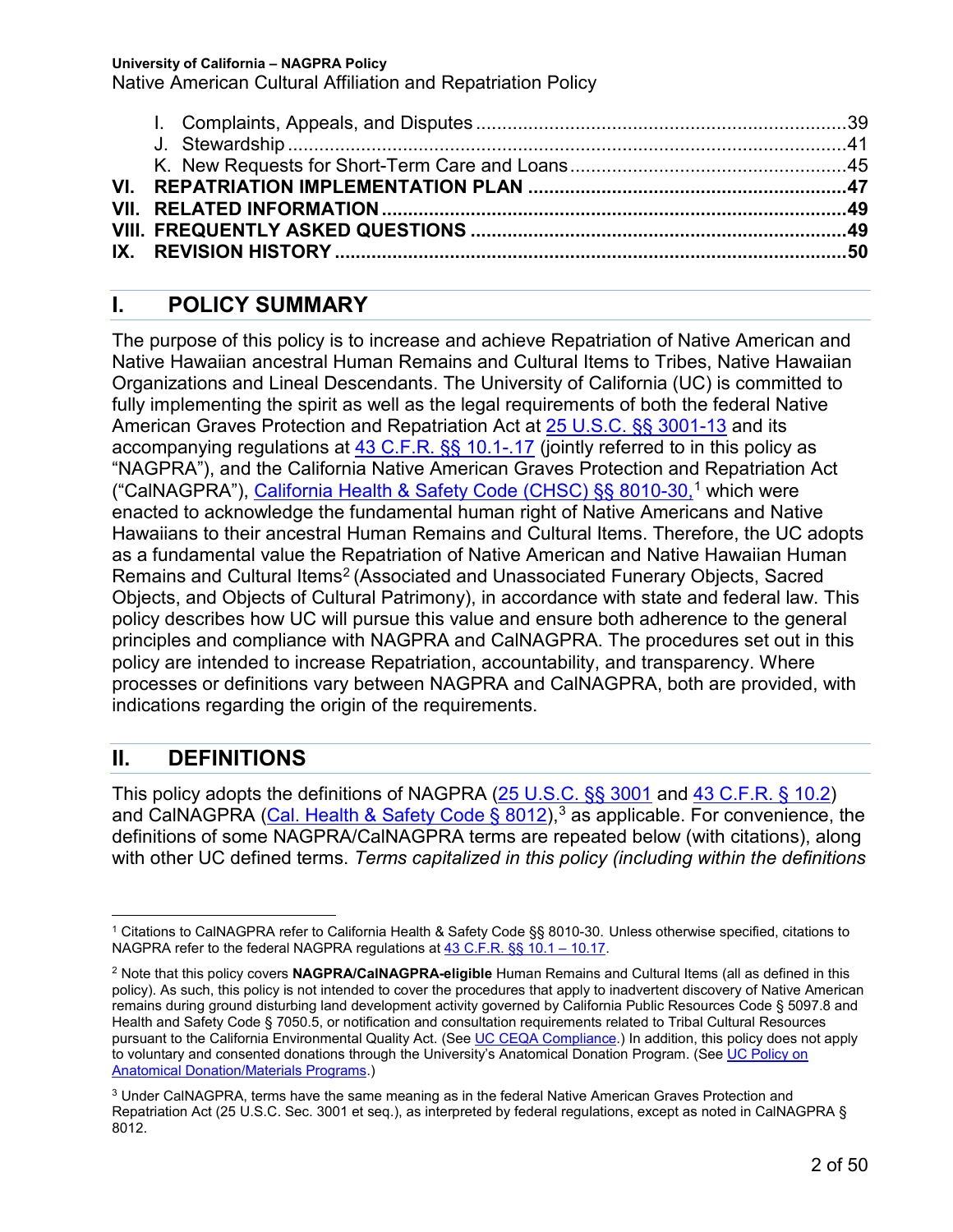**University of California – NAGPRA Policy** Native American Cultural Affiliation and Repatriation Policy

*below) are defined in this policy and/or defined under NAGPRA/CalNAGPRA*. Where CalNAGPRA and NAGPRA definitions vary, both are provided, with an indication about whether these definitions apply under NAGPRA or CalNAGPRA. (Quoted text retains original source formatting with regard to the use of lower case/capitalization of terms.)

**Accession**: The state or act of adding an item to University collections.

**Burial Site**: Under NAGPRA § 10.2(d)(2), any natural or prepared physical location, whether originally below, on, or above the surface of the earth, into which, as part of the death rite or ceremony of a culture, individual Human Remains were deposited, and includes rock cairns or pyres which do not fall within the ordinary definition of gravesite.

Under CalNAGPRA § 8012(b), except for cemeteries and graveyards protected or recognized under another state law, a natural or prepared physical location, whether originally below, on, or above the surface of the earth, into which Human Remains were deposited as a part of the death rites or ceremonies of a culture.

**California Indian tribe:** Under CalNAGPRA, a tribe located in California to which either of the following applies:

- 1. It meets the definition of Indian tribe under the federal Native American Graves Protection and Repatriation Act (25 U.S.C. Sec. 3001 et seq.).
- 2. It is not recognized by the federal government, but is a Native American tribe located in California that is on the contact list maintained by the Native American Heritage Commission for the purposes of consultation pursuant to Section 65352.3 of the Government Code.

CalNAGPRA § 8012(c).

**Campus Committees**: See Section V.A.2.

**Chancellor or Chancellor's Designee**: See Section IV.B.1.

**Confidential Information**: Any information shared by a Tribe during the Consultation process regarding Tribal Traditional Knowledge and places that have traditional tribal cultural significance, including the locations of Native American graves, cemeteries, and sacred places, and specific information identified as "confidential" by a consulting Tribe. (See Sections V.B.1.i.(5) and V.B.2 and Flowcharts on UC's NAGPRA website.)

**Conflict of Interest**: Financial, professional, or personal interests that may prejudice a committee member's decision. Such interests may include investments, real estate interests, sources of personal income (including gifts, loans, or travel payments), positions of management or employment, unpaid board/commission membership, or other personal interest, such that a decision-maker or person voting on an issue could potentially personally benefit from the decision being made by that person or the committee or organization on which they participate, or otherwise have an interest that could significantly impair or appear to significantly impair the individual's objectivity. (See also Sections V.A.1.c and V.A.2.d.)

**Consultation**: The meaningful and timely process of seeking, discussing, and considering carefully the views of others, in a manner that is cognizant of all parties' cultural values and, where feasible, achieving agreement. Consultation will be conducted in a manner that is respectful of tribal sovereignty, and will recognize the tribes' potential need for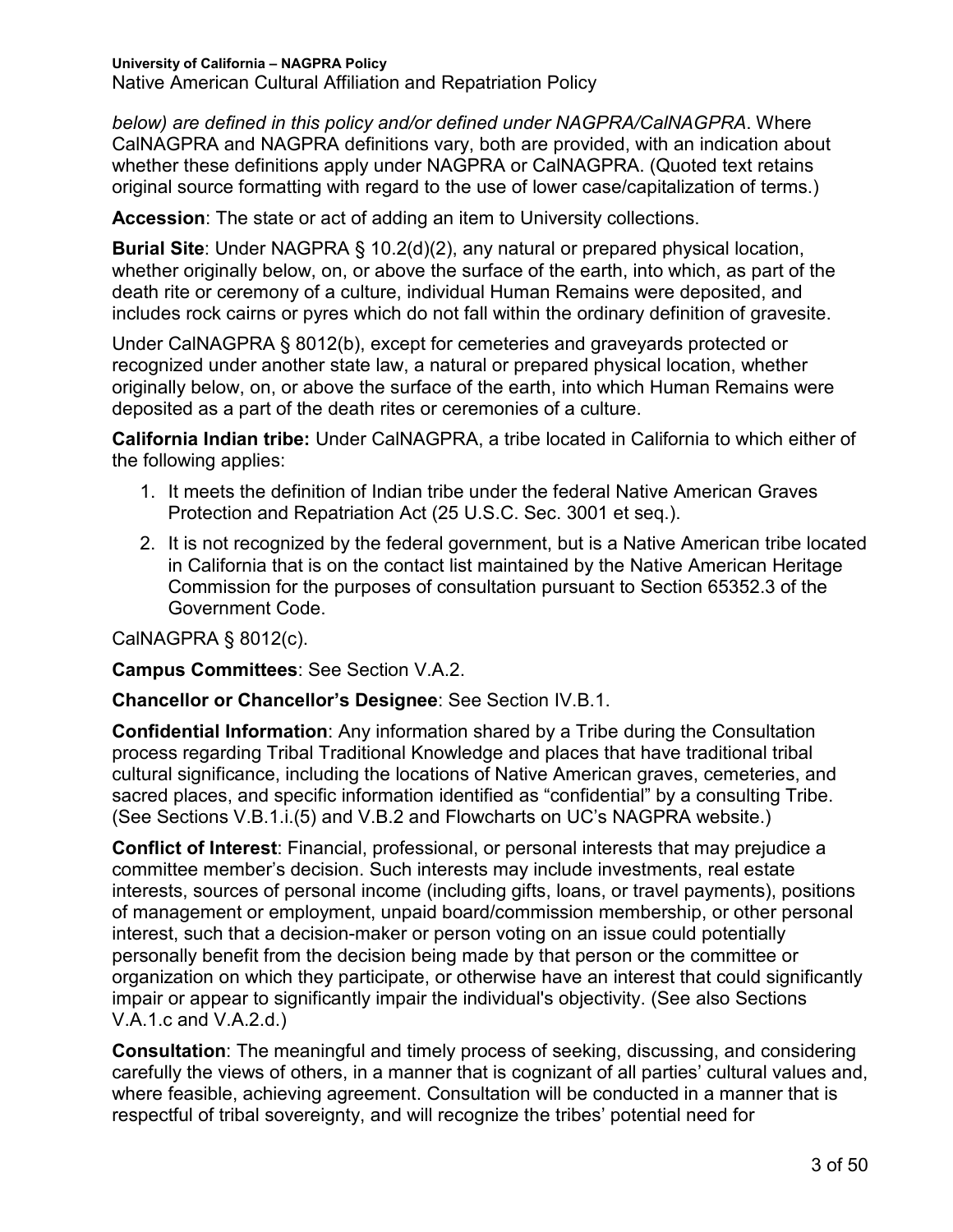Native American Cultural Affiliation and Repatriation Policy

Confidentiality with respect to Tribal Traditional Knowledge and all tribal information shared during the consultation. See CalNAGPRA § 8012(e) and Section V.B.1.

**Control**: Under NAGPRA, Control means having a legal interest in Human Remains, Funerary Objects, Sacred Objects, or Objects of Cultural Patrimony sufficient to lawfully permit the Museum or federal agency to treat the objects as part of its collection for purposes of NAGPRA whether or not the Human Remains, Funerary Objects, Sacred Objects or Objects of Cultural Patrimony are in the physical custody of the Museum or federal agency. Generally, a Museum or federal agency that has loaned Human Remains, Funerary Objects, Sacred Objects, or Objects of Cultural Patrimony to another individual, Museum, or federal agency is considered to retain Control of those Human Remains, Funerary Objects, Sacred Objects, or Objects of Cultural Patrimony for purposes of NAGPRA. 43 C.F.R. § 10.2(a)(3)(ii).

Under CalNAGPRA, Control means having ownership of Native American Human Remains and Cultural Items sufficient to lawfully permit an agency or Museum to treat the object as part of its collection for purposes of CalNAGPRA, whether or not the Human Remains and Cultural Items are in the physical custody of the agency or Museum. Human Remains and Cultural Items on loan to an agency or Museum from another person, agency, or Museum will be deemed to be in the Control of the lender. CalNAGPRA § 8012(f).

**Cultural Affiliation [Culturally Affiliated]**: Cultural Affiliation means that there is a relationship of shared group identity that can be reasonably traced historically or prehistorically between members of a present-day Indian Tribe or Native Hawaiian Organization and an identifiable earlier group. Cultural Affiliation is established when the Preponderance of the Evidence -- based on geographical, kinship, biological, archaeological, anthropological, linguistic, folklore, oral tradition, historical evidence, or other information or expert opinion -- reasonably leads to such a conclusion. 43 C.F.R. § 10.2(e). (See also Preponderance of Evidence and State Cultural Affiliation definitions below.)

**Cultural Items:** Human Remains, Associated Funerary Objects, Unassociated Funerary Objects, Sacred Objects, and objects of Cultural Patrimony, all as defined by 43 C.F.R. § 10.2 and 25 U.S.C. § 3001.

For the purposes of CalNAGPRA, Cultural Items has the same meaning as found in 25 U.S.C. § 3001 as it read on January 1, 2020, except that it means only those items that originated in California and are subject to the definition of Reasonable, as defined in CalNAGPRA § 8012(l). An item is not precluded from being a Cultural Item solely because of its age. CalNAGPRA § 8012(g). (See also Section III.A, Statement on Language.)

The following is the definition of Cultural Items in 25 U.S.C. § 3001, as of January 1, 2020, and which remains current as of the date of issuance of this policy. Cultural Items means Human Remains and --

"(A) 'associated funerary objects' which shall mean objects that, as a part of the death rite or ceremony of a culture, are reasonably believed to have been placed with individual human remains either at the time of death or later, and both the human remains and associated funerary objects are presently in the possession or control of a Federal agency or museum, except that other items exclusively made for burial purposes or to contain human remains shall be considered as associated funerary objects.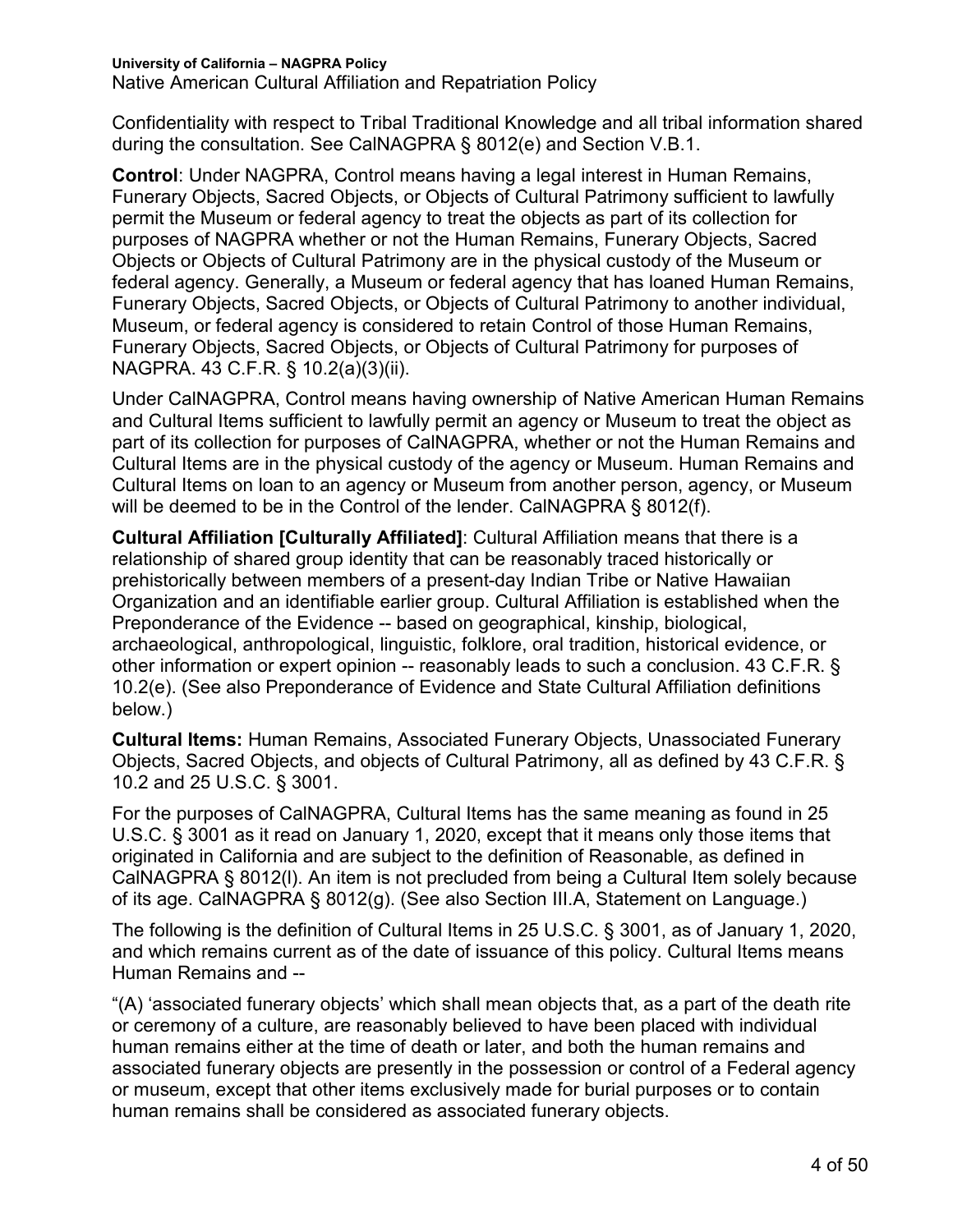Native American Cultural Affiliation and Repatriation Policy

"(B) 'unassociated funerary objects' which shall mean objects that, as a part of the death rite or ceremony of a culture, are reasonably believed to have been placed with individual human remains either at the time of death or later, where the remains are not in the possession or control of the Federal agency or museum and the objects can be identified by a preponderance of the evidence as related to specific individuals or families or to known human remains or, by a preponderance of the evidence, as having been removed from a specific burial site of an individual culturally affiliated with a particular Indian tribe,

"(C) 'sacred objects' which shall mean specific ceremonial objects which are needed by traditional Native American religious leaders for the practice of traditional Native American religions by their present day adherents, and

"(D) 'cultural patrimony' which shall mean an object having ongoing historical, traditional, or cultural importance central to the Native American group or culture itself, rather than property owned by an individual Native American, and which, therefore, cannot be alienated, appropriated, or conveyed by any individual regardless of whether or not the individual is a member of the Indian tribe or Native Hawaiian organization and such object shall have been considered inalienable by such Native American group at the time the object was separated from such group."

**Culturally Unidentifiable (CUI)**: Human Remains and Cultural Items for which no Lineal Descendant or Culturally Affiliated present-day Federally Recognized tribe can be determined. 43 C.F.R. § 10.2(e)(2).

**Deaccession**: The act of permanently removing an accessioned item from a permanent collection. In this policy, deaccessioning from UC collections may occur through the Repatriation or Disposition process as described in NAGPRA or CalNAGPRA, or through a voluntary transfer that is not required under NAGPRA or CalNAGPRA as described in Section V.G.

**Disposition**: Generally, the transfer of Control of Native American Human Remains, Funerary Objects, Sacred Objects, and Objects of Cultural Patrimony (43 C.F.R. § 10.2(g)(5)). Specifically, as used in this policy, Disposition means the transfer of Culturally Unidentifiable Human Remains, with or without Associated Funerary Objects (as distinguished from "Repatriation," which applies only to transfer of Culturally Affiliated Human Remains and Cultural Items) (43 C.F.R. § 10.2(g)(5)(iii)).

**Federally Recognized tribe**: An Indian Tribe or Native Hawaiian Organization as defined by NAGPRA (See 25 U.S.C. § 3001(7) & (11)).

**Human Remains**: The physical remains of the body of a person of Native American ancestry. The term does not include remains or portions of remains that may reasonably be determined to have been freely given or naturally shed by the individual from whose body they were obtained, such as hair made into ropes or nets. For the purposes of determining Cultural Affiliation, Human Remains incorporated into a Funerary Object, Sacred Object, or Object of Cultural Patrimony must be considered as part of that item (43 C.F.R. §  $10.2(d)(1)$ ).

**Inventory**: Under NAGPRA, the item-by-item description of Human Remains and Associated Funerary Objects. (NAGPRA § 10.2(g)(2)).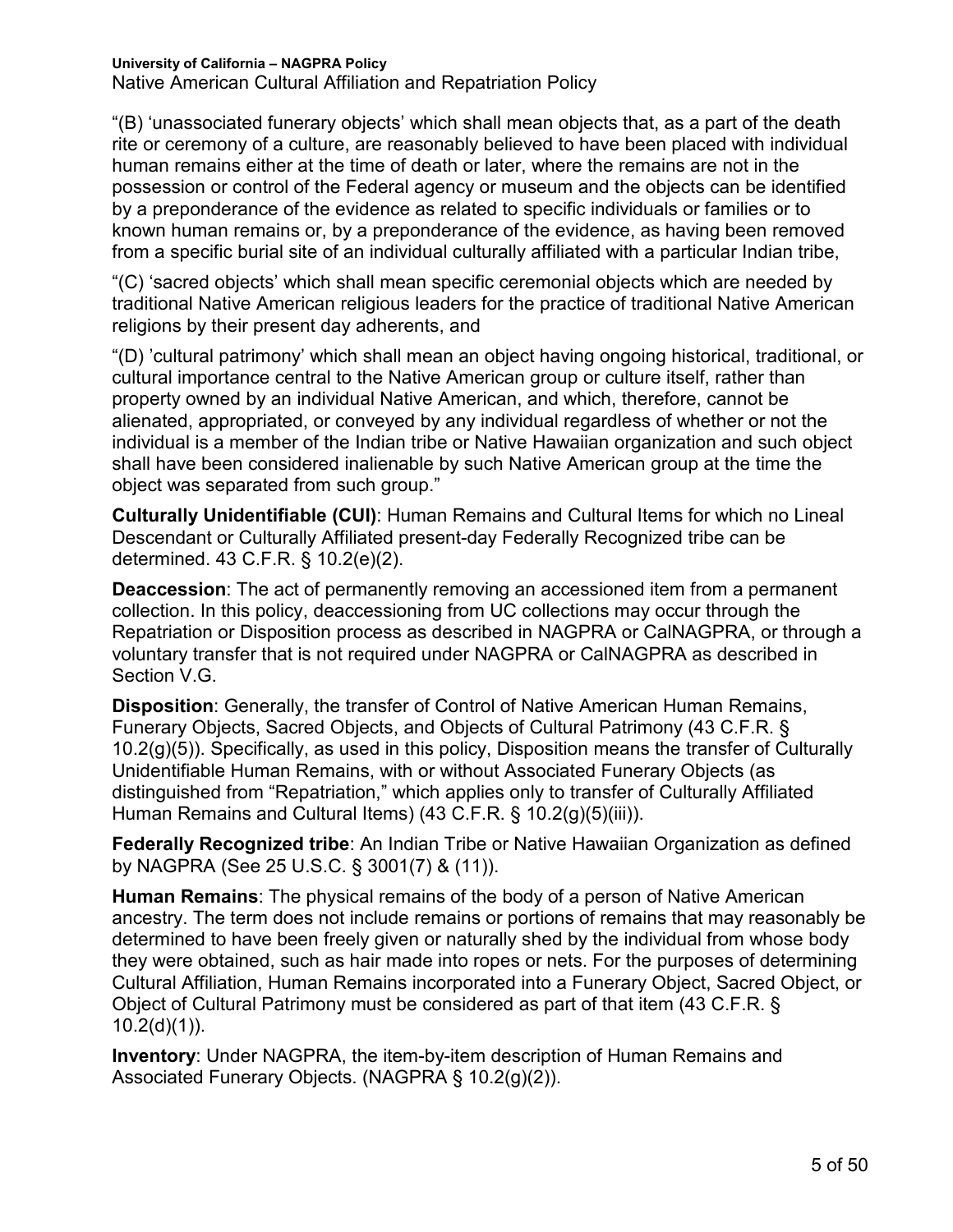**University of California – NAGPRA Policy** Native American Cultural Affiliation and Repatriation Policy

Under CalNAGPRA, an itemized list that summarizes the collection of Native American Human Remains and Associated Funerary Objects in the Possession or Control of an agency or Museum. This itemized list may include the inventory list required under the federal Native American Graves Protection and Repatriation Act (25 U.S.C. Sec. 3001 et seq.). CalNAGPRA § 8012(h)

**Museum**: UC falls under the definition of a Museum under both NAGPRA and CalNAGPRA.

Under NAGPRA, Museum means any institution or state or local government agency (including any institution of higher learning) that has Possession of, or Control over, Human Remains, Associated Funerary Objects, Unassociated Funerary Objects, Sacred Objects, and Objects of Cultural Patrimony and receives federal funds (43 C.F.R. § 10.2(a)(3)).

Under CalNAGPRA, Museum means an agency, museum, person, or entity, including a higher educational institution, that receives state funds. For purposes of this subdivision, "receives states funds" means that the Museum has received funds after January 1, 2002, from a state agency through a grant, loan, or contract, other than a procurement contract, or other arrangement by which a state agency makes available aid in the form of funds. State funds provided for any purpose to a larger entity of which the museum is a part of are considered as the museum receiving those funds for the purposes of this subdivision (CalNAGPRA § 8012(i)).

Instances of 'museum' appearing in lower case (and outside of quotes) are not meant to adopt the significance of this term as described in this NAGPRA/CalNAGPRA definition.

**NAGPRA/CalNAGPRA-eligible Human Remains or Cultural Items or NAGPRA/CalNAGPRA-eligible Collection**: Human Remains or Cultural Items that are required to be reported in a NAGPRA/CalNAGPRA Inventory or Summary.

**Possession**: Under NAGPRA § 10.2(a)(3)(i), having physical custody of Human Remains, Associated Funerary Objects, Unassociated Funerary Objects, Sacred Objects, and Objects of Cultural Patrimony, with a sufficient legal interest to lawfully treat the objects as part of its collection for purposes of the federal NAGPRA regulations. Generally, a Museum or federal agency would not be considered to have Possession of Human Remains, Associated Funerary Objects, Unassociated Funerary Objects, Sacred Objects, and Objects of Cultural Patrimony on loan from another individual, museum, or federal agency.

Under CalNAGPRA § 8012(j), having physical custody of Native American Human Remains and Cultural Items with a sufficient legal interest to lawfully treat the Human Remains and Cultural Items as part of a collection. "Possession" does not include Human Remains and Cultural Items over which the agency has Control but that are currently on loan to another person or entity.

**Preponderance of Evidence**: The evidentiary standard where the evidence as a whole shows that the fact sought to be proved is more likely than not.

For the purposes of CalNAGPRA, "Preponderance of Evidence" means that the party's evidence on a fact indicates that it is more likely than not that the fact is true. Tribal Traditional Knowledge alone may be sufficient to satisfy this standard. Furthermore for the purposes of CalNAGPRA, if there is conflicting evidence, Tribal Traditional Knowledge must be provided deference. CalNAGPRA § 8012(k).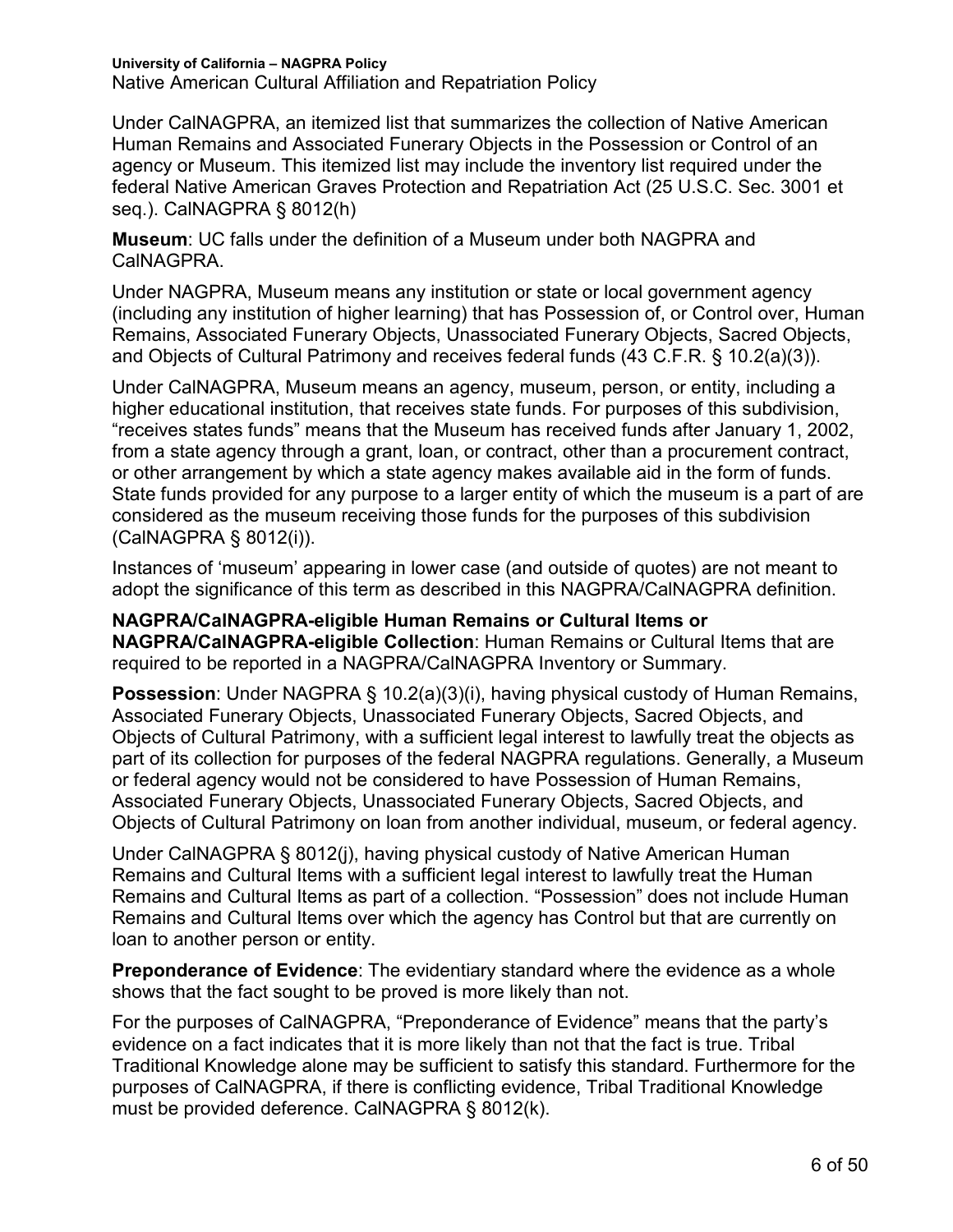Native American Cultural Affiliation and Repatriation Policy

**President or President's Designee**: See Section IV.A.1.

**Provenance:** The chronology of the ownership, custody or location of an artifact or object.

**Provenience:** The precise location where an artifact, or object, or sample was recovered archaeologically.

**Reasonable:** Under CalNAGPRA: "Reasonable" means fair, proper, rational, and suitable under the circumstances. Tribal Traditional Knowledge can and should be used to establish reasonable conclusions with respect to determining State Cultural Affiliation and identifying Cultural Items. CalNAGPRA § 8012(l).

**Repatriation Coordinator**: See Section IV.B.4.

**Repatriation Point of Contact**: See Section IV.B.5.

**Request**: A Request as used in this policy is a claim by a Lineal Descendant or Tribe for Cultural Affiliation or State Cultural Affiliation to Human Remains or Cultural Items, or a Request for the transfer of Human Remains or Cultural Items, under either a Repatriation Request or a Disposition Request. A Requestor is a person or Tribe making such Request.

**Review Packet:** The collection of information needed for the Campus Committee to make a determination regarding Cultural Affiliation/State Cultural Affiliation, Repatriation or Disposition. See Flowchart Narrative on UC's NAGPRA website.

**State Aboriginal Territory:** Under CalNAGPRA § 8012(m), lands identified as aboriginally occupied by one or more California Indian tribes. State Aboriginal Territory may be recognized by any of the following: Consultation with California Indian tribes, treaties, including those agreed to but not ratified, a final judgment of the federal Indian Claims Commission or the United States Court of Claims, an act of the United States Congress, or an executive order.

Under NAGPRA § 10.11(b)(2)(ii), "Aboriginal occupation may be recognized by a final judgment of the Indian Claims Commission or the United States Court of Claims, or a treaty, Act of Congress, or Executive Order."

**State Cultural Affiliation [State Culturally Affiliated]**: Under CalNAGPRA § 8012(n), State Cultural Affiliation means that there is a Reasonable, as defined in CalNAGPRA § 8012(l), relationship of shared group identity that can reasonably be traced historically or precontact between members of a present-day California Indian tribe, as defined in CalNAGPRA § 8012(c), and an identifiable earlier Tribe or group. State Cultural Affiliation must be based on one or more of the following: geography, kinship, biology, archaeology, linguistics, folklore, oral tradition, historical evidence, Tribal Traditional Knowledge, or other information or expert opinion, that reasonably leads to that conclusion. CalNAGPRA § 8012(n).

**Stewardship**: The care of Human Remains and Cultural Items. See Section V.J.1 regarding incorporation of traditional care.

**Summary:** Per NAGPRA § 10.2(g)(1), the written description of collections that may contain Unassociated Funerary Objects, Sacred Objects, and Objects of Cultural Patrimony required by NAGPRA §10.8.

Per CalNAGPRA § 8012(o), a document that summarizes the collection of Unassociated Funerary Objects, Sacred Objects, or Objects of Cultural Patrimony in the Possession or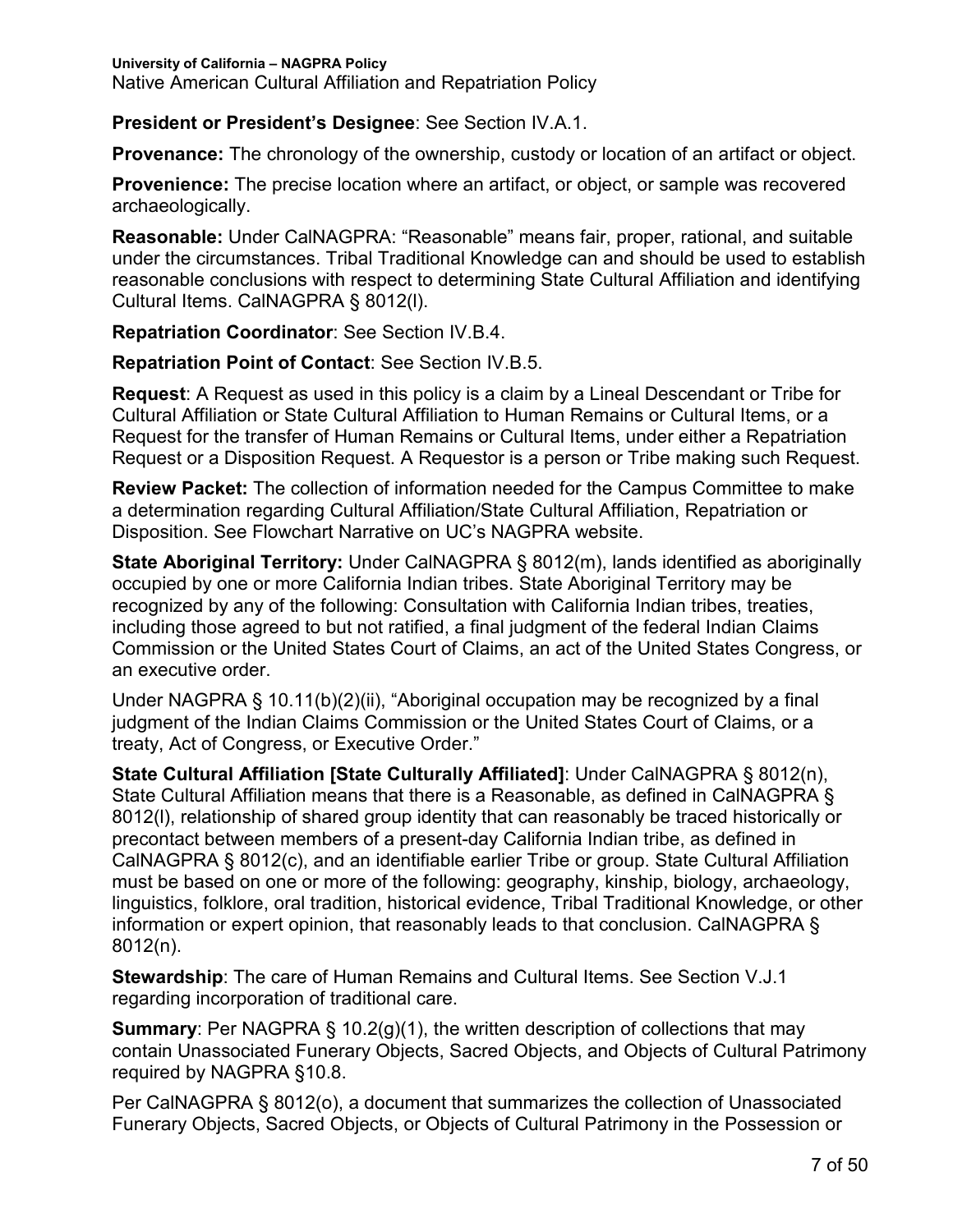**University of California – NAGPRA Policy** Native American Cultural Affiliation and Repatriation Policy

Control of an agency or Museum. This document may include the summary prepared under the federal Native American Graves Protection and Repatriation Act (25 U.S.C. Sec. 3001 et seq.).

**Systemwide Committee**: See Section V.A.1.

**Tribal Representative**: The principal leaders of a Tribe or the individuals officially designated by the governing body of a Tribe or as otherwise provided by tribal code, policy, or established procedure as responsible for matters relating to NAGPRA and/or CalNAGPRA under this policy.

**Tribal Traditional Knowledge:** Under CalNAGPRA § 8012(p), knowledge systems embedded and often safeguarded in the traditional culture of California Indian tribes and lineal descendants, including, but not limited to, knowledge about ancestral territories, cultural affiliation, traditional cultural properties and landscapes, culturescapes, traditional ceremonial and funerary practices, lifeways, customs and traditions, climate, material culture, and subsistence. Tribal Traditional Knowledge is expert opinion.

**Tribe**: An Indian Tribe or Native Hawaiian Organization as defined by NAGPRA (25 USC § 3001 (7) & (11)), or a California Indian tribe as defined by CalNAGPRA § 8012(c).

# **III. POLICY TEXT**

### **A. STATEMENT ON LANGUAGE**

UC recognizes that while the federal Native American Graves Protection and Repatriation Act<sup>4</sup> (NAGPRA) and the California NAGPRA<sup>5</sup> (CalNAGPRA) use terms such as "Human Remains," "Unassociated and Associated Funerary Objects," "Sacred Objects," "Objects of Cultural Patrimony," and "Cultural Items," in fact, these laws and regulations are referring to ancestors of many present-day Native Americans and Native Hawaiians and their culture and heritage. For the sake of legal precision and clarity, this policy may use terms employed in applicable laws and regulations, but UC does not intend any disrespect in their usage. In addition, although NAGPRA and CalNAGPRA group together Human Remains, Unassociated and Associated Funerary Objects, Sacred Objects, and Objects of Cultural Patrimony as "Cultural Items," out of respect, this policy will generally refer to Human Remains separately.

### **B. PURPOSE AND GUIDING PRINCIPLES**

*The guiding principles below undergird this policy. Ambiguities in the interpretation of this policy should be resolved in light of UC's fundamental value of Repatriation and the principles below.*

1. Repatriation or Disposition of all Native American and Native Hawaiian Human Remains and Cultural Items is a fundamental objective and value of UC that must be accomplished as expeditiously and respectfully as possible. This policy is designed to govern how UC implements its responsibilities under NAGPRA and CalNAGPRA to improve the Repatriation process, which includes consideration of and deference

 <sup>4</sup> 25 U.S.C. §§ 3001-13; 43 C.F.R. §§ 10.1-.17.

<sup>5</sup> California Health & Safety Code (CHSC) §§ 8010-30.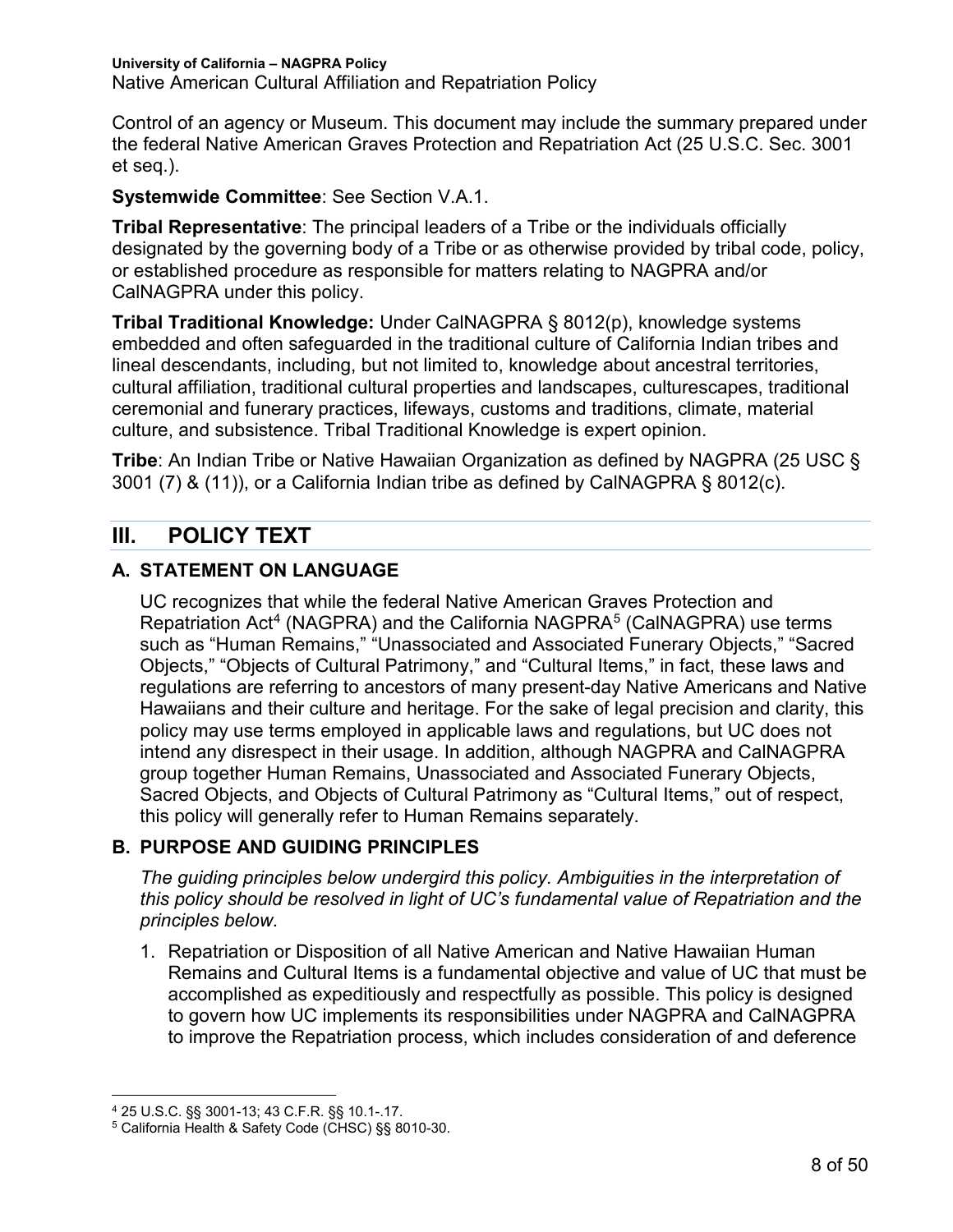Native American Cultural Affiliation and Repatriation Policy

to Tribal Traditional Knowledge, so that Human Remains and Cultural Items may be brought home to Tribes, Native Hawaiian Organizations and Lineal Descendants.

- 2. UC supports Executive Order N-15-19 of the State of California, and recognizes and commits to implementing the rights of Indigenous peoples articulated in Article 12 of the UN Declaration on the Rights of Indigenous Peoples (UNDRIP) as follows: "the right to the use and control of their ceremonial objects; and the right to the repatriation of their ancestral human remains."6 UC commits to providing access to and Repatriation of Native American and Native Hawaiian Human Remains and their Cultural Items "through fair, transparent and effective mechanisms developed in conjunction with indigenous peoples."7 UC acknowledges its role in the acquisition of Human Remains and Cultural Items that were obtained in violation of spiritual and cultural beliefs, without the free, prior and informed consent of Tribes and Native Hawaiian Organizations. UC further acknowledges that NAGPRA and CalNAGPRA were enacted to restore Native American and Native Hawaiian rights to Human Remains and Cultural Items.
- 3. UC acknowledges that the injustices perpetrated on Native Americans and Native Hawaiians are reflected even to the present, and that as long as Human Remains and Cultural Items remain in the University's Control, healing and reparation will be incomplete.
- 4. UC will comply with NAGPRA, CalNAGPRA, and this policy. This policy establishes uniform standards and practices that are binding across the UC system.
- 5. This policy is intended to promote consistency and applies across the UC system, including at campuses, laboratories, medical centers and health systems, as well as satellite offices, affiliates, and other units controlled by The Regents of the University of California. UC campuses must ensure compliance with this policy at all UC locations over which they have management responsibilities. Pursuant to CalNAGPRA § 8025(a)(5), campuses need not develop additional local policies, but if they wish to do so, such local policies must be consistent with this policy and be in place within one (1) year after adoption of this policy.
- 6. UC is committed to ethical and respectful care and culturally appropriate treatment of Human Remains and Cultural Items while they are in UC's Possession or Control. UC recognizes that culturally appropriate treatment must derive from Consultation with Lineal Descendants and Tribal Representatives.
- 7. It is the policy of UC to achieve the Repatriation or Disposition of Human Remains and Cultural Items to Federally Recognized tribes and non-Federally Recognized tribes in accordance with NAGPRA and CalNAGPRA.
- 8. UC recognizes that Consultation with Native Americans and Native Hawaiians contributes a distinct and essential perspective and furthers UC's teaching, research, and public service mission.

<sup>&</sup>lt;sup>6</sup> United Nations Declaration on the Rights of Indigenous Peoples, G.A. Res. 61/295, Article 12, 1, U.N. Doc. A/RES/61/295 (Sept. 13, 2007).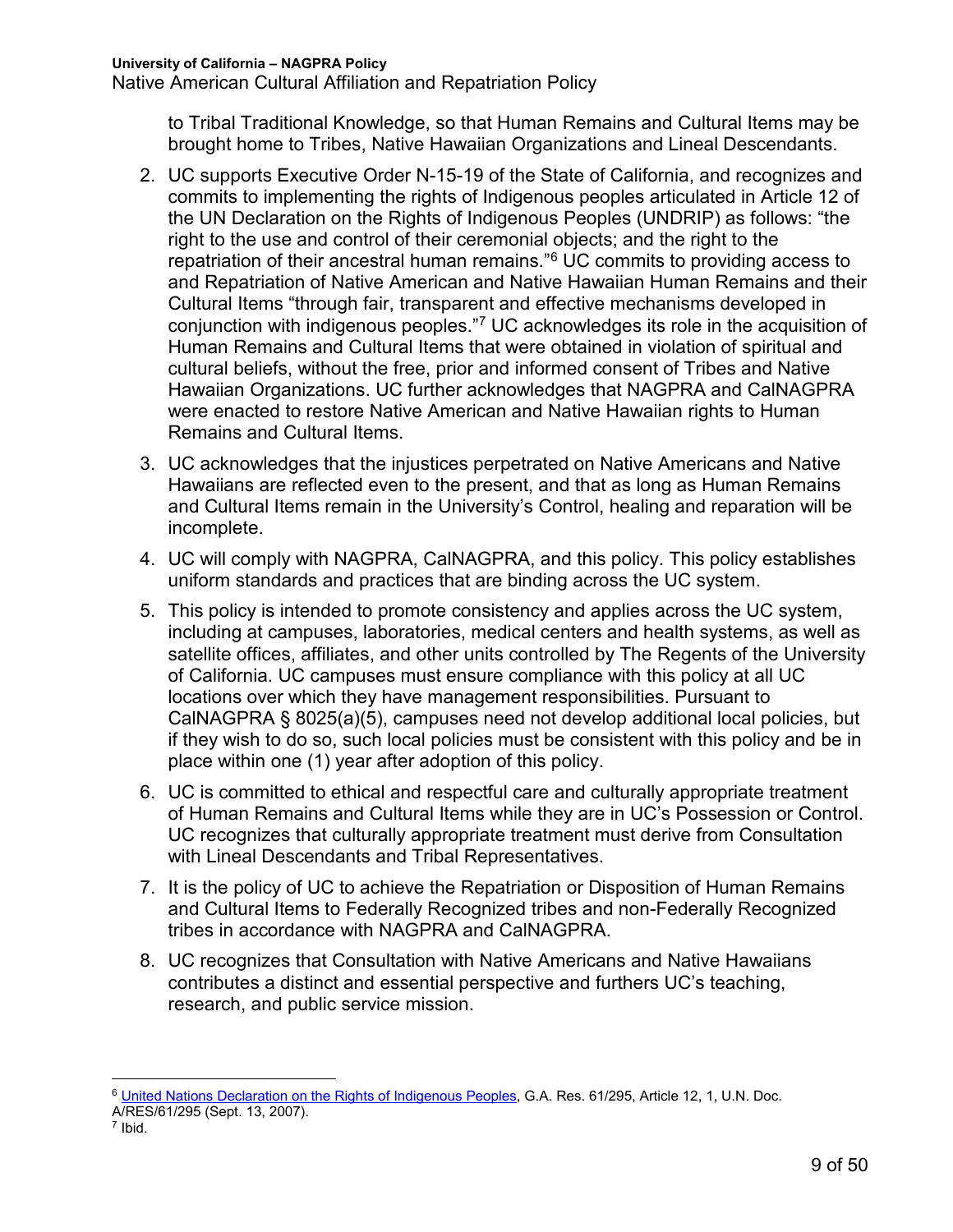Native American Cultural Affiliation and Repatriation Policy

- 9. UC commits to providing all Native American Tribes, including Federally Recognized tribes and non-Federally Recognized tribes, and Native Hawaiian Organizations access to their Human Remains and Cultural Items, and upon request, providing copies of all associated documentation, pursuant to NAGPRA and CalNAGPRA.
- 10.This policy requires formation of a Systemwide Native American Repatriation Implementation and Oversight Committee ("Systemwide Committee") to review campus compliance with this policy and to review appeals after campus procedures have been exhausted.

#### **C. STATEMENT ON COMPLIANCE WITH CALNAGPRA**

UC is committed to complying with CalNAGPRA, which, among other things, facilitates Repatriation and/or Disposition of California Indian tribes' Human Remains and Cultural Items to California Indian tribes, defined in CalNAGPRA § 8012(c). UC campuses with Possession or Control of Native American Human Remains and/or Cultural Items must consult with California Indian tribes and update their Inventories and Summaries as required by CalNAGPRA. This includes reviewing and revising or supplementing existing Inventories and Summaries for collections previously classified as Culturally Unidentifiable and consulting with California Indian tribes as required by CalNAGPRA (see Section VI). Further, UC must transfer Human Remains and Cultural Items that are State Culturally Affiliated to California Indian tribes as required by CalNAGPRA, consistent with NAGPRA $8$ . (See also Section V.D.)

#### **D. REVISIONS TO THIS POLICY**

This policy will be reviewed: 1) when there are changes to NAGPRA or CalNAGPRA that would affect this policy, 2) when internal or external auditors suggest changes, 3) when the Systemwide Committee recommends changes to this policy, 4) as deemed appropriate by the President, and 5) at least every five (5) years. Tribes may submit for consideration proposed changes to the Systemwide Committee, which can then recommend changes to the President.

Prior to instituting changes to this policy, UC will provide an advance copy of proposed changes to the Systemwide Committee (see also Section V.A.1) and the California Native American Heritage Commission (NAHC) for their review and comment. If the Systemwide Committee recommends consultation with California Indian tribes, UC will notify tribes and post the proposed changes on a UC public facing website for a minimum of forty-five (45) days so that tribes have an opportunity to comment.

# **IV. COMPLIANCE/RESPONSIBILITIES**

The University will provide all persons responsible for carrying out the requirements set forth in this policy with training developed in consultation with tribal and other subject matter experts and UC personnel who have demonstrated successful Repatriation to enhance sensitivity to tribal values, issues and culture, obligations to maintain confidentiality of tribal

<sup>8</sup> Note that under NAGPRA, non-Federally Recognized tribes can Request Disposition of Human Remains under NAGPRA 43 C.F.R. § 10.11, and Federally Recognized tribes can Request Repatriation under 43 C.F.R. § 10.10 or Disposition under 43 C.F.R. § 10.11.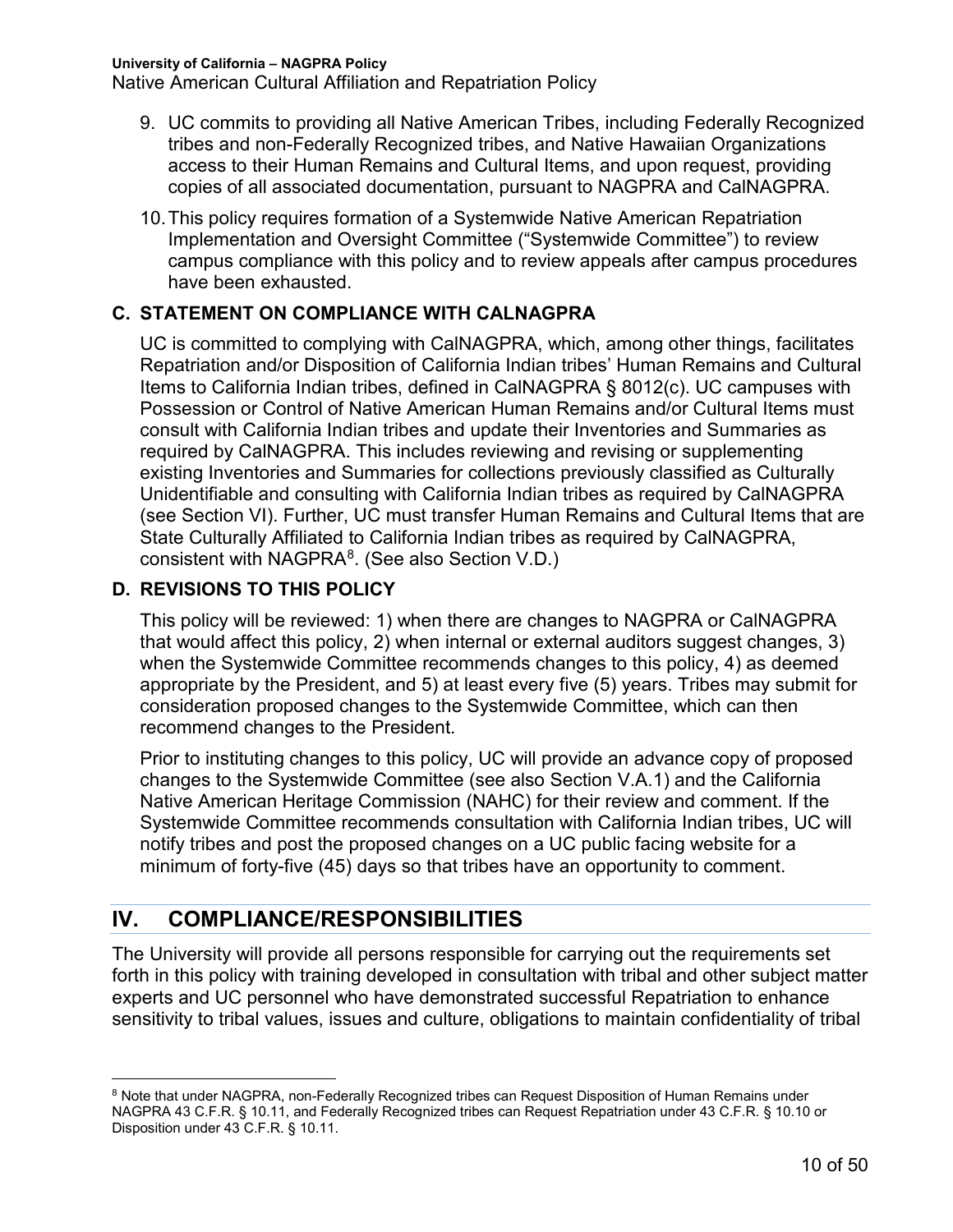Native American Cultural Affiliation and Repatriation Policy

information, appropriate communications, and understanding of the purpose and guiding principles of this policy. (See Subsection A.1 below.)

#### **A. SYSTEMWIDE**

1. President or President's Designee: The President of the University of California is UC's chief executive, as designated by The Regents of the University of California, and has full authority and responsibility for the administration of all affairs and operations of UC (excluding only those activities that are the responsibility of the Principal Officers of The Regents). For the purpose of this policy, the President is responsible for systemwide oversight and compliance with this policy, NAGPRA, CalNAGPRA, and other related applicable laws and regulations. The President is responsible for the review and approval/disapproval of Systemwide Committee recommendations and appeals requests as described in this policy. The President may designate a "President's Designee" for these purposes. (For simplicity, this policy uses the term "President" rather than "President or President's Designee" throughout this policy.)

The President is responsible for allocating sufficient resources to fulfill the obligations of the President's office and Systemwide Committee, as described under this policy. The President will also designate the unit responsible for providing training to persons responsible for carrying out the requirements set forth in this policy.

Contact information for the President or President's Designee will be posted on a public-facing campus website.

2. Systemwide Committee: See Section V.A.1 below.

#### **B. CAMPUS**

1. Chancellor or Chancellor's Designee: The Chancellor of a UC campus is delegated broad powers as the executive head of all campus activities. For the purpose of this policy, the Chancellor is responsible for oversight and compliance with this policy, NAGPRA, CalNAGPRA, and applicable laws and regulations at the campus level. The Chancellor is responsible for the approval/disapproval of Requests described in this policy. The Chancellor may designate a "Chancellor's Designee" for these purposes. (Except for the separation of roles noted in Section V.I.2, for simplicity, this policy uses the term "Chancellor" rather than "Chancellor or Chancellor's Designee" throughout this policy.)

The Chancellor is responsible for allocating sufficient resources to fulfill the obligations of the campus and Campus Committee, as described under this policy.

Contact information for the Chancellor or Chancellor's Designee will be posted on a public-facing campus web page.

- 2. Campus Committees: See Section V.A.2 below.
- 3. Faculty and other academic appointees, staff, and students at locations and departments impacted by this policy must cooperate with the Repatriation Coordinator/Repatriation Point of Contact, and are responsible for adhering to and complying with this policy.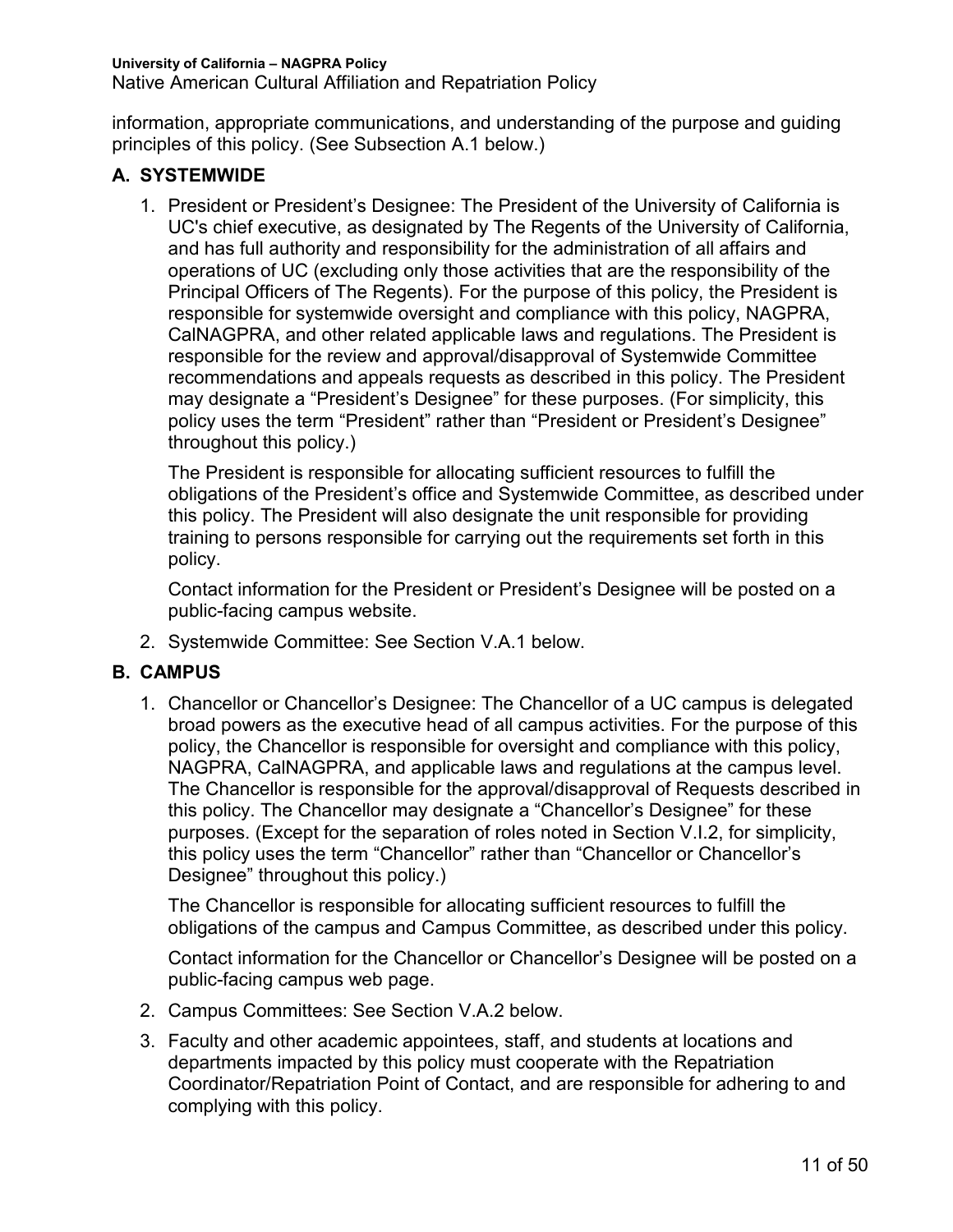Native American Cultural Affiliation and Repatriation Policy

4. Repatriation Coordinator: The Repatriation Coordinator is the individual designated by the Chancellor at each campus with known NAGPRA/CalNAGPRA-eligible Collections to carry primary responsibility to accomplish compliance with this policy, including Consultation with Tribes, Repatriation, Disposition, and tribal access to Human Remains and Cultural Items.

The Repatriation Coordinator must have an in-depth, demonstrated understanding of and direct experience with: (a) Consultation practices and processes, building and maintaining positive working relationships with Tribes; and (b) NAGPRA and CalNAGPRA.

The Repatriation Coordinator must coordinate with staff at campus museums and all other departments bearing compliance responsibilities with this policy, maintain proper documentation (regarding correspondence, Consultations, loans, transfers, federal and state notices, Inventories, Summaries, and determinations regarding Cultural Affiliation, Repatriation, or Disposition, etc.), and provide reports, notices, and documents as required by this policy (See Section V.H). The Chancellor must issue an appropriate delegation of authority to the Repatriation Coordinator to support effective implementation of this policy.

The Repatriation Coordinator will report to the Chancellor.

Name and contact information for the Repatriation Coordinator will be posted on a public-facing campus web page and provided to the NAHC.

5. Repatriation Point of Contact: Campuses without known Possession or Control of Native American Human Remains or potentially eligible Cultural Items must appoint a Repatriation Point of Contact. This person must be knowledgeable about NAGPRA and CalNAGPRA, and will serve as the campus point of contact to receive any NAGPRA/CalNAGPRA related inquiries or reports from Tribes, the UC campus community or others. The Repatriation Point of Contact is also responsible for the reviews and reports required in Sections V.E and V.H.

Name and contact information for the Repatriation Point of Contact will be posted on a public-facing campus website and provided to the NAHC.

# **V. PROCEDURES**

#### **A. COMMITTEES**

#### **1. Systemwide Committee**

**Composition**

The President must establish a Systemwide Native American Repatriation Implementation and Oversight Committee (hereinafter called the "Systemwide Committee")<sup>9</sup> in accordance with the requirements of CalNAGPRA  $\S 8026(a)$ .

 <sup>9</sup> CalNAGPRA §8026(a)(1) states that the systemwide Native American Graves Protection and Repatriation Act Implementation and Oversight Committee shall be known as the "U.C. NAGPRA Committee.". We refer to this committee as the "Systemwide Committee" in this policy because it more clearly distinguishes this committee from the Campus Committees.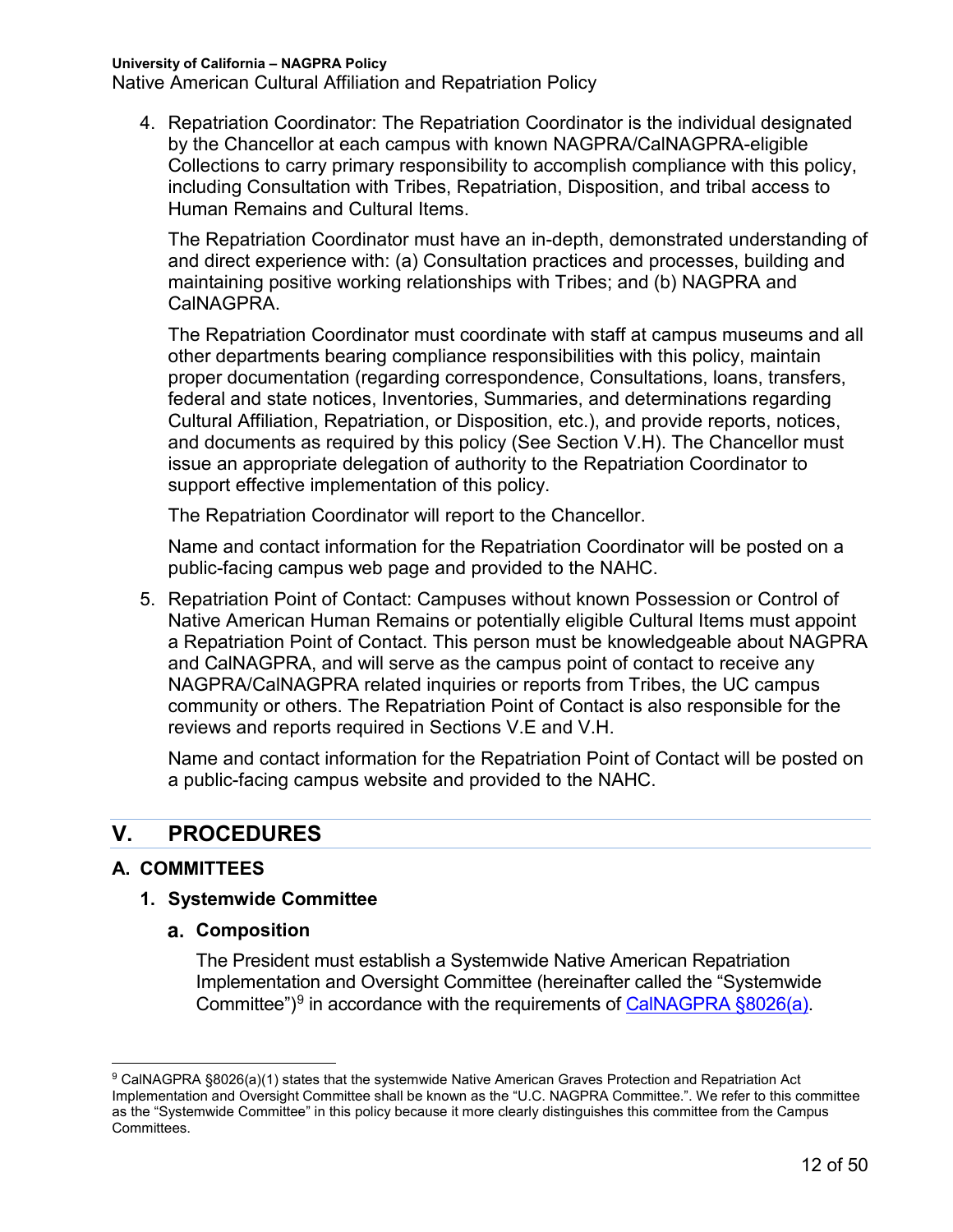All Systemwide Committee members must have been nominated by the NAHC and have demonstrated understanding of tribal cultural concerns. Per CalNAGPRA §8026(d)(2), "Preference shall be given to members who have demonstrated, through their professional experience, the ability to work in collaboration with Native American tribes successfully on issues related to repatriation or museum collection management." The President may make exceptions to the composition requirements set forth in CalNAGPRA, provided the proposed members have been nominated by the NAHC, that such exceptions promote Repatriation and amplify the Purpose and Guiding Principles contained in this policy, and that equal UC / tribal representation is maintained. In making such exceptions, the President will consider the individual's prior experience and knowledge in NAGPRA/CalNAGPRA, and communicate the justification for the exception to the Systemwide Committee.

The President will stagger the terms of the voting members to the extent possible in order to ensure continuity and a balance of experienced and new members. For example, membership terms can vary between one (1), two (2), and three (3) years. Terms are renewable, but should not generally exceed six (6) years. Equal representation in the composition of the Systemwide Committee between tribal and UC members must always be maintained.

In addition to the voting members, one non-voting member from each UC campus that is known to have Possession or Control of Native American Human Remains or potentially eligible Cultural Items may participate in meetings. Each of these nonvoting members must also meet the requirements set forth in CalNAGPRA for UC voting members unless the President has approved an exception, as described above.

The President may observe committee meetings.

#### **Purpose and Responsibilities of the Systemwide Committee**

The Systemwide Committee will be charged with providing compliance oversight and review, advising the UC President on matters related to the University's implementation of NAGPRA and CalNAGPRA, and promoting the implementation of this policy across the UC system.

The Systemwide Committee will:

- 1) Where needed, make recommendations to the President for revisions to this policy (see Section III.D);
- 2) Where needed, make recommendations to the President for the issuance of guidance, best practices, and template forms for the successful implementation of this policy across the UC system, including compliance with NAGPRA and CalNAGPRA;
- 3) Assess campus implementation, timeliness, adequacy of resources (e.g., through benchmarking), and compliance with this policy through the review of campus Repatriation Implementation Plans (see Section VI), campus biannual reports (see Section V.H), and through audits or site visits, as necessary;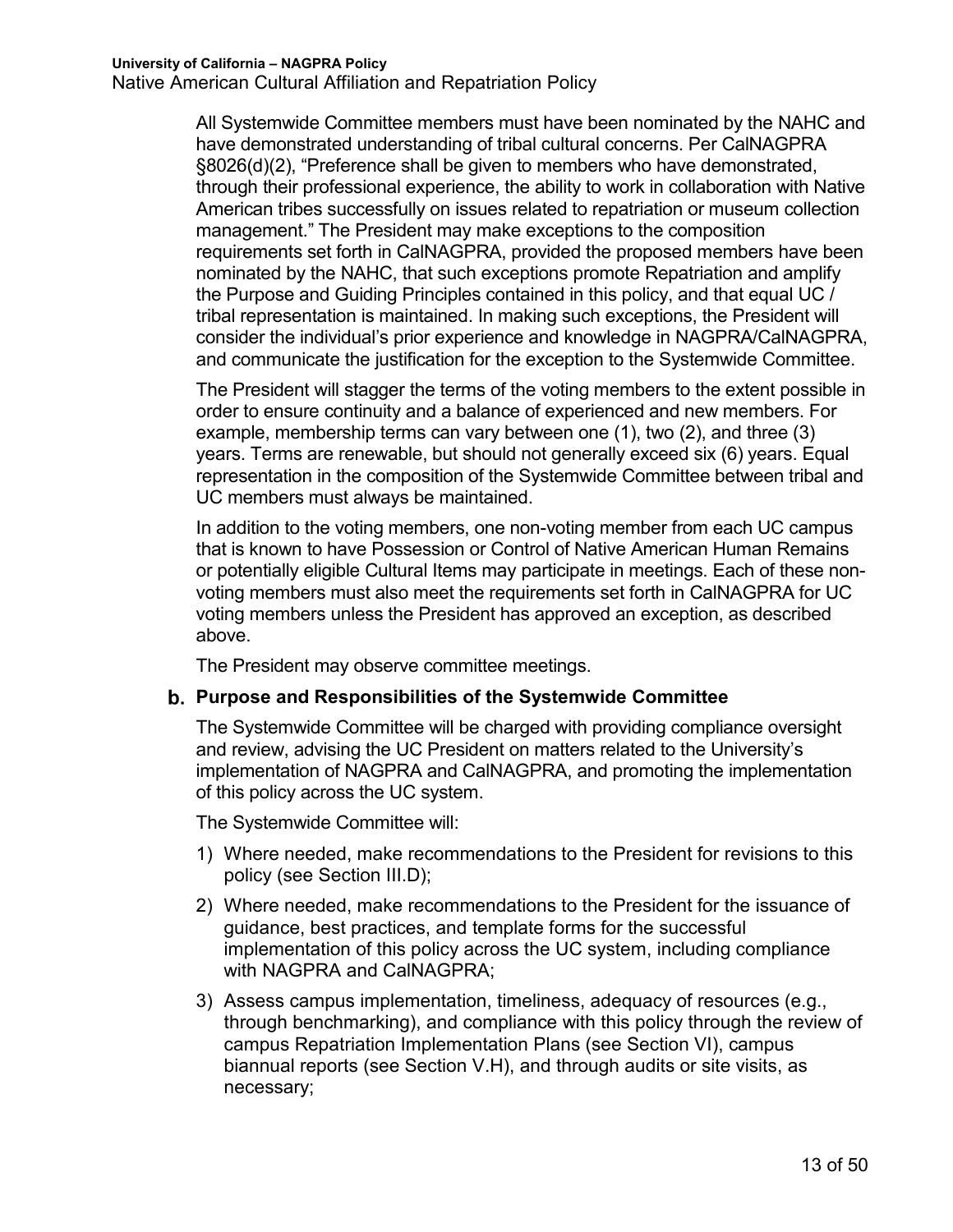- 4) Where needed, make recommendations for corrective action or systemwide or campus audits to the President to ensure compliance with this policy, and applicable laws and regulations;
- 5) Where needed, make recommendations for the advancement of greater systemwide consistency, including for the elements or formats of reports collected from all campuses and in general approaches to compliance with this policy;
- 6) When requested by a Tribe, and in accordance with Section V.I.2, review appeals of campus decisions concerning the identification of Cultural Items, Requests for Cultural Affiliation, Repatriation or Disposition of Human Remains and Cultural Items, including a review of campus decisions for consistency with this policy and applicable legal requirements, and make recommendations for resolution to the President;
- 7) When requested by a Tribe, and in accordance with Section V.I.1 of this policy, review complaints concerning violations of this policy, and make recommendations for resolution to the President; and
- 8) Serve as a resource to promote Repatriation.

#### **Systemwide Committee Procedures**

**Quorum and Voting**. A quorum will consist of at least 50% of members. Recommendations to the President will be determined by a vote of at least half of the members in attendance. Systemwide Committee recommendations will include the background documentation and a report of majority/minority opinions, including alternate recommendations.

**Virtual Presence**. While in-person attendance is encouraged, committee members, tribal members, presenters, staff, and others invited to committee meetings may attend via a telecommunications system in which efforts will be made to ensure all present can see and hear each other (e.g., using conference rooms that have video capability and adequate speakerphones).

**Tribal Presence**. The President will invite a Tribe that appeals a campus decision regarding identification of Cultural Items, Cultural Affiliation, Repatriation or Disposition to provide oral or written evidence, statements, or other information to the Systemwide Committee and/or attend the Systemwide Committee meeting (in person or via a telecommunication system) where the appeal will be deliberated.

**Record Keeping**. The Systemwide Committee Chair and/or staff of the President will maintain a record of all Systemwide Committee votes, including both the majority and minority opinions, as well as all evidence and documents presented (including those submitted by Tribes) and meeting notes (e.g., minutes, action items, etc.).

Except to the extent required by law, portions of meeting minutes that contain tribal Confidential Information shall be treated as Confidential Information. A Tribe whose request or appeal is being determined may request and receive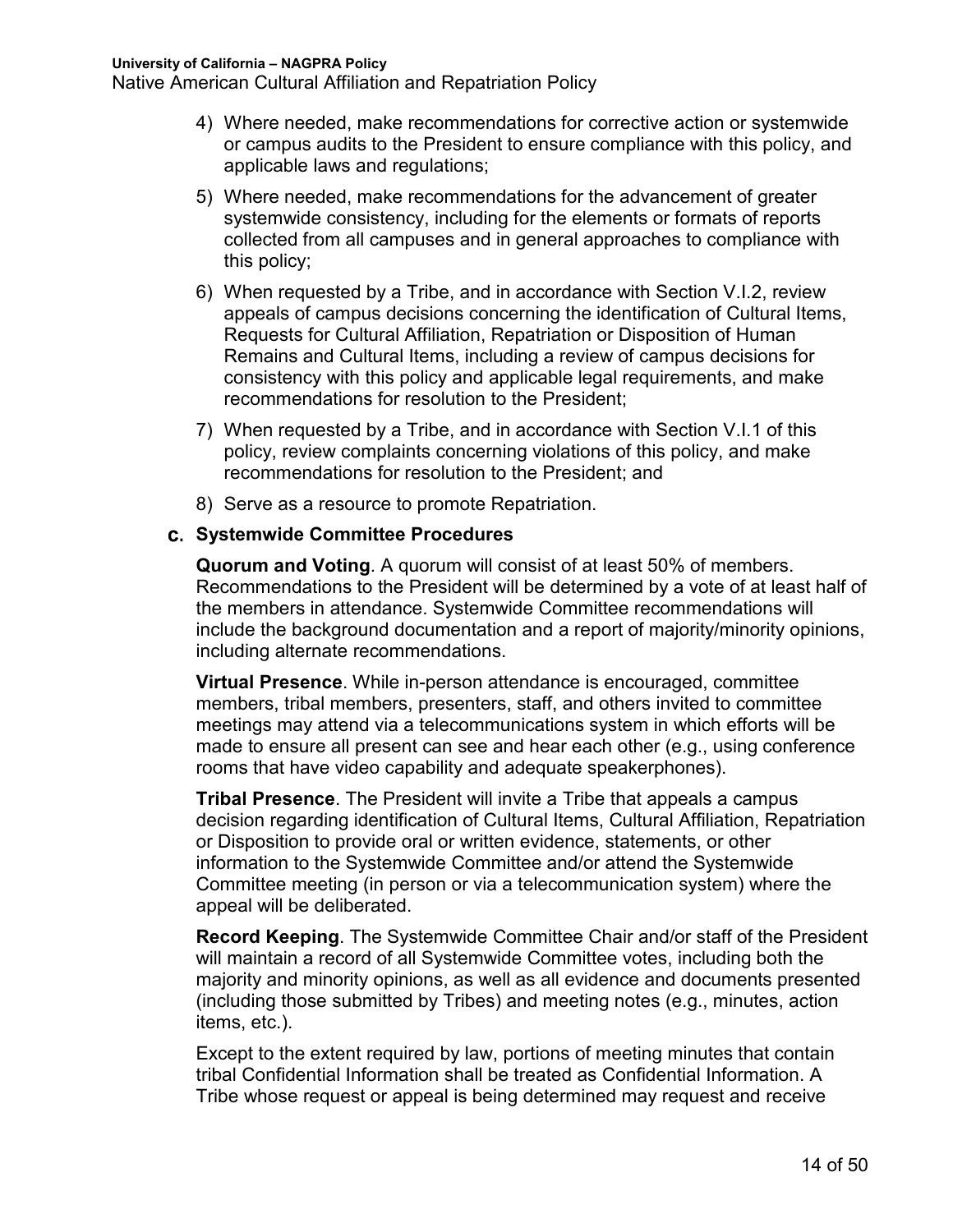copies of any documents or minutes that relate to an appeal they have made, provided Confidential Information pertaining to other Tribes is redacted.

**Conflicts of Interest**. All Systemwide Committee members must abide by basic principles of ethical conduct and Regents Policy 1111, Policy on Statement of Ethical Values and Standards of Ethical Conduct. The Systemwide Committee will identify and manage Conflicts of Interest (COI), as defined in Section II, taking into consideration the following:

- 1) Tribes making a Request must be provided with a roster of all Systemwide Committee members and subject matter experts consulted or invited to the Systemwide Committee meetings. If the Tribe(s) believes that one or more of these persons may have a COI with regard to their case, they may present information to explain their opinion and request that such persons be removed as subject matter experts or abstain from voting on their case, as applicable. The President will consider and make a decision on the Tribe's request. The decision must be communicated to the Tribe(s) in advance of meeting, with an explanation if the request is denied.
- 2) Systemwide Committee members must recuse themselves from participating in a decision on any matter before the Systemwide Committee in which they have a financial, professional, or personal interest that would significantly impair or appear to significantly impair their objectivity in making a decision. If there is any question about whether a committee member's interest would significantly impair or appear to significantly impair their objectivity, the member must recuse themselves or disclose the interest to the other committee members and the President. The President may require such members recuse themselves, or with the concurrence of the remaining Systemwide Committee members, and as permitted by law, allow such members to vote.

The President may appoint a replacement for a member who has been recused subject to nomination by the NAHC in accordance with CalNAGPRA §8026(a)(3) and provided the balance between tribal and UC membership in the composition of the Systemwide Committee membership considering the case will nonetheless be maintained.

**Chair**. The Systemwide Committee may nominate a Chair from amongst the members, who, upon approval of the President, will serve for two (2) consecutive years. The Systemwide Committee may renew a chairperson upon approval of the President. With the assistance of the President's staff, the duties and responsibilities of the Chair include, but are not limited to, the following:

- 1) In consultation with the Systemwide Committee membership and staff of the President, schedule dates, times and locations for meetings; ensure meetings are called and held in accordance with this policy;
- 2) In consultation with Systemwide Committee membership, establish and confirm an agenda for each meeting, and ensure the meeting agenda and relevant documents are circulated to Systemwide Committee members in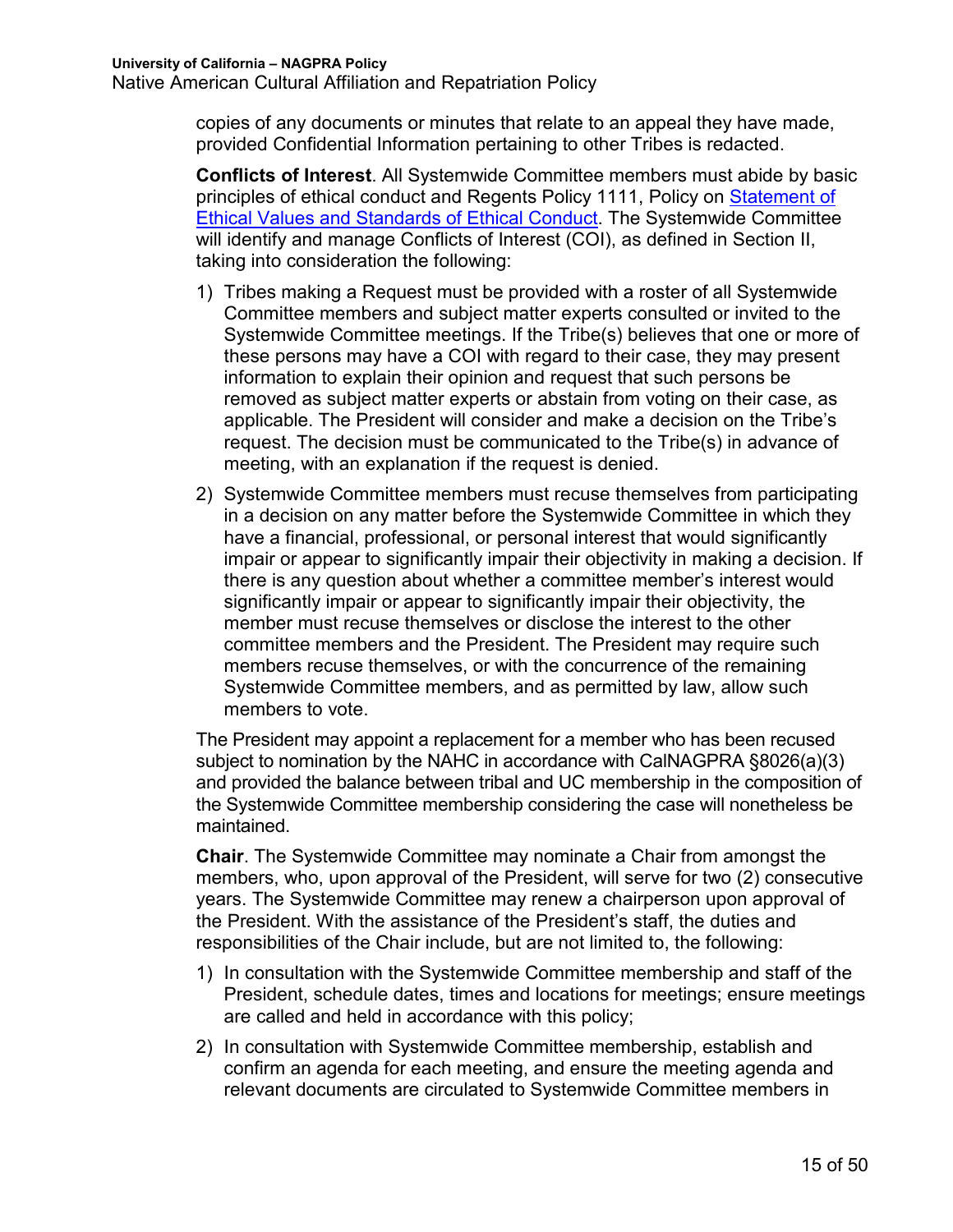advance of the meeting to ensure sufficient time for the members to review the materials and arrange logistics, travel or telecommunication capability;

- 3) Officiate and conduct meetings;
- 4) Ensure there is sufficient time during the meeting to fully discuss agenda items; and
- 5) Ensure meeting notes (e.g., minutes, action items, etc.) are complete and accurate, retained, and reviewed at the next meeting.

**Frequency of Meetings**. The Systemwide Committee will meet no less frequently than three (3) times per academic year.

**Subject Matter Experts**. In Consultation with Tribes, the Systemwide Committee may seek, as needed, the advice of external or internal subject matter experts.

#### **2. Campus Committees**

#### **Composition**

Except as described in Section V.A.2.b below, for each UC campus that has Possession or Control of a NAGPRA/CalNAGPRA-eligible Collection, the Chancellor must establish a Campus Native American Graves Protection and Repatriation Act Implementation Committee (hereinafter called the "Campus Committee")10 in accordance with the requirements of CalNAGPRA.

All Campus Committee members must have been nominated by the NAHC and have demonstrated understanding of tribal cultural concerns. Per CalNAGPRA §8026(d)(2), "Preference shall be given to members who have demonstrated, through their professional experience, the ability to work in collaboration with Native American tribes successfully on issues related to repatriation or museum collection management." The Chancellor may make exceptions to the composition requirements set forth in CalNAGPRA, provided the proposed members have been nominated by the NAHC, that such exceptions promote Repatriation and amplify the Purpose and Guiding Principles contained in this policy, and that equal UC / tribal representation is maintained. In making such exceptions, the Chancellor will consider the individual's prior experience and knowledge in NAGPRA/CalNAGPRA, and communicate the justification for the exception to the Campus Committee.

The Chancellor will stagger the terms of the voting members to the extent possible in order to ensure continuity and a balance of experienced and new members. For example, membership terms can vary between one (1), two (2), and three (3) years. Terms are renewable, but should not generally exceed six (6) years. Equal representation in the composition of the Campus Committee between tribal and UC members must always be maintained.

The Chancellor may observe committee meetings.

 $10$  CalNAGPRA §8026(b)(1) states that the Campus Native American Graves Protection and Repatriation Act Implementation Committee shall be known as the "NAGPRA Committee" for that campus. We refer to this committee (for each campus) as the "Campus Committee" in this policy because it more clearly distinguishes campus committees from the Systemwide Committee.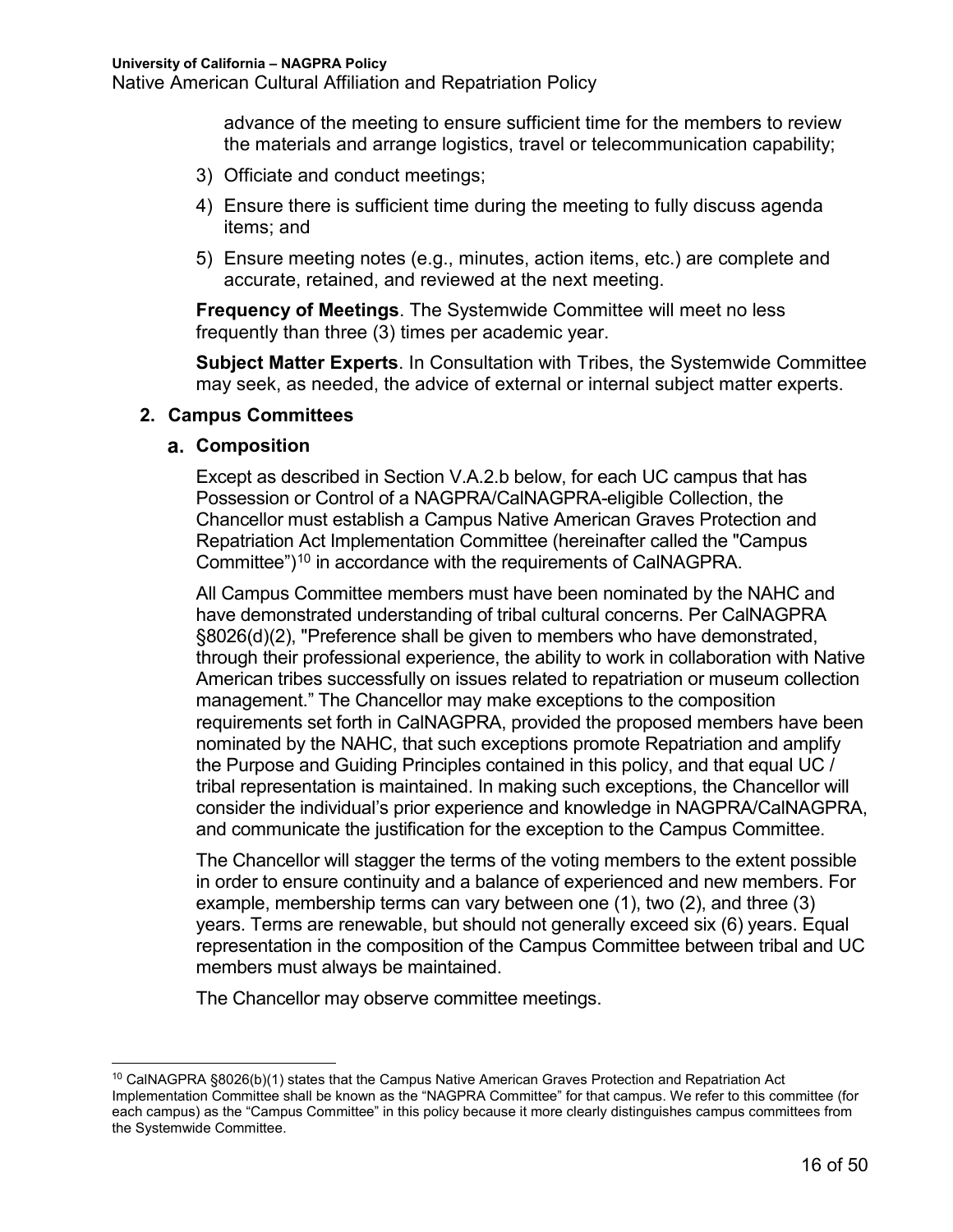#### **Exceptions to the Requirement to Establish Campus Committees**

If a campus does not have an active Campus Committee and does not otherwise anticipate needing a full committee, the campus may request that the Systemwide Committee select another Campus Committee to perform certain of the requesting campus's NAGPRA/CalNAGPRA duties under this policy if the Chancellors of both campuses agree. In reviewing such requests, the Systemwide Committee should consider whether the arrangement would facilitate efficient or expeditious review consistent with NAGPRA/CalNAGPRA and this policy, whether the facts and circumstances suggest that the requesting campus is likely to have other matters that would require establishment of a Campus Committee, and whether the reviewing campus will have access to the information and expertise it needs to be able to make informed determinations about items located at another campus.

#### **Purpose and Responsibilities of the Campus Committee**

The Campus Committee will be charged with providing compliance oversight and review, advising the campus Chancellor on matters related to the campus's implementation of NAGPRA and CalNAGPRA, and promoting campus implementation of this policy.

The Campus Committee will:

- 1) Assess campus implementation, timeliness, adequacy of resources (e.g., through benchmarking), and compliance with this policy through consultation and review of the campus Repatriation Implementation Plan (see Section VI), campus biannual reports (see Section V.H), and audits, as necessary;
- 2) Where needed, make corrective action recommendations to the Chancellor;
- 3) Where needed, make recommendations to the Chancellor for revisions to local campus policies and practices consistent with this policy;
- 4) Where needed, make recommendations to the Chancellor for the issuance of guidance and best practices for the successful campus implementation of this policy, including compliance with NAGPRA and CalNAGPRA;
- 5) Collaborate and coordinate with campus staff (e.g., Chancellor's Designee and Repatriation Coordinator) for the creation of the campus Repatriation Implementation Plan;
- 6) Make determinations regarding the identification of Cultural Items, Requests for Cultural Affiliation and/or State Cultural Affiliation and Requests for Repatriation / Disposition of Human Remains and Cultural Items, and review Notices of Inventory Completion and/or Notices of Intent to Repatriate to ensure compliance with NAGPRA and CalNAGPRA, including appropriate Consultation, and make recommendations regarding such determinations to the Chancellor. The Chancellor will review the recommendations and make the final campus decision;
- 7) Review claims of any violation of the policies and procedures adopted pursuant to CalNAGPRA § 8025, and make recommendations to the Chancellor for corrective actions as necessary;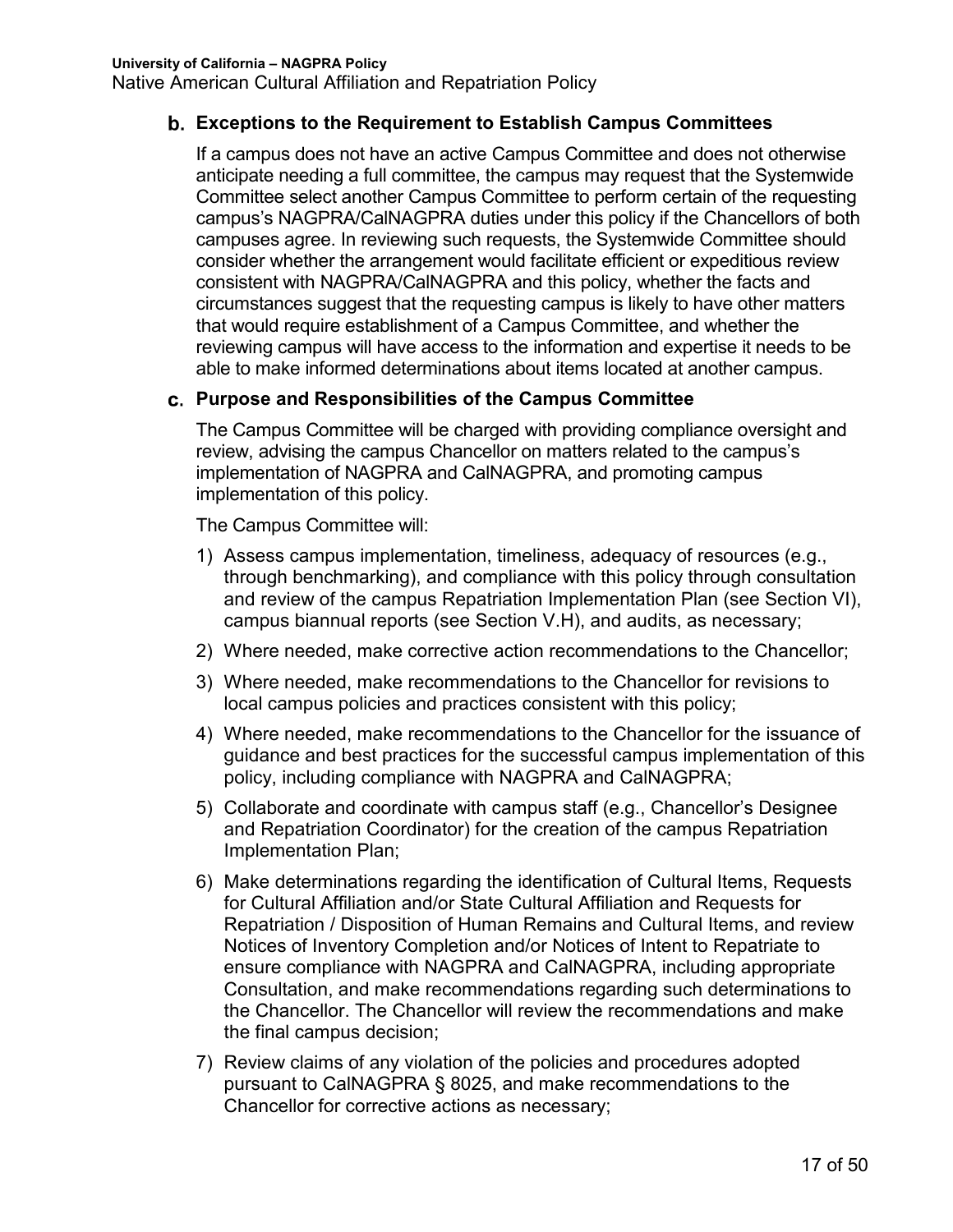- 8) Review campus practices for consistency with this policy and legally applicable requirements and, when requested by a Tribe, assist in the resolution of complaints made in accordance with Section V.I.1 and/or make recommendations for resolution to the Chancellor; and
- 9) Serve as a resource to promote Repatriation.

#### **Campus Committee Procedures**

**Quorum and Voting**. A quorum will consist of at least 50% of members. Recommendations to the Chancellor will be determined by a vote of at least half of the members in attendance. Campus Committee recommendations will include the background documentation and a report of majority/minority opinions, including alternate recommendations.

**Virtual Presence**. While in-person attendance is encouraged, committee members, tribal members, presenters, staff, and others invited to committee meetings may attend via a telecommunications system, in which efforts will be made to ensure all present can see and hear each other (e.g., using conference rooms that have video capability and adequate speakerphones).

**Tribal Presence**. The Repatriation Coordinator will invite the Tribe(s) whose Request is being reviewed by the Campus Committee, or who are potentially Culturally Affiliated / State Culturally Affiliated to a collection under review by the Campus Committee, to provide oral or written evidence, statements, video or other information to the Campus Committee and/or attend (in person or via a telecommunication system) the Campus Committee meeting where the case will be considered. Reviews under this provision may include reviews for determinations for the identification of Cultural Items, Cultural Affiliation, Repatriation or Disposition, draft Inventory or Summary documents, final Inventory or Summary documents, or Notices.

**Record Keeping**. The Repatriation Coordinator will maintain a record of all Campus Committee votes, including both the majority and minority opinions, as well as all evidence and documents presented (including those submitted by Tribes) and meeting notes (e.g., minutes, action items, etc.).

Except to the extent required by law, portions of meeting minutes that contain tribal Confidential Information must be treated as Confidential Information. A Tribe whose Request or appeal is being determined may request and receive copies of any documents or minutes that relate to an appeal they have made, provided Confidential Information pertaining to other Tribes is redacted.

**Conflicts of Interest**. All Campus Committee members must abide by basic principles of ethical conduct and Regents Policy 1111, Policy on Statement of Ethical Values and Standards of Ethical Conduct. The Campus Committee will identify and manage Conflicts of Interest (COI), as defined in Section II, taking into consideration the following.

• Tribes making a Request must be provided with a roster of all Campus Committee members and subject matter experts consulted or invited to the Campus Committee meetings. If the Tribe(s) believes that one or more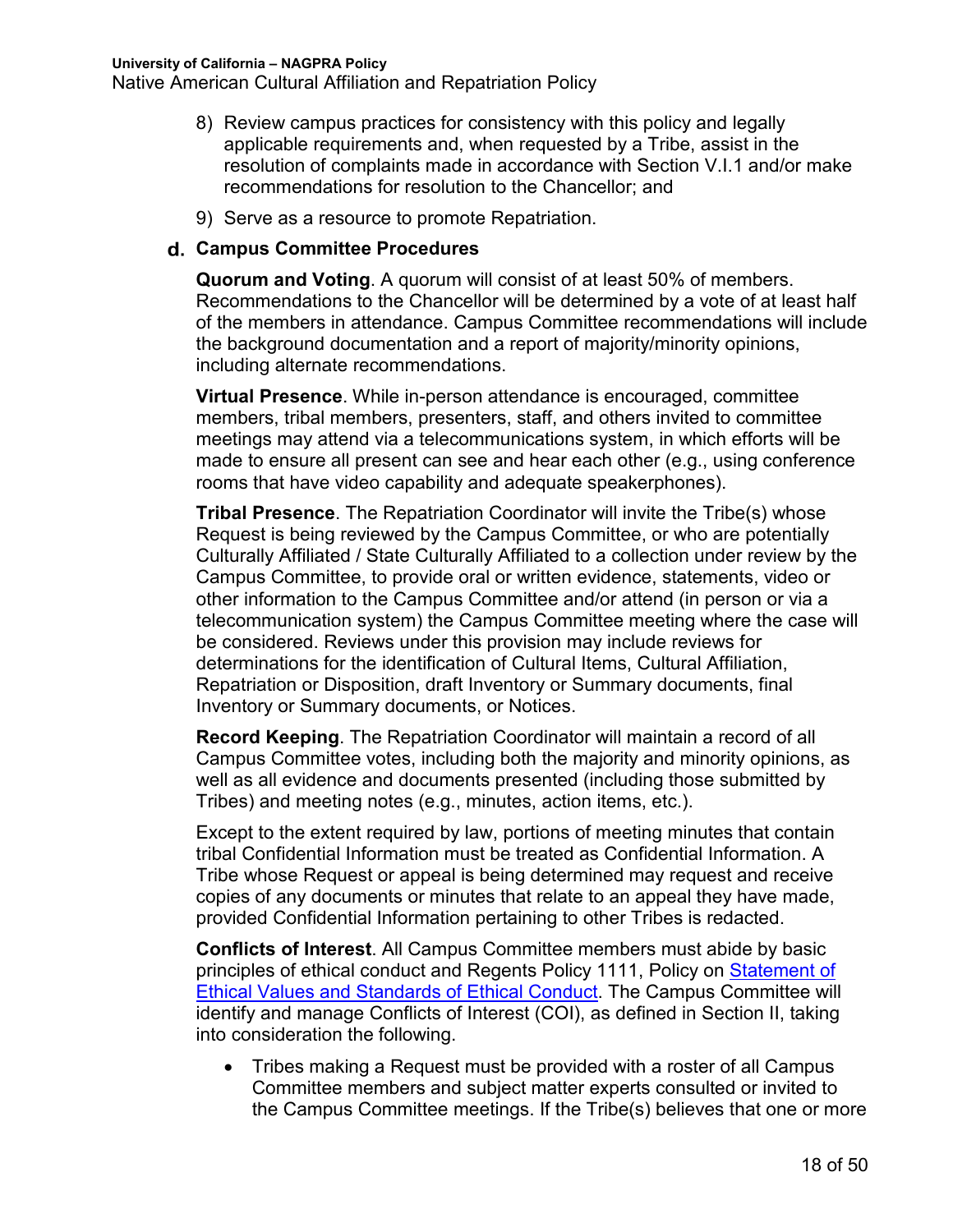of these persons may have a COI with regard to their case, they may present information to explain their opinion and request that such persons be removed as subject matter experts or abstain from voting on their case, as applicable. The Chancellor will consider and make a decision on the Tribe's request. The decision must be communicated to the Tribe(s), in advance of the meeting, with an explanation if the request is denied.

• Campus Committee members must recuse themselves from participating in a decision on any matter before the Campus Committee in which they have a financial, professional, or personal interest that would significantly impair or appear to significantly impair their objectivity in making a decision. If there is any question about whether a committee member's interest would significantly impair or appear to significantly impair their objectivity, the member must recuse themselves or disclose the interest to the other committee members and the Chancellor. The Chancellor may require such members recuse themselves, or with the concurrence of the remaining Campus Committee members, and as permitted by law, allow such members to vote.

The Chancellor may appoint a replacement for a member who has been recused subject to nomination by the NAHC in accordance with CalNAGPRA §8026(a)(3) and provided the balance between tribal and UC membership in the composition of the Campus Committee membership considering the case will nonetheless be maintained.

**Chair**. The Campus Committee may nominate a rotating Chair from amongst the members, who, upon approval by the Chancellor, will serve for two (2) consecutive years. The Campus Committee may renew a chairperson, upon approval by the Chancellor. With the assistance of the Chancellor's staff, the duties and responsibilities of the Chair include, but are not limited to, the following:

- 1) Confer and coordinate with the Repatriation Coordinator on a regular basis for the mutual exchange of information;
- 2) Schedule dates, times and locations for meetings in consultation with the Campus Committee membership and Repatriation Coordinator; ensure meetings are called and held in accordance with this policy;
- 3) Establish and confirm an agenda for each meeting in consultation with Campus Committee membership and Repatriation Coordinator, and ensure the meeting agenda and relevant documents are circulated to Committee members in advance of the meeting to ensure sufficient time for the members to review the materials and arrange logistics, travel or telecommunications capability;
- 4) Officiate and conduct meetings;
- 5) Ensure there is sufficient time during the meeting to fully discuss agenda items; and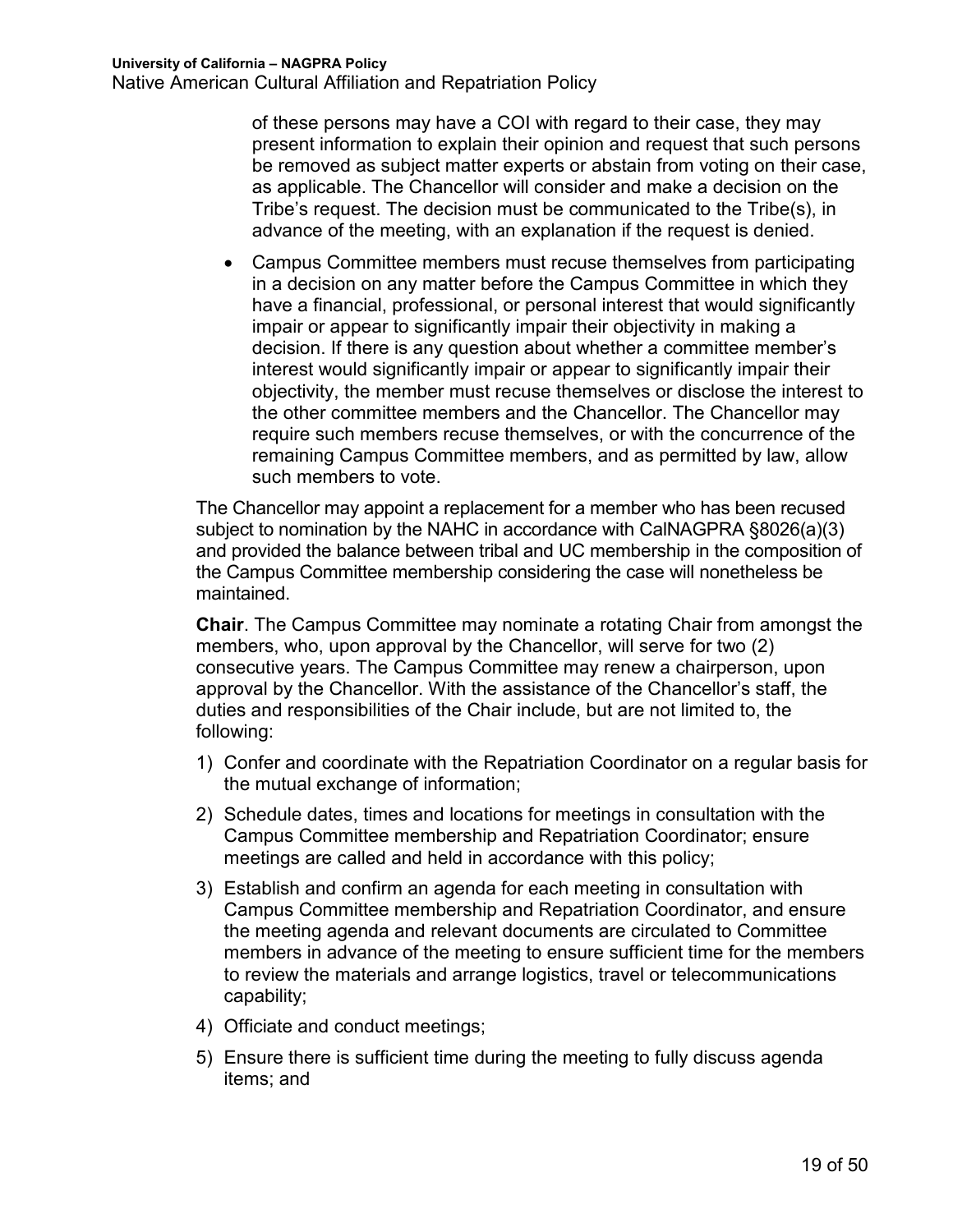6) Ensure meeting notes (e.g., minutes, action items, etc.) are complete and accurate, retained, and reviewed at the next meeting.

**Frequency of Meetings**. Meetings will be held as frequently as needed to meet deadlines provided in NAGPRA and CalNAGPRA as well as this policy. For campuses having Possession or Control of Human Remains, where the number of individuals or sets of Human Remains exceeds 100, the Campus Committee will meet no less frequently than three (3) times per academic year. All other campuses having Possession or Control of Human Remains will meet no less frequently than two (2) times per academic year.

**Subject Matter Experts**. In Consultation with the Tribes, the Campus Committee may seek, as needed, the advice of external or internal subject matter experts.

#### **B. CONSULTATION**

#### **1. Consultation Process and Guidance**

Consultation (as defined in Section II) is a critical element required by NAGPRA, CalNAGPRA, and this policy at various stages (i.e., Inventory, Summary, Repatriation, and Disposition).

All successful Consultations involve relationship building and respect. Repatriation Coordinators must seek out and foster these relationships with the designated Tribal Representatives, such as tribal historic preservation officers (THPOs), cultural directors, elders councils, preservation or culture committees, and/or other representatives. Repatriation Coordinators must engage in Consultation that reflects the principles and characteristics outlined below.

- Relationships that acknowledge and respect a Tribe's sovereignty, cultural protocols, and cultural and religious practices and knowledge;
- Multiple repeated contacts using a variety of methods;
- Accommodations for tribal needs in facilitating respectful Consultation;
- Invitations to all Tribes that have a cultural or geographical interest;
- Identification and addressing of tribal concerns in this process;
- Full access to consulting Tribes of relevant information throughout this process, including information known to the University about Human Remains or Cultural Items that are the subject of the Consultation and upon request, information about other collections containing Native American objects from the Tribe's area of interest;
- Flexible meeting agendas and schedules, with opportunity for tribal input on agendas and schedules; and
- Actions demonstrating meaningful engagement with Tribes, which exemplify trust and relationship building.

Consultation includes ongoing meaningful dialog regarding Cultural Affiliation and the identification of Cultural Items throughout the Inventory and Summary processes, with the goal of Repatriation. Consultation may be in the form of in-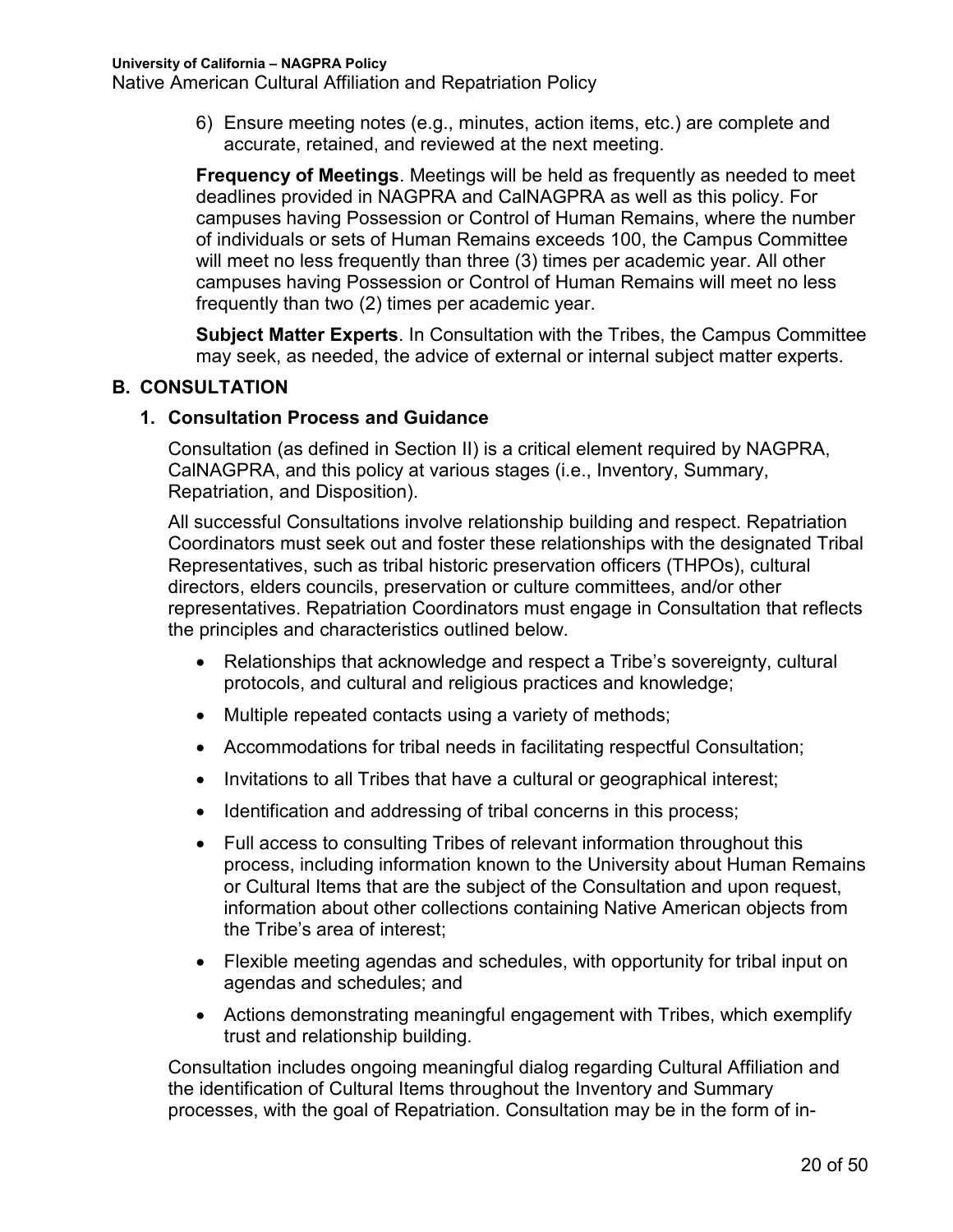person meetings, phone calls, video/remote conferencing, and written correspondence. UC campuses should work collaboratively with each other when engaging in Consultation with Tribes that may have Human Remains or Cultural Items in collections across multiple campuses.

The importance of building collaborative relationships is a core value of this policy. To fulfill this value, Repatriation Coordinators should work with other campus departments to foster UC/Native American relationships. Some examples of this approach are:

- Facilitating a meeting with a student recruiter focused on Native American communities when a Tribe visits the campus for a NAGPRA Consultation;
- Informing a Tribe of, and connecting them with, UC archives that may be of interest to the Tribe;
- Supporting efforts to build relationships with Native American students on campus; and
- Developing a holistic campus wide approach to relationship building with full acknowledgment that diversity is valued and supported.

The Repatriation Coordinator will consult individually with each Tribe. UC recognizes that multiple Tribes may request to consult jointly as appropriate. If all Tribes agree, UC will consult jointly with the Tribes for that meeting or Repatriation effort.

When engaging in Consultation, Repatriation Coordinators will take the steps below.

- **Initiation.** The Repatriation Coordinator will initiate Consultation as required by this policy, as early as possible when:
	- 1) Drafting new Inventories or Summaries or updating existing Inventories or Summaries, as will occur when new Human Remains or potential NAGPRA/CalNAGPRA-eligible Human Remains or Cultural Items are identified, or when new information is identified that may require a change to an existing Inventory or Summary; and
	- 2) Conducting proactive re-evaluations of previous CUI determinations, in order to meet CalNAGPRA requirements, as described in Section VI.

Initiation of Consultation will include the opportunity for the Tribe(s) to meet with the Campus Committee for brief introductions at the next scheduled meeting, provided the Campus Committee has time to accommodate such meeting without significant impact to its planned agenda.

When a Repatriation Coordinator initiates Consultation, an initial communication (e.g., letter or email) with sufficient information will be provided to Tribal Representatives to determine if they have an interest in participating in the Consultation process, believe they are Culturally Affiliated with Native American Human Remains and/or Cultural Items, and if they know of other Tribes that may have an interest. If no response is received, the Repatriation Coordinator will attempt additional notifications using alternative means, such as by U.S. mail or phone.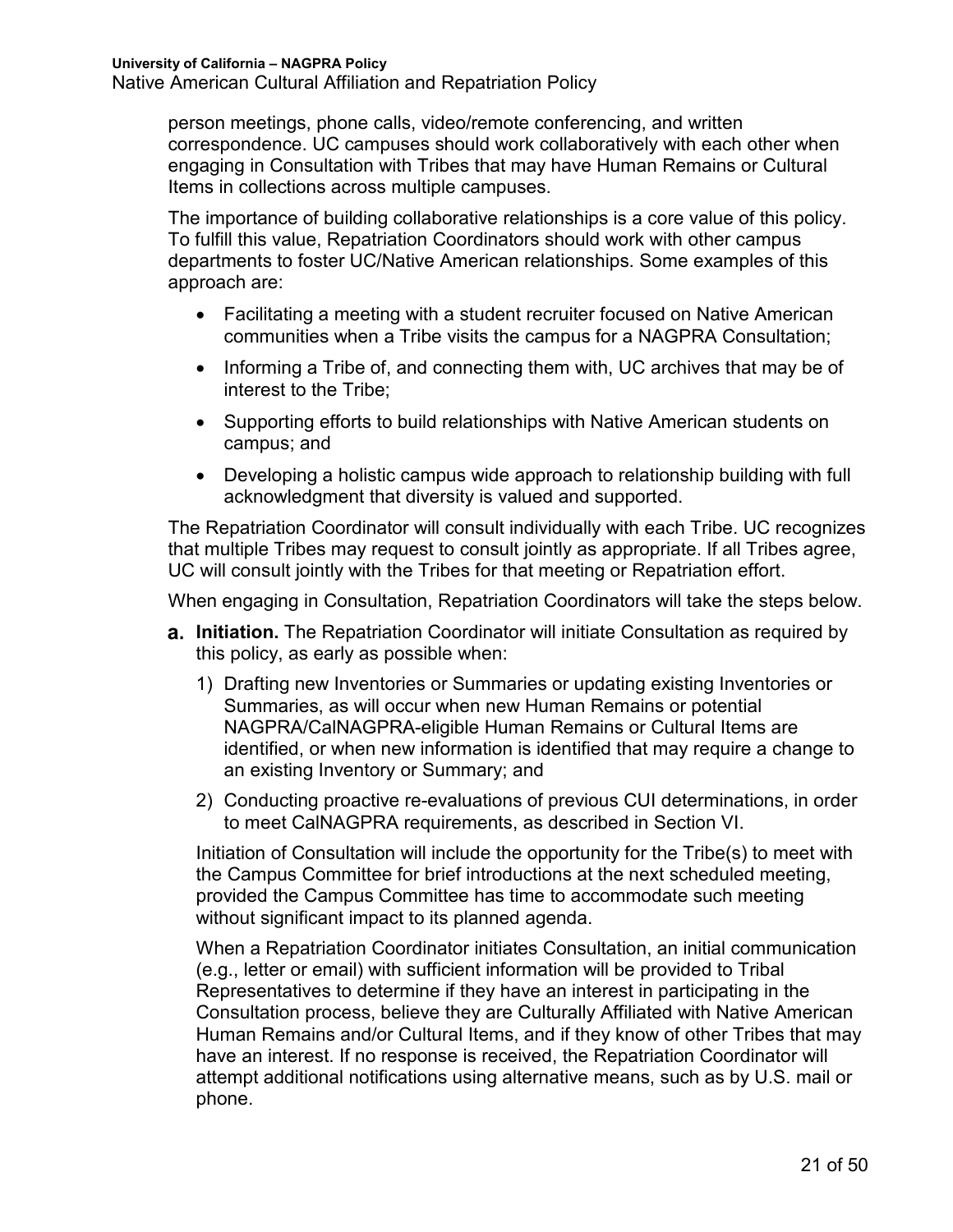- **Response to Consultation Request.** If a Tribe has requested Consultation, the campus Repatriation Coordinator will acknowledge receipt of the request within five (5) business days.
- **Response to Information Request.** Requests for information must be acknowledged within five (5) business days. Within sixty (60) days from the receipt of the request and no less than monthly thereafter, the campus Repatriation Coordinator will provide the requested information or the status of the work being done on the request.
- **Preparation.** The campus Repatriation Coordinator will review all known information about the Human Remains or Cultural Items, and identify potentially Culturally Affiliated Tribes or State Culturally Affiliated Tribes and traditional Aboriginal lands or tribal lands from where the Human Remains and/or Cultural Items were removed, regardless of whether the Tribes are currently physically present in the area. Sources of information that may be useful in researching potentially relevant tribes include National NAGPRA and NAHC resources, previous NAGPRA Federal Register notices, and federal land claims.
- **Participants.** Consultation will be conducted with Tribal Representatives authorized by their tribal government to consult on the Tribe's behalf concerning Repatriation.
- **Records.** Campuses should maintain a record of all communications in a communication log. Communication may be through standard mail, email, phone, and in-person as the occasion warrants. When using non-written forms of communication, a follow-up email or letter should be sent within a day to ensure that agreed to decisions and next steps are accurate. Any formal notes should be offered and reviewed by the consulting parties to ensure accuracy before they are accepted into the formal record. Consistent and repeated contact best assures progress.
- **Meetings.** For meetings, campuses should work with Tribal Representatives to find a mutually agreeable time, place, format, agenda, and arrangements for special requests (such as smudging space, parking, meals, and documentation). The Repatriation Coordinator should inquire about whether there are barriers to tribal participation. To the extent possible, the Repatriation Coordinator should attempt to alleviate any barriers. This may also include travel support through grants or allocation of funding.
- **Materials.** The campus Repatriation Coordinator should work with the consulting Tribes to provide any needed documentation related to collections and Human Remains prior to Consultation meetings. Documentation may include catalogues, reports, maps, field notes, accession registers, summaries of NAGPRA related information, notices, tribal information in UC's possession (such as tribal histories, linguistics, recordings, and folklore), and other relevant documents.

The Repatriation Coordinator will also provide a list of Tribes that are, or have been, consulted regarding particular Human Remains and Associated Funerary Objects. (NAGPRA § 10.9(b)3.i)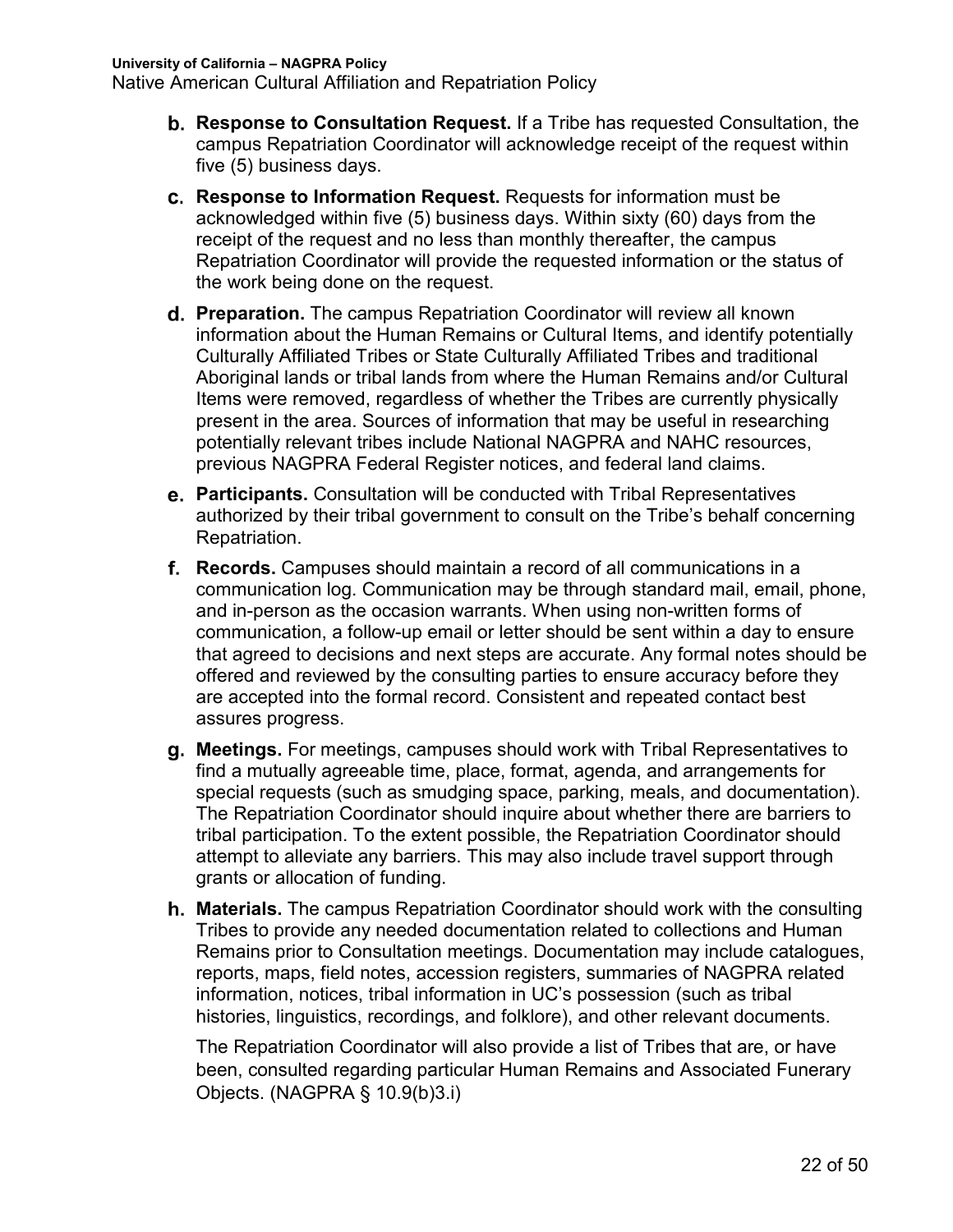Native American Cultural Affiliation and Repatriation Policy

- **Consultation Meetings.** During Consultation meetings, the campus Repatriation Coordinator will listen and engage respectfully. The Repatriation Coordinator will endeavor to make meetings as comfortable, respectful, and productive as possible. Consultation will include:
	- 1) Making cultural arrangements, such as beginning meetings with a traditional land acknowledgment, providing an opportunity for a traditional opening if requested, or traditional offerings as relevant.
	- 2) Providing access to associated records and requested Human Remains, Cultural Items, and other requested materials. (See also Section V.J.3 and Flowcharts on UC's NAGPRA Website.)
	- 3) Providing a written description of the Repatriation/Disposition decisionmaking, dispute resolution, and complaint processes.
	- 4) As soon as possible, but no later than twenty-one (21) calendar days after the meeting, providing draft written meeting notes and a list of action items to Tribal Representatives to ensure accuracy and understanding by all participants. Such notes and other information shared by the Tribe during Consultation should be maintained as part of the Consultation record. For any major action items or decision points, it should be noted whether the Tribes concurred with these action items or decision points. If the Tribe does not concur, the Repatriation Coordinator and the Tribe will endeavor to reestablish an understanding. The Tribe can also file a complaint in accordance with Section V.I.1 in order to pursue resolution.
	- 5) Together with Tribes, identifying all documentation and information shared that will have restricted access and the extent of such restriction, recognizing the Tribes' potential need for confidentiality with respect to Tribal Traditional Knowledge and tribal information shared during the Consultation.
	- 6) Working with Tribes to identify and facilitate any requests for traditional care and restrictions for Human Remains and objects in the care of the campus. (See also Section V.J.1 for more details.)
	- 7) Informing non-Federally Recognized tribes that the option exists to partner with a Federally Recognized tribe that can sponsor their Request and offering to assist in this process at the request of the non-Federally Recognized tribe.
	- 8) Collecting identifications of Cultural Items made by Tribal Representatives, which the campus must record in accordance with CalNAGPRA § 8013(b)(1)(c)(ii) and 8013(c)(2). These tribal identifications may include broad categorical identifications, including, but not limited to, the identification of everything from a Burial Site as a Funerary Object, regalia objects as Sacred Objects, or the identification of everything from a specific site as a Sacred Object because that site is a sacred site.
- **Updates.** The campus Repatriation Coordinator must keep affected Tribes promptly informed of all UC and campus decisions, relevant news and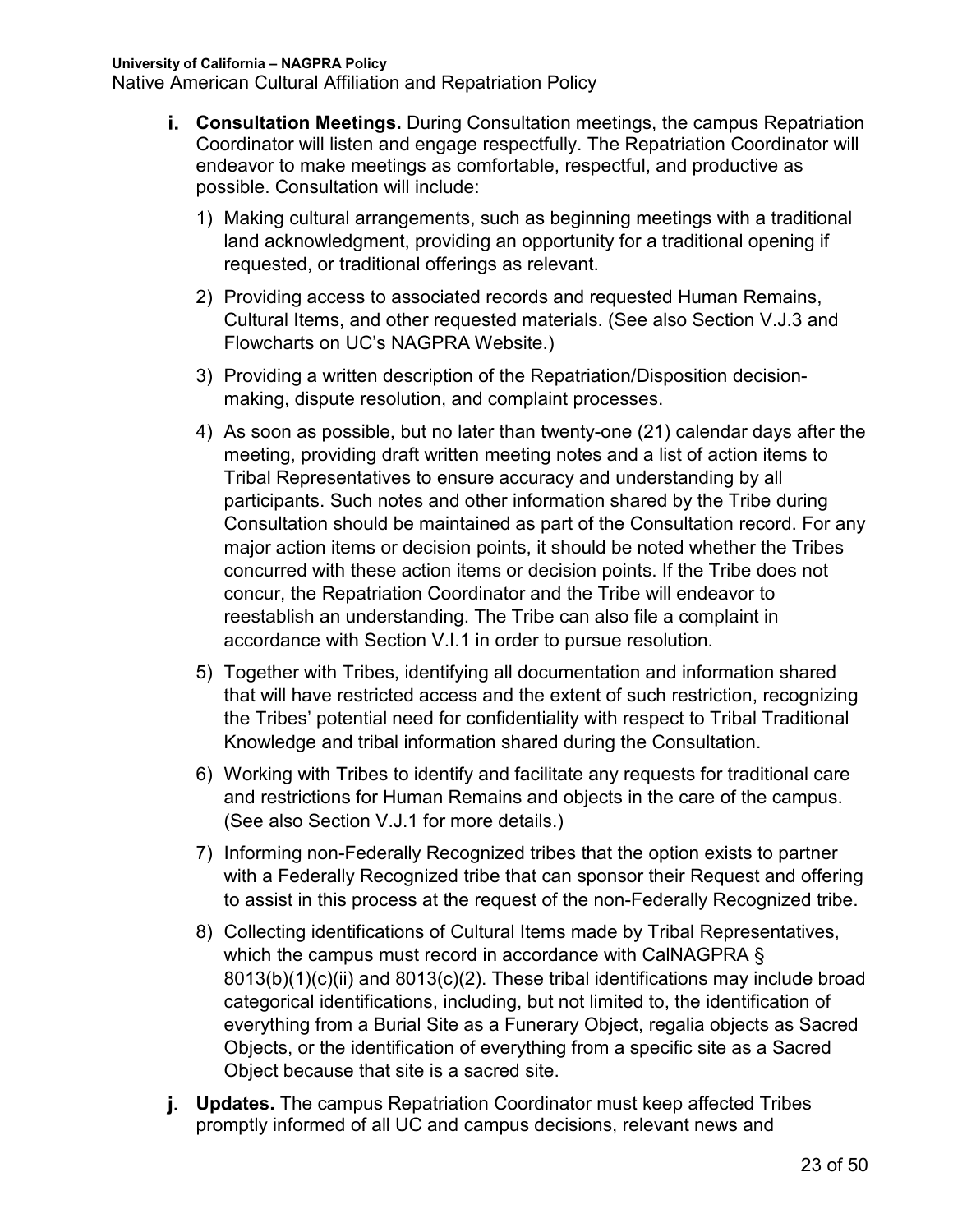information about affiliated or otherwise relevant collections, and publication of notices by National NAGPRA and the NAHC. The Repatriation Coordinator will also provide quarterly updates to Tribes with whom they are consulting.

- **Potential Disagreement.** In the event that Cultural Affiliation is unclear or there is potential disagreement about the identification of Cultural Items, the Repatriation Coordinator will transmit a detailed explanation to the consulting Tribe(s) and information on possible paths to change the outcome, and how and to whom to file a complaint or appeal. Under CalNAGPRA § 8013, if a consulting California Indian tribe disagrees with the contents of a preliminary Inventory or Summary that has been submitted to the NAHC, the preliminary Inventory or Summary must either be revised to correct the disputed information or the NAHC will offer to initiate dispute resolution as described in CalNAGPRA § 8016. (See also Sections V.C and V.I.)
- **Resources.** To the extent permitted by UC or third party resources and at the request of Tribe(s):
	- 1) The Repatriation Coordinator may partner with and assist Tribe(s) in seeking state/federal grants or other available UC or third-party resources to facilitate Consultation and Repatriation; and
	- 2) UC will provide for necessary costs incurred by the Tribes, including stipends for tribal and other experts, travel, meals, and overnight accommodations.
- **Repatriation Logistics.** The campus Repatriation Coordinator will offer to assist, as needed or requested, with transfer/Repatriation logistics, which may include stewardship agreements, coordinating reburial lands, coordinating with Tribes to identify alternate sources of funding for reburial preparation costs, and applying for NAGPRA Repatriation grants.

### **2. Confidentiality**

UC is committed to protecting Confidential Information. All "Confidential Information" (as defined in Section II) may only be made available to those with a need to know for compliance with this policy and may not be further re-disclosed unless otherwise required by law or with the prior consent of the Tribe that provided the information. The Repatriation Coordinator will provide consulting Tribes the opportunity to review the Review Packet that will be shared with the Campus Committee or published in the Federal Register or by NAHC. (See V.B.1.i.(5) above and Flowcharts on UC's NAGPRA website.)

Campus and Systemwide Committee members and UC employees with a need to know must be trained and advised of their obligations to maintain confidentiality for all such information conveyed to them in the course of their duties under this policy or during Consultation. (See Section IV.)

The Repatriation Coordinator must keep any hard copies of Confidential Information in locked file cabinets. Electronic copies of Confidential Information must be maintained in accordance with UC Policy BFB-IS-3: Electronic Information Security.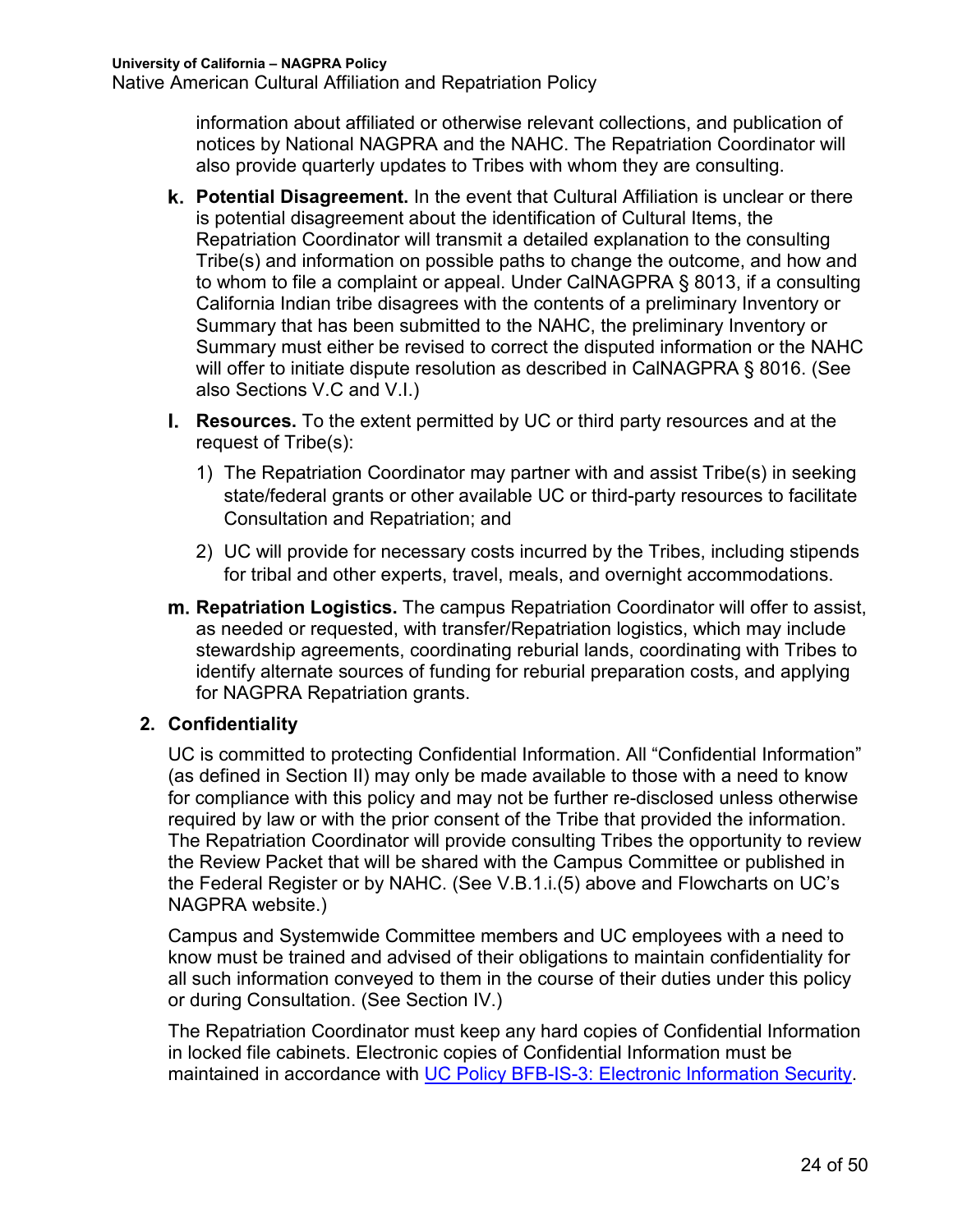#### **C. CULTURAL AFFILIATION AND/OR STATE CULTURAL AFFILIATION, INVENTORIES, AND SUMMARIES**

### **1. General**

In accordance with the requirements set forth in NAGPRA and CalNAGPRA, and the guiding principles of this policy, campuses must create and/or supplement Inventories and Summaries (including preliminary Inventories and Summaries in accordance with CalNAGPRA) *in Consultation with Tribal Representatives*. As part of this process, campuses must assess 1) whether they have Human Remains and Associated Funerary Objects in their Possession or Control, or items that may be Unassociated Funerary Objects, Sacred Objects, or Objects of Cultural Patrimony ("Cultural Items"); and 2) whether Cultural Affiliation and/or State Cultural Affiliation can be established for Human Remains or Cultural Items listed or described in Inventories or Summaries.

UC recognizes that "California Indian tribes have expertise with regard to their tribal history and practices that concern the Native American human remains, cultural items, and tribal cultural resources with which they are traditionally and culturally affiliated."11 In performing their analysis to determine State Cultural Affiliation, the identification of Cultural Items under CalNAGPRA, and in all decisions related to the CalNAGPRA repatriation process, campuses must include consideration of Tribal Traditional Knowledge provided by Tribes during Consultation. "Deference shall be provided to tribal traditional knowledge, oral histories, documentation, and testimonies relative to other relevant categories of evidence." (CalNAGPRA § 8016(d)(6).)

(Note: The flowchart detailing the processes for developing Inventories and Summaries (or Inventory and Summary updates) in Consultation with Tribes will be posted on UC's NAGPRA website.)

It is the responsibility of the Campus Committee to make determinations under this Section, and recommendations regarding such determinations to the Chancellor, based on information provided by Tribes and the Repatriation Coordinator. The Chancellor will review the determinations and make the final campus decision.

### **2. Content of Inventories and Summaries**

The required elements with respect to the content of Inventories and Summaries are largely the same under NAGPRA and CalNAGPRA (though CalNAGPRA pertains only to that subset of a campus's collections that are from California). Key elements and processes specific to CalNAGPRA are called out here and/or in Section V.C.5 below.

a. **Inventories**. Campus Inventories must include the following information, to the extent available: 12

 $\overline{a}$ 

<sup>&</sup>lt;sup>11</sup> AB 275 Declarations Section 1(k)(5).

<sup>&</sup>lt;sup>12</sup> For more information, see NAGPRA § 10.9(c), and CaINAGPRA § 8013(b).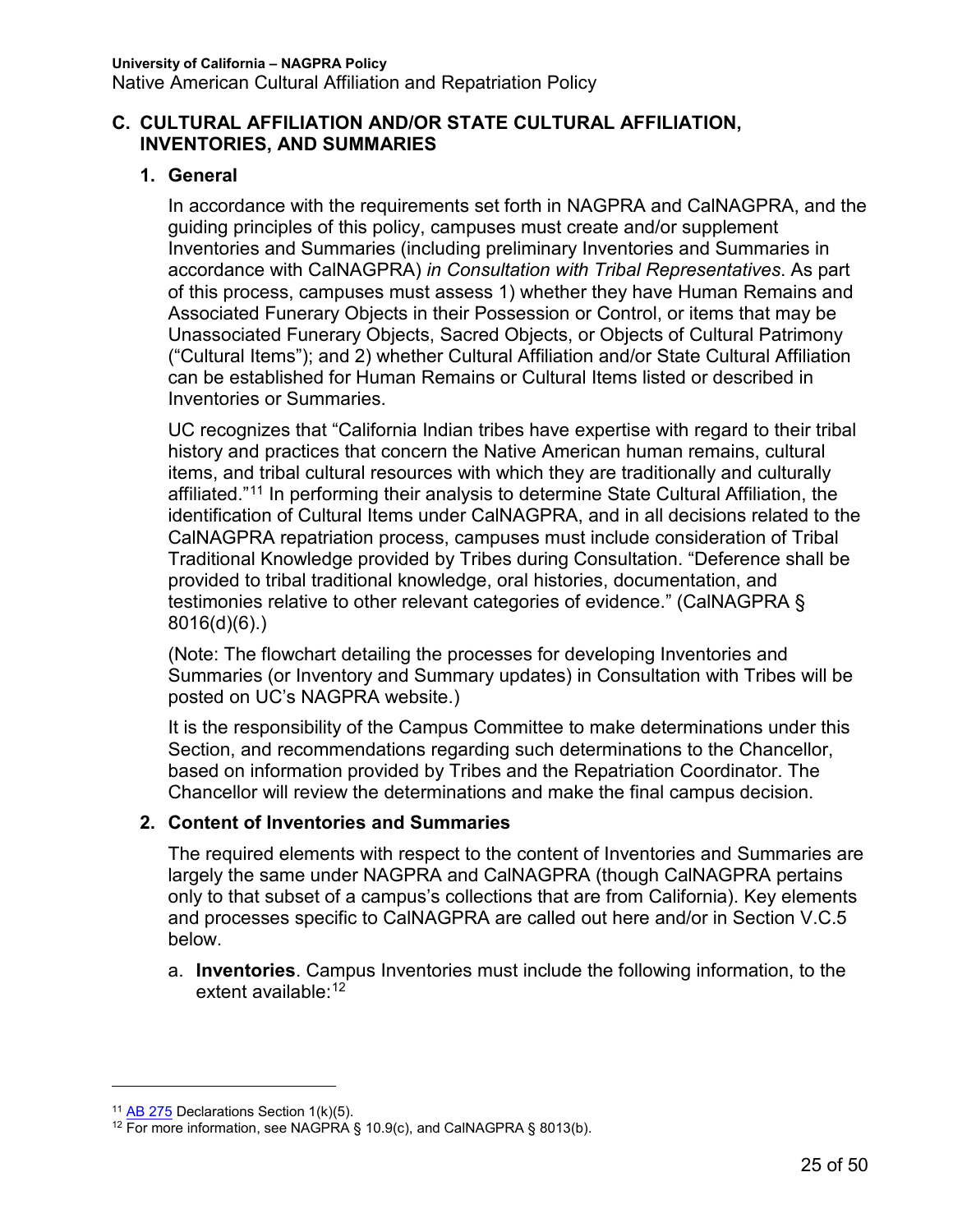- 1) Accession and catalogue entries, including the accession/catalogue entries of Human Remains with which Funerary Objects were associated;
- 2) Information and circumstances related to the acquisition of each object, including:
	- (i) The name of the person or organization from whom the object was obtained, if known;
	- (ii) The date of acquisition;
	- (iii) The place / geographic location where each object was acquired, i.e., name or number of site, county, and state;
	- (iv)For Inventories prepared or updated under CalNAGPRA, the State Aboriginal Territory from which the Human Remains and Associated Funerary Objects were removed. (Under CalNAGPRA §8013(b)(1)(D), Inventories must include not only Human Remains and Associated Funerary Objects that are clearly identifiable by State Cultural Affiliation, but also those that, given the totality of the circumstances, including the unique circumstances of California history, are determined by a Reasonable belief to have been removed from an area identified as the State Aboriginal Territory of one or more California Indian tribes.); and
	- (v) The means of acquisition, i.e., gift, purchase, or excavation;
- 3) A description of each set of Human Remains or Associated Funerary Object; and
- 4) A description indicating Cultural Affiliation (under NAGPRA) and/or State Cultural Affiliation (under CalNAGPRA), as applicable, of the Human Remains and Associated Funerary Objects and a summary of the evidence, including the results of Consultation, used to make such determinations.
- b. **Summaries**. Campus Summaries must describe the collections in the Possession or Control of the campus that may contain Unassociated Funerary Objects, Sacred Objects, or Objects of Cultural Patrimony for the purpose of providing information to Tribes that may wish to submit Requests regarding these items. Summaries must include: 13
	- 1) An estimate of the number of objects in the collection or portion of the collection;
	- 2) A description of the kinds of objects included; reference to the means, date(s), and location(s) in which the collection or portion of the collection was acquired, where readily ascertainable; and
	- 3) Information relevant to identifying Lineal Descendants, if available, and Cultural Affiliation and State Cultural Affiliation.

<sup>&</sup>lt;sup>13</sup> For more information, see NAGPRA 43 C.F.R. § 10.8(b) and CalNAGPRA § 8013(b).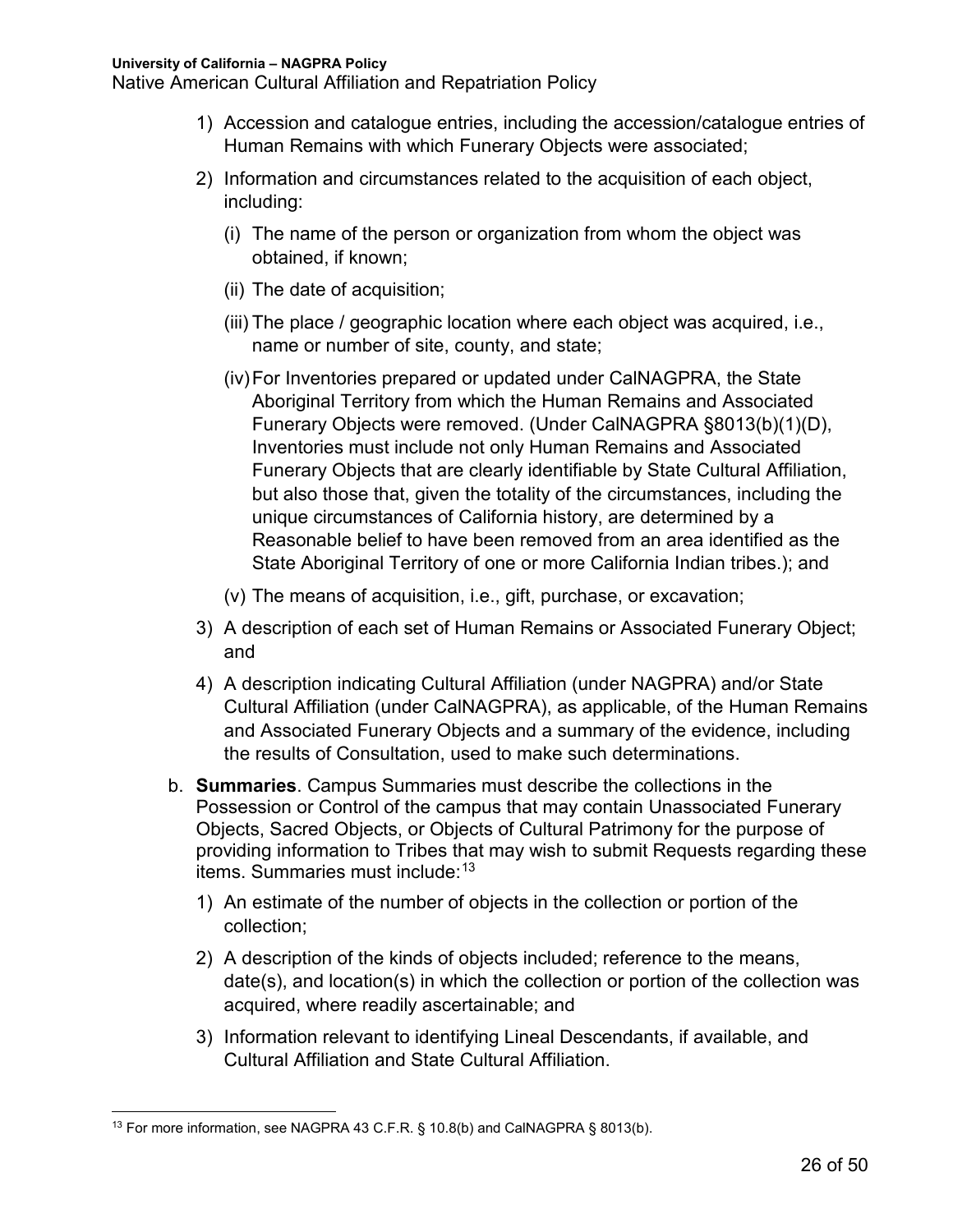4) Summaries prepared or updated under CalNAGPRA must also include the State Aboriginal Territory from which the items were removed, where reasonably ascertainable.

In general, any non-contemporary Native American ethnographic or archaeological object may be a Cultural Item, and campuses should consult with potentially Culturally Affiliated/State Culturally Affiliated Tribes regarding any collections that contain such Native American objects. Note that CalNAGPRA § 8013(c) states, "Because it may not be clear whether Native American objects are Cultural Items, all museum collections of Native American ethnographic or archaeological objects shall be included in the preliminary summary."

#### **3. Determining Whether Objects Are Native American Cultural Items and Cultural Affiliation / State Cultural Affiliation**

In evaluating items to establish whether they are Cultural Items and their Cultural Affiliation or State Cultural Affiliation, campuses will consult with Tribal Representatives and utilize the types of evidence and standards of proof stipulated in NAGPRA and CalNAGPRA (i.e., geographical, kinship, biological, archeological, anthropological, linguistic, folklore, oral tradition, historical evidence, other information or expert opinion, and Tribal Traditional Knowledge).

#### **Determining Whether Objects Are Native American Cultural Items**

- 1) **Inventories**. In Consultation with Tribes, the Repatriation Coordinator will prepare a preliminary and final Inventory for review by the Campus Committee that identifies Human Remains and Associated Funerary Objects (and whether any Tribes are Culturally Affiliated and/or State Culturally Affiliated). Determinations of whether the items are Native American must not be precluded based solely on their age.
- 2) **Summaries**. For Requests under Summaries, upon receiving a Tribal Representative's identification and Request for Unassociated Funerary Objects, Sacred Objects, or Objects of Cultural Patrimony, the Repatriation Coordinator, in Consultation with Tribes, will prepare a preliminary and final Summary for review by the Campus Committee to determine the identification of Unassociated Funerary Objects, Sacred Objects, or Objects of Cultural Patrimony (and whether any Tribes are Culturally Affiliated or State Culturally Affiliated). Determinations of whether items are Native American must not be precluded based solely on their age.

### **Determining Cultural Affiliation / State Cultural Affiliation**

Tribal Traditional Knowledge must be used to establish State Cultural Affiliation and to identify Associated Funerary Objects.<sup>14</sup> The campus must consider the totality of circumstances (including the unique circumstances of California history) and evidence, <sup>15</sup> and make determinations of Cultural Affiliation / State Cultural Affiliation based on the Preponderance of the Evidence, including Tribal Traditional

 $\overline{a}$ 

<sup>14</sup> CalNAGPRA § 8013(b)(1)(C)(ii).

<sup>&</sup>lt;sup>15</sup> NAGPRA 43 C.F.R.  $\frac{2}{3}$  10.14(d) and CalNAGPRA  $\frac{2}{3}$  8013(a)(3).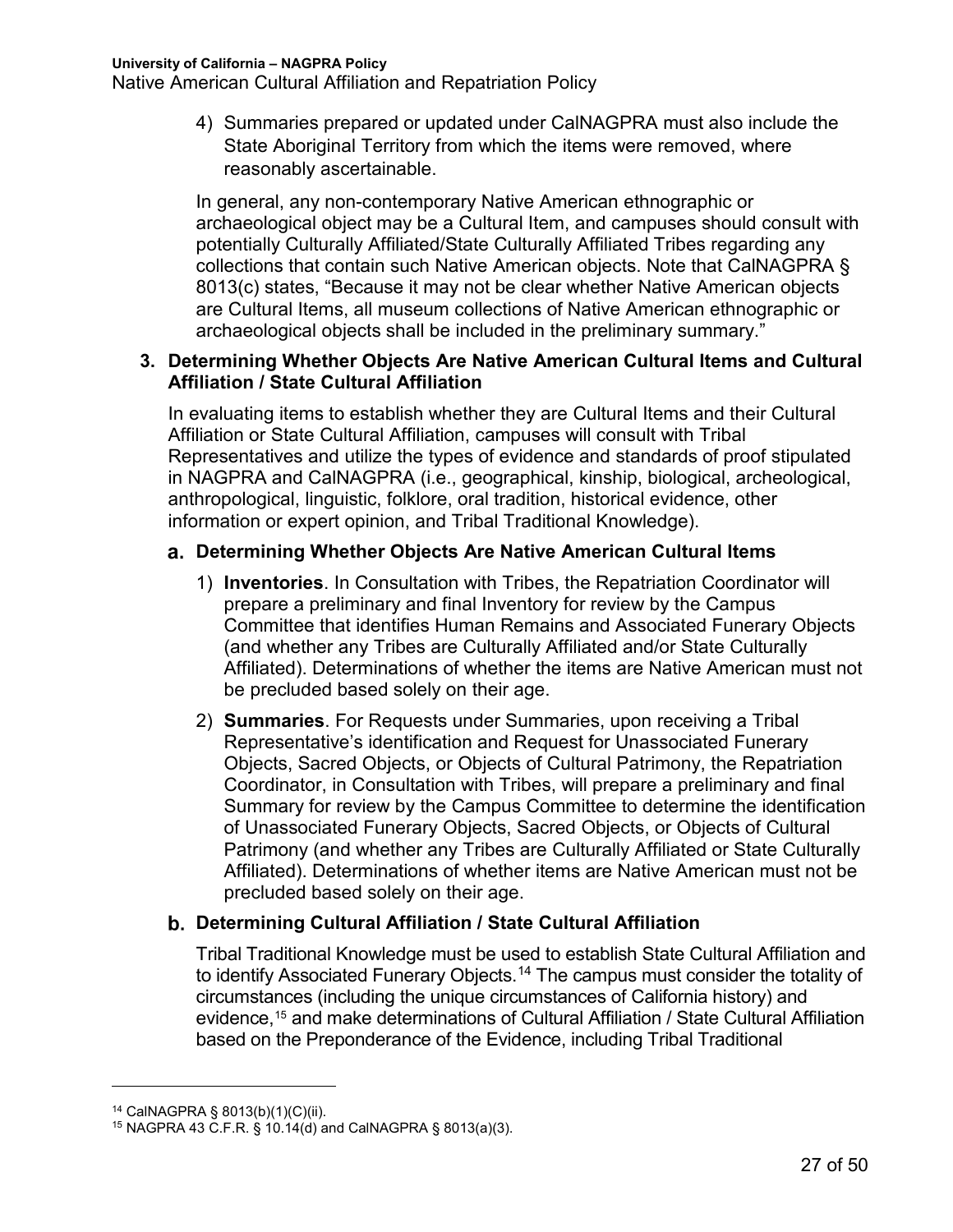Knowledge and oral histories, regarding whether there is a relationship of shared group identity that can be reasonably traced historically or prehistorically between members of the requesting Tribe(s) and an identifiable earlier group with respect to the Human Remains and Cultural Items being requested.16

UC respects and values tribal oral histories and tribal sources of evidence in making determinations under this policy, and understands that in some cases, such evidence may be the only evidence available. Decisions must be made in consideration of the line(s) of evidence that are available without prejudice owing to the absence of other lines of evidence. For example, anthropological evidence need not be present if tribal oral historical evidence is available to evaluate Cultural Affiliation.

In deliberations concerning California Indian tribes, the campus will take into account unique California history that might have created gaps in records. Cultural Affiliation and/or State Cultural Affiliation will not be precluded solely because of some gaps<sup>17</sup> in the record. Further, Requestors do not have to establish Cultural Affiliation and/or State Cultural Affiliation with scientific certainty. <sup>18</sup> As described above, a single line of evidence may be sufficient to establish Cultural Affiliation.

A campus may establish Cultural Affiliation or State Cultural Affiliation of Human Remains and Cultural Items to more than one Tribe. In all such cases, evidence will be evaluated separately with respect to each Tribe, and the requirements for Cultural Affiliation or State Cultural Affiliation must be established for each Tribe.

#### **4. Updates and Supplements to Inventories and Summaries**

Campuses have a continuing responsibility to update and supplement their previously submitted Inventories and Summaries in Consultation with Tribal Representatives, as required by NAGPRA and CalNAGPRA, including if there are new items to report, or if there are changes to previously submitted Inventories or Summaries. For example, Inventories and Summaries may need to be updated or supplemented as a result of changes prompted by the reevaluations of previous determinations of Culturally Unidentifiable Human Remains or Associated Funerary Objects, or when UC locates previously unreported NAGPRA/CalNAGPRA-eligible Human Remains and/or Cultural Items. (See Sections V.E and VI of this policy, NAGPRA 43 C.F.R. § 10.13, and CalNAGPRA §§ 8013(c), (i) and (j).)  $^{19}$ )

If the campus is aware that items described in an Inventory or Summary are no longer in UC's possession for any reason, including because they have been lost, the campus will make note of that on any Inventory or Summary Supplements or updates completed after the effective date of this policy.

 <sup>16</sup> NAGPRA 43 C.F.R. § 10.14(c).

<sup>17</sup> NAGPRA 43 C.F.R. § 10.14(d).

<sup>18</sup> NAGPRA 43 C.F.R. § 10.14(f).

 $19$  Notice (including providing a copy of the Inventory) must be given to Tribes and to federal and state officials as required by NAGPRA (25 USC 3003(d), 43 CFR 10.9 (e), 43 CFR 10.11 (d), and 43 CFR 10.13) and CalNAGPRA (§ 8013(d) and (f)).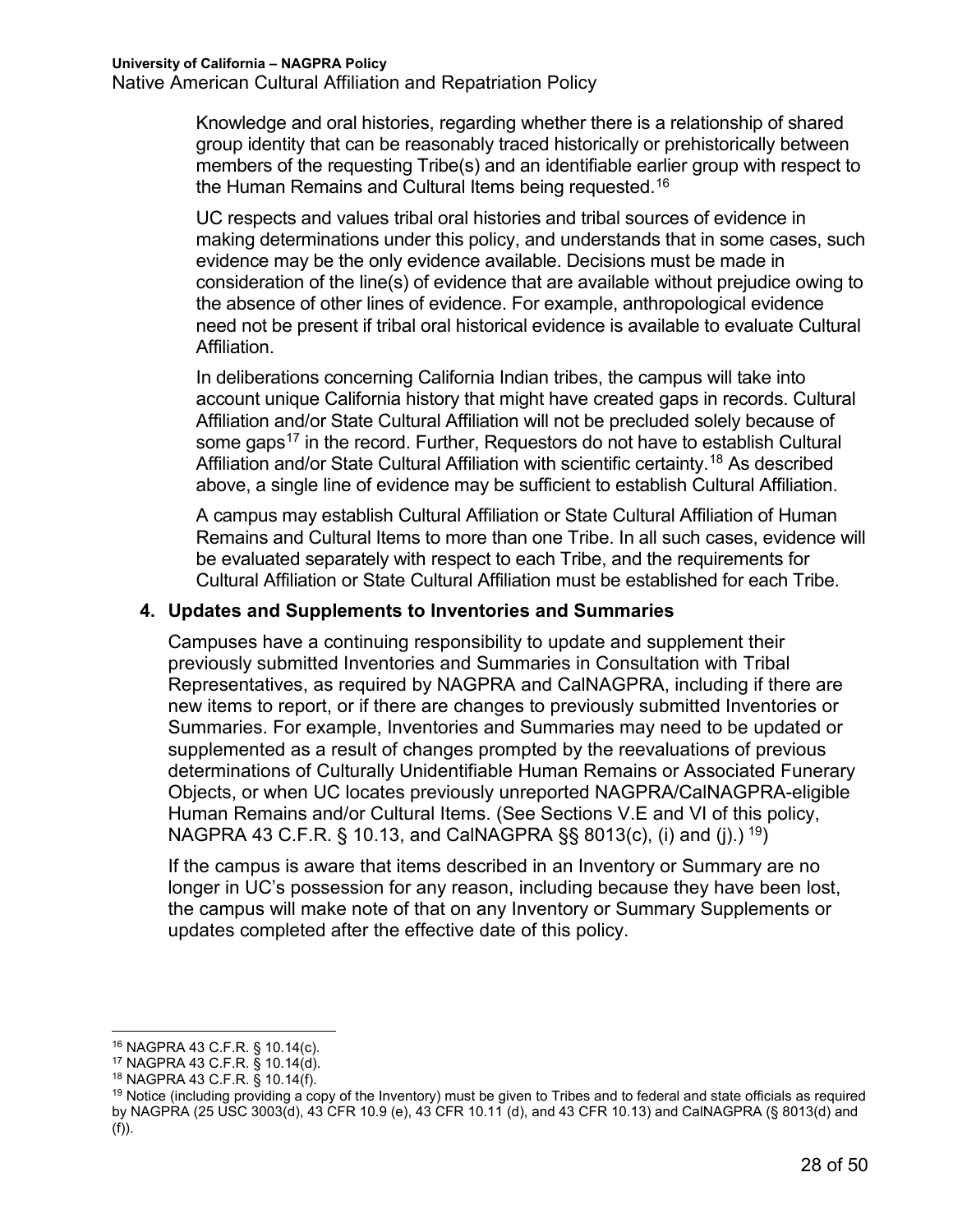#### **5. Additional CalNAGPRA Specific Processes20**

#### **Review of Previous "Culturally Unidentifiable" Determinations**

In addition to the above, in accordance with CalNAGPRA  $\S$  8025(a)(2)(D), this policy requires campuses to review and update previous determinations of Culturally Unidentifiable Human Remains and Cultural Items to determine whether Cultural Affiliation/State Cultural Affiliation can be determined or to confirm such status.

#### **Preparation of Preliminary Summaries and Inventories under CalNAGPRA**

In conducting reviews, the Repatriation Coordinator will work with Tribes to determine whether there are Cultural Items that may not have been identified in the original Inventories or Summaries because Tribal Traditional Knowledge was not incorporated into the identification process.

On or before January 1, 2022:

 $\overline{a}$ 

- 1) Each UC campus that has Possession or Control of California Native American Human Remains and Associated Funerary Objects must complete a preliminary Inventory of these remains and funerary objects that meets the requirements of CalNAGPRA Section 8013(b).
- 2) Each UC campus that has Possession or Control of collections that may contain Unassociated Funerary Objects, Sacred Objects, or Objects of Cultural Patrimony of a California Indian tribe must prepare a written preliminary Summary, based on available information held by the campus, that meets the requirements of CalNAGPRA § 8013(c).

Campuses should request that the NAHC provide a list of California Indian tribes and their respective State Aboriginal Territories, and must contact and consult with those Tribes whose State Aboriginal Territory includes the area from which the Human Remains and/or potential Cultural Items were removed.

Under CalNAGPRA § 8013(d), within ninety (90) days of completing preliminary Inventories and Summaries as specified by CalNAGPRA § 8013(b) and (c), campuses must provide copies to NAHC. That section specifies that NAHC shall, in turn, publish notices of completion of preliminary Inventories and Summaries on its internet website for thirty (30) days, and make the preliminary Inventories and Summaries available to any requesting potentially Culturally Affiliated California Indian tribe.

In accordance with CalNAGPRA § 8013(j), the process must include all of the following:

"(1) Preliminary inventories and summaries shall be reviewed by culturally affiliated and potentially culturally affiliated California Indian tribes, who shall have the ability to concur or disagree with the information in the preliminary inventory or summary. Tribal concurrence, disagreement, or nonresponse shall

<sup>&</sup>lt;sup>20</sup> References in CalNAGPRA to the "commission" refer to the NAHC. UC falls under the definition of a Museum.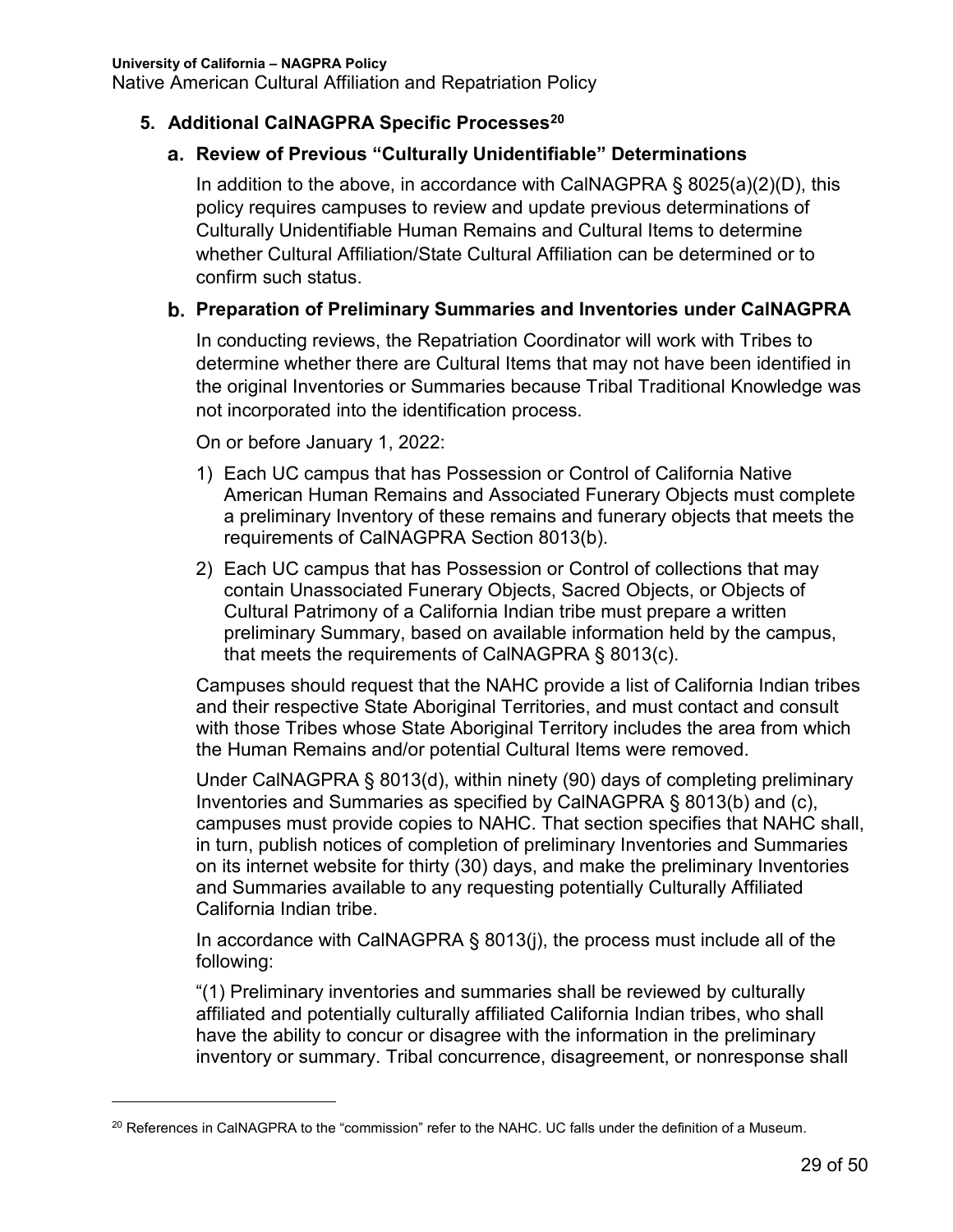be noted on the preliminary inventory or summary by the commission at the end of the 30-day review period. If a consulting California Indian tribe disagrees with the contents of the preliminary inventory or summary, the agency or museum shall either revise the preliminary inventory or summary to correct the disputed information or the commission shall offer to initiate dispute resolution as described in [CalNAGPRA] Section 8016.

"(2) The status of the inventory or summary shall be changed from preliminary to final by the commission once all responding California Indian tribes listed in the inventory or summary concur with the information in the inventory or summary.

"(3) An inventory or summary that has been finalized may be moved back to preliminary status at the request of a consulting California Indian tribe if inaccuracies are found in the finalized inventory or summary prior to repatriation.

"(4) The designation of an inventory or summary as preliminary or final is intended to reflect whether consulting California Indian tribes agree with the decisions and identifications of the agencies and museums who are preparing these documents. An inventory or summary does not need to be marked as final for a California Indian tribe to place a claim. Nothing in this section shall be construed to mean that an agency or museum may delay the repatriation of items in a final inventory or summary.

"(5) Commission staff shall note a summary of all claims and the claim status on the commission's internet website. The claim status may be pending, disputed, or accepted.

"(6) Commission staff shall note the repatriation status on the commission's internet website. The repatriation status may be in process or completed.

"(7) A claim may be submitted at any time and does not need to be resubmitted.

"(8) A claim may be withdrawn at any time prior to transfer of control."

### **D. REQUESTS FOR REPATRIATION / DISPOSITION**

#### **1. Flowchart: Repatriation and/or Disposition Process**

The Repatriation/Disposition Flowchart and accompanying Narrative on UC's NAGPRA website describe the process campuses are required to follow when responding to tribal Requests for Cultural Affiliation, Repatriation or Disposition, or when campuses initiate the Inventory/Summary update and Consultation process. If, at any point in this process, a Tribe believes that the Repatriation Coordinator is not acting in good faith or is otherwise unsatisfied with the process, Tribal Representatives may submit a complaint to the Chancellor as described in Section V.I.1.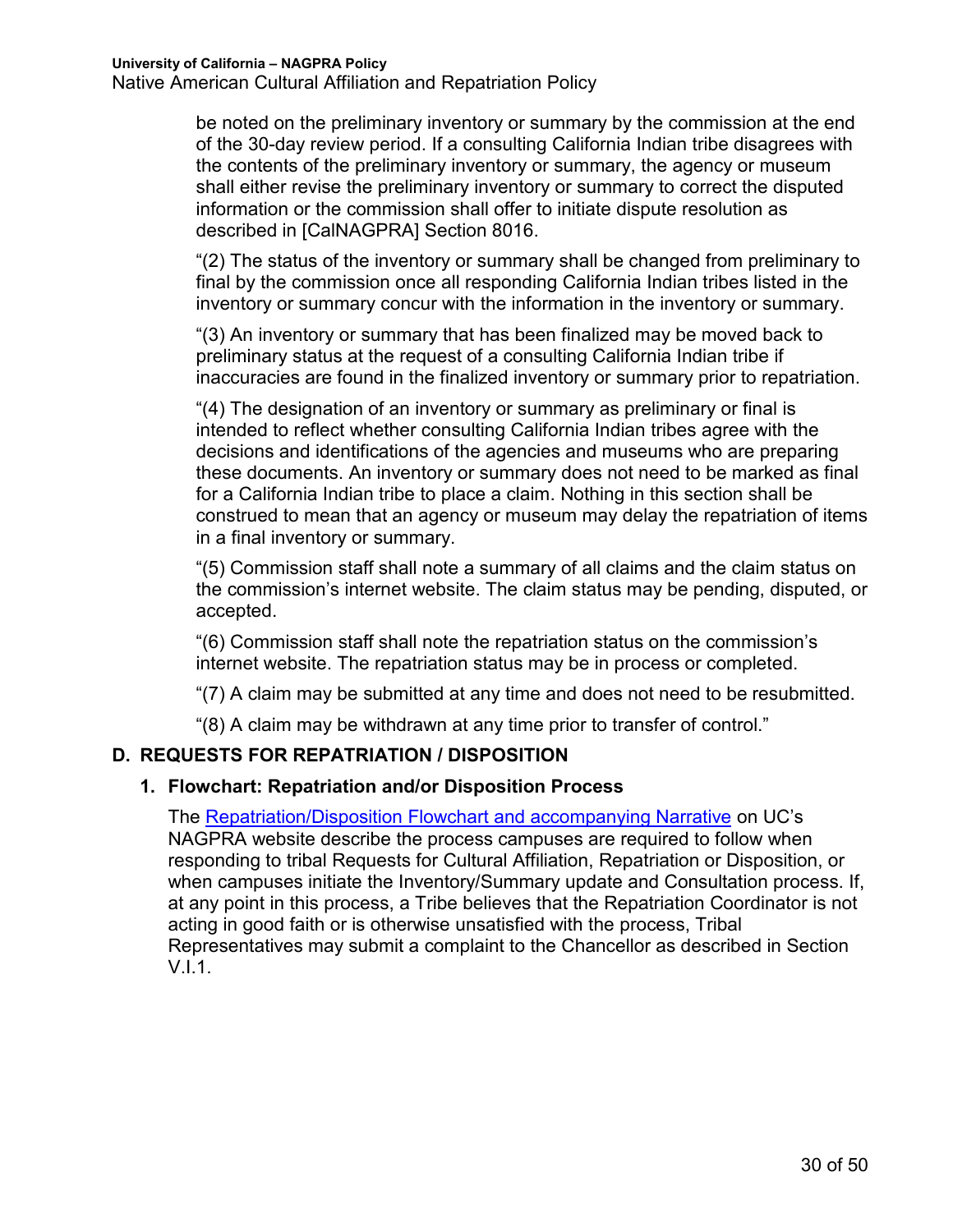#### **2. Requests for Repatriation/Disposition of Human Remains and/or Cultural Items21**

Any Federally Recognized or non-Federally Recognized tribe may submit a written Request to a campus for Human Remains and/or Cultural Items. Regardless of whether the Request is made under NAGPRA or CalNAGPRA, and regardless of whether the Request is for *Repatriation* or for *Disposition*22, campuses must process the Request, in compliance with the requirements of both state and federal law. If a campus receives from a California Indian tribe a Request that has only been submitted under NAGPRA, the campus will nonetheless inform NAHC of such Request, providing the name of the requesting Tribe and a description of the items requested. The state and federal processes for responding to a Request may occur simultaneously or consecutively (required legal timelines permitting). Note that UC is required to comply with the federal NAGPRA requirements providing an order of priority to 1) Lineal Descendants, 2) Culturally Affiliated Federally Recognized tribes that request Repatriation, 3) Federally Recognized tribes that request Disposition, and 4) non-Federally Recognized tribes, as described more fully in subparagraph b. below. The Repatriation Coordinator will consult with the Tribe(s) making the Request and assist them in understanding the overall process.

#### **Repatriation Requests Under NAGPRA**

Under NAGPRA, when all the criteria for Cultural Affiliation and Repatriation set forth in NAGPRA (43 C.F.R. § 10.10) are met<sup>23</sup>, and at least thirty (30) days have passed since the publication of any required notices in the Federal Register, UC must work with the requesting Tribe to expeditiously repatriate Human Remains and Cultural Items within ninety (90) days of receipt of a written Request for Repatriation from the Culturally Affiliated Federally Recognized tribe. If the Tribe is not ready to receive a physical transfer, then UC may offer or a Tribe may request that an agreement be established between UC and the Tribe to outline the conditions under which UC will maintain physical custody. Such agreements will be reviewed each year as needed.

#### **Repatriation Requests Under CalNAGPRA**

 $\overline{a}$ 

California Indian tribes filing Requests for return of Human Remains and Cultural items with which they have State Cultural Affiliation must file a claim with the NAHC and with the UC campus, as specified by CalNAGPRA §8014(b).

<sup>&</sup>lt;sup>21</sup> In addition to Tribes, Lineal Descendants may make Repatriation requests. UC will repatriate to Lineal Descendants in accordance with the requirements of NAGPRA and CalNAGPRA.

<sup>22</sup> NAGPRA provides for Federally Recognized Tribes to Request *Repatriation* of Human Remains and/or Cultural Items that are Culturally Affiliated with the Tribe (see also Section V.D.2.a below), and provides for any Federally Recognized or non-Federally Recognized tribe to Request *Disposition* (see also Section V.D.2.c below). CalNAGPRA provides for any California Indian tribe (Federally Recognized or not) to Request Repatriation under CalNAGPRA (See also section V.D.2.b below).

<sup>&</sup>lt;sup>23</sup> UC will waive the requirement at NAGPRA 43 C.F.R. § 10.10(a)(iii), which would normally require that a Tribe present evidence supporting a finding that UC does not have the "Right of Possession."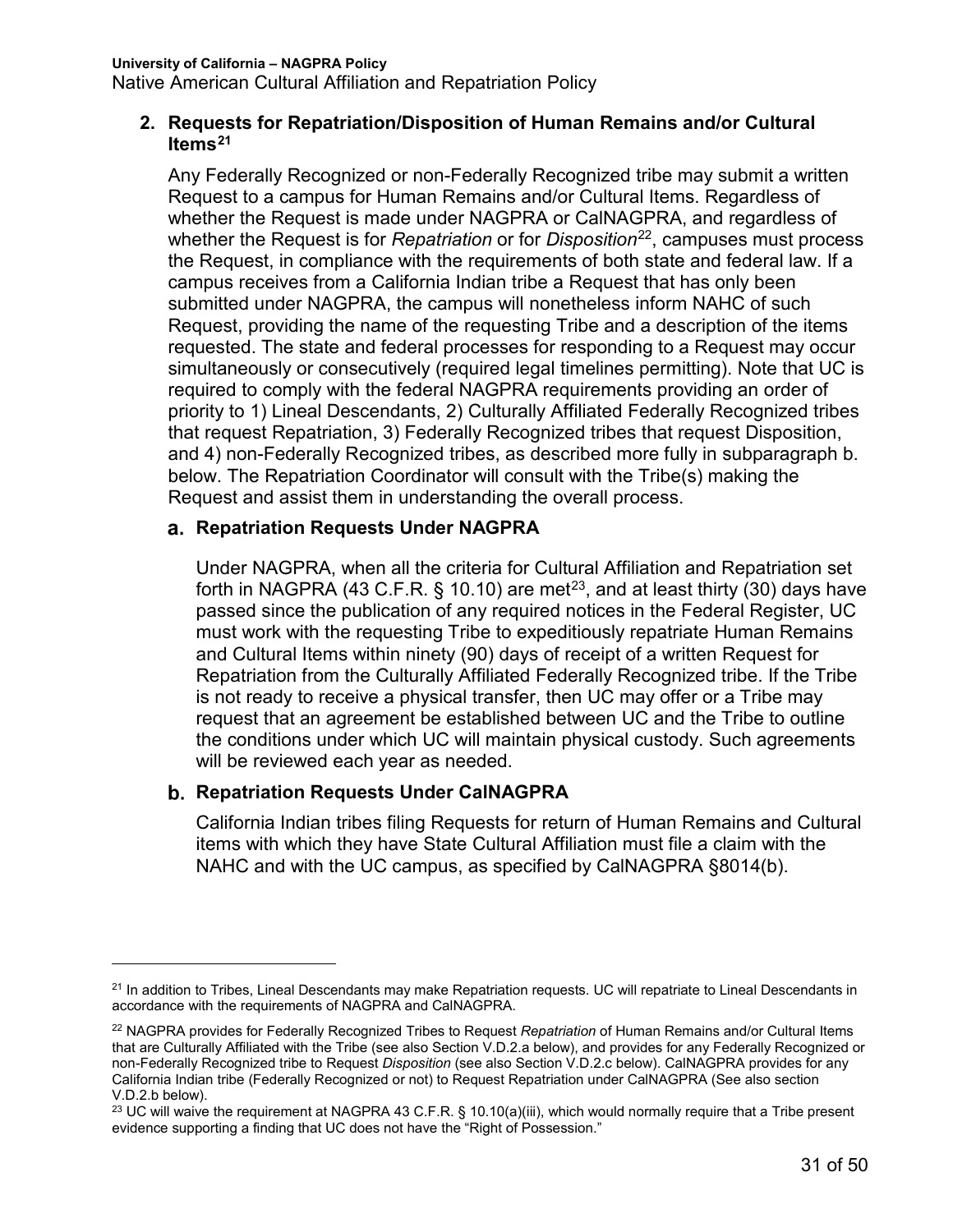$\overline{a}$ 

Native American Cultural Affiliation and Repatriation Policy

In accordance with CalNAGPRA  $\S$  8014<sup>24</sup>:

"(a) A lineal descendent claiming a relationship with, and requesting return of, Native American human remains or cultural items listed in the inventory or summary of an agency or museum, or that requests the return of human remains or cultural items that are not listed in the inventory or summary but that are believed to be in the possession or control of the agency or museum, shall do both of the following:

"(1) File a claim for the human remains and cultural items with the commission and with the agency or museum believed to have possession or control.

"(2) Demonstrate that the claimant can trace their ancestry directly and without interruption by means of the traditional kinship or village system of the appropriate California Indian tribe, or by the common law system of descendancy, to a known individual whose human remains or cultural items are being claimed.

"(b) A California Indian tribe claiming a relationship, state cultural affiliation, or state aboriginal territory with, and requesting return of, human remains or cultural items listed in the inventory or summary of an agency or museum, or that requests the return of human remains or cultural Items that are not listed in the inventory or summary of an agency or museum but that are believed to be in the possession or control of the agency or museum, shall do both of the following:

"(1) File a claim for the human remains and cultural items with the commission and with the agency or museum believed to have possession or control.

"(2) Demonstrate one or both of the following:

"(A) There is a relationship of shared group identity that can be reasonably traced historically or precontact with an earlier identifiable group from which the human remains or cultural items originated and the claiming California Indian tribe. Evidence of state cultural affiliation need not be provided when reasonably established by a finding published in the Federal Register, in compliance with the federal Native American Graves Protection and Repatriation Act (25 U.S.C. Sec. 3001 et seq.).

"(B) The human remains or cultural items were removed from the state aboriginal territory of the claiming California Indian tribe."

When all the criteria set forth in CalNAGPRA § 8016, are met<sup>25</sup>, and if there are no other requests for particular Human Remains or Cultural Items and there is no unresolved objection pursuant to § 8016(d)(2), UC will expeditiously transfer the requested Human Remains and Cultural Items to the requesting Tribe, within

<sup>&</sup>lt;sup>24</sup> References in CalNAGPRA to the "commission" refer to the NAHC. UC falls under the definition of a "Museum."

 $25$  UC will waive the requirement at 43 C.F.R. § 10.10(a)(iii), which would normally require that a Tribe present evidence supporting a finding that UC does not have the "Right of Possession."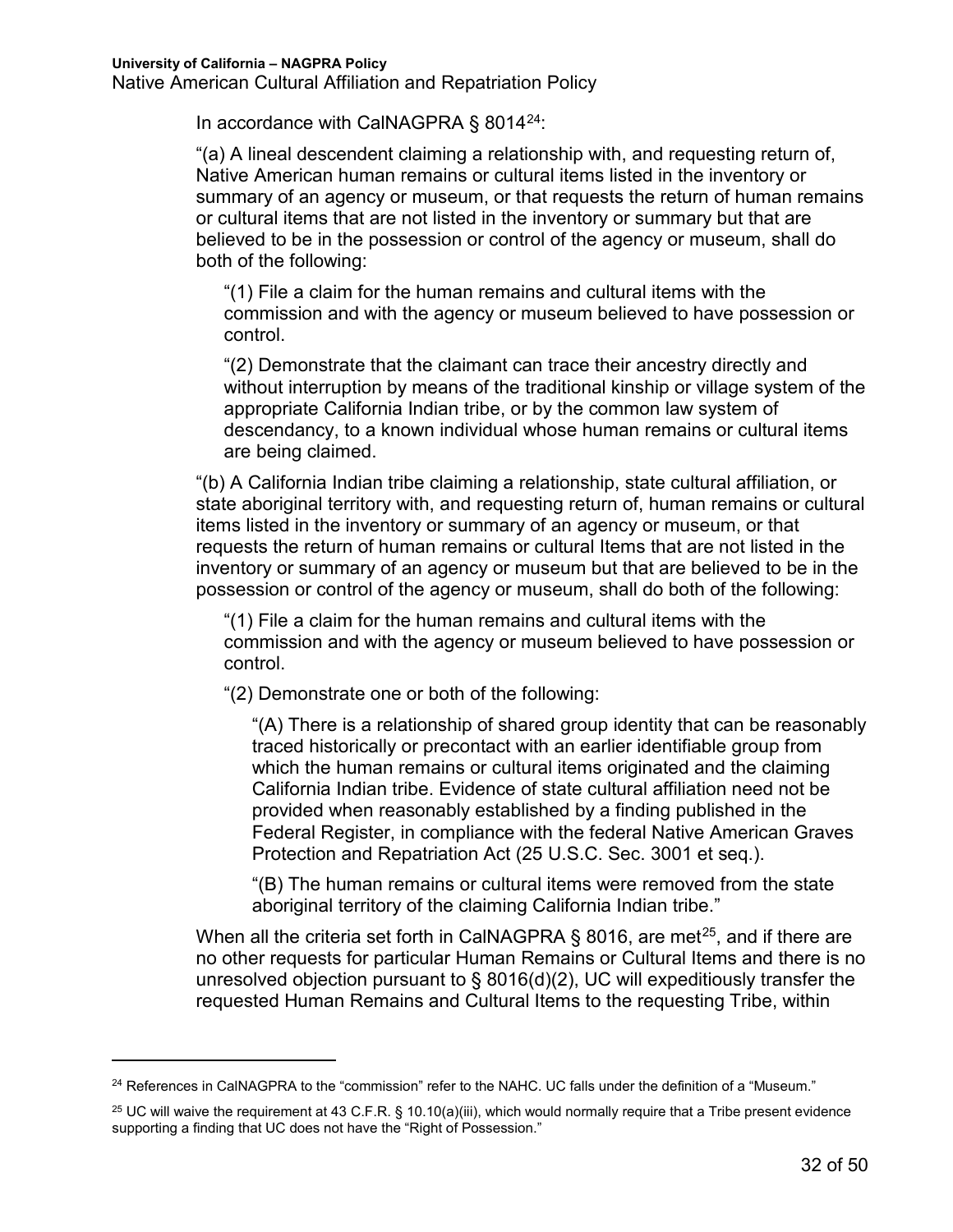ninety (90) days after the posting of the request for repatriation on NAHC's internet website, unless a Notice of Inventory Completion or Notice of Intent to Repatriate is also required under federal NAGPRA. If the federal notice period extends beyond the ninety (90)-day period, the campus must repatriate the requested Human Remains or Cultural Items to the requesting California Indian tribe within thirty (30) days following the completion of the federal notice period.

In accordance with CalNAGPRA § 8016(d), if there is more than one Request made under CalNAGPRA for Repatriation for the same item, if there is a dispute between the requesting party and the campus, if there is a dispute as to the contents of an Inventory or Summary, or if a dispute arises in relation to the Repatriation process, the NAHC will notify the affected parties of this fact and the State Cultural Affiliation or State Aboriginal Territory of the item in question will be determined in accordance with CalNAGPRA § 8016.

For more information, see also:

 $\overline{a}$ 

- Section V.C.1 (which provides general instructions regarding State Cultural Affiliation, Inventories, and Summaries).
- Section V.D.2.a (which will be relevant in cases where a Federally Recognized Tribe requests *Repatriation* of Human Remains and/or Cultural Items that, under NAGPRA, are Culturally Affiliated with the Tribe).
- Section V.D.2.c (which will be relevant in cases where any Tribe (Federally Recognized or non-Federally Recognized) requests *Disposition* for items classified as "Culturally Unidentifiable" under NAGPRA).
- Section V.C.5 (which provides additional CalNAGPRA specific processes).
- Flowcharts on the UC NAGPRA website for additional information on the general Repatriation/Disposition process.

# **Disposition of Culturally Unidentifiable Human Remains and Associated Funerary Objects under NAGPRA**

As described above, both Federally Recognized tribes and non-Federally Recognized tribes may make requests for Human Remains and Associated Funerary Objects<sup>26</sup> that are classified as "Culturally Unidentifiable." Under NAGPRA, such Requests are considered Requests for "Disposition," and campuses must process these in compliance with the NAGPRA 43 C.F.R. § 10.11.

Under NAGPRA, Human Remains and Cultural Items that are not found by a Preponderance of the Evidence to be Culturally Affiliated with a Federally Recognized tribe are classified as "Culturally Unidentifiable," regardless of whether those Human Remains and Cultural Items may have been found to have State Cultural Affiliation with a non-Federally Recognized California Indian tribe.

<sup>&</sup>lt;sup>26</sup> 43 C.F.R. § 10.11 applies only to Human Remains, but Museums and federal agencies are encouraged to also transfer Control of Funerary Objects that are associated with culturally unidentifiable Human Remains. Accordingly, UC will also include Associated Funerary Objects in any transfer of Human Remains made under NAGPRA.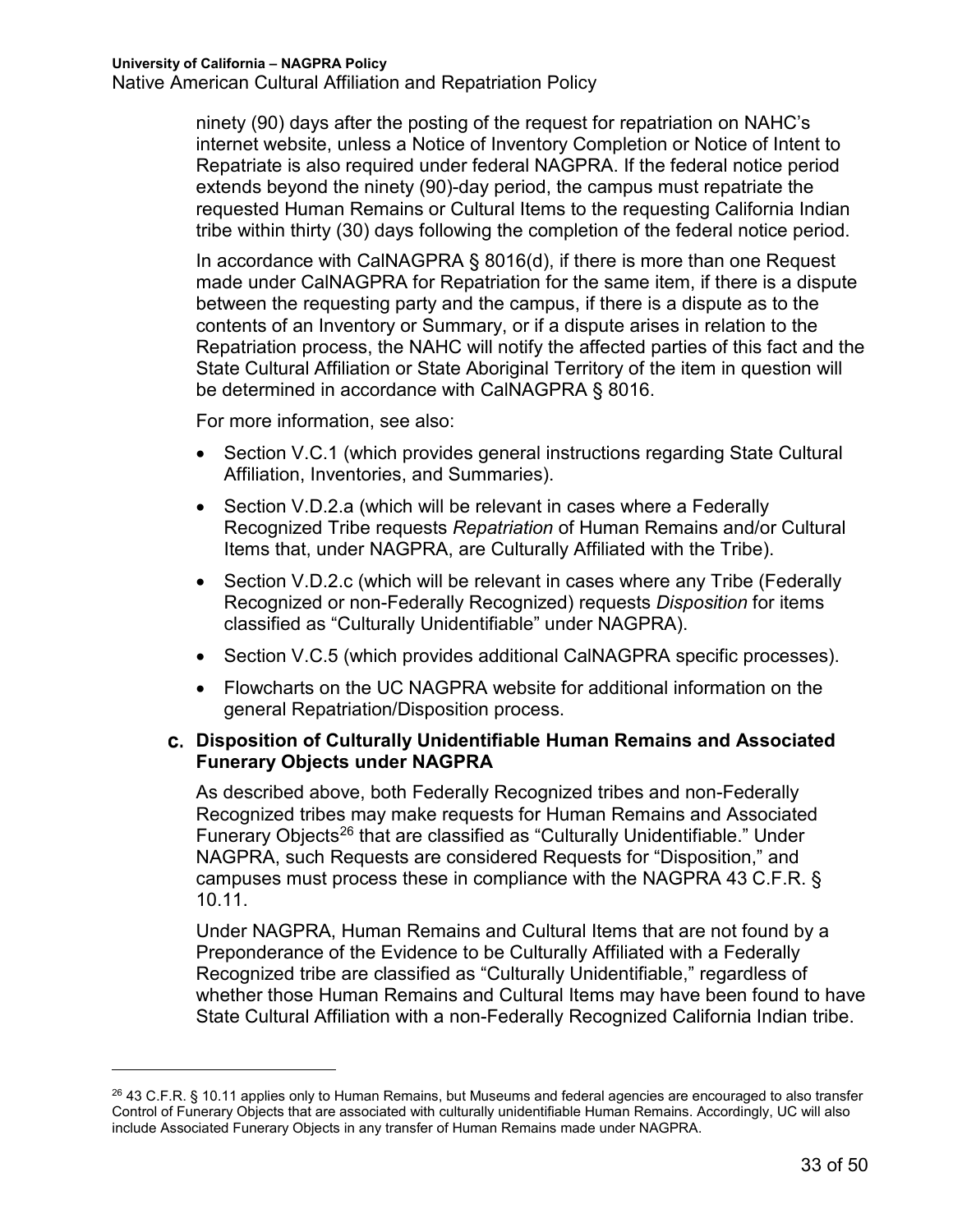Although NAGPRA distinguishes Federally Recognized tribes from non-Federally Recognized tribes and does not give standing to non-Federally Recognized tribes to request Cultural Affiliation, it does allow for a Disposition under certain circumstances. UC will repatriate Requests from California Indian tribes for Human Remains and Associated Funerary Objects classified under NAGPRA as "Culturally Unidentifiable" in accordance with CalNAGPRA § 8016, including § 8016 (a)(5), which provides for Repatriation after all applicable NAGPRA requirements have been met.

In addition, since NAGPRA provides an order of precedence that gives priority to a Federally Recognized tribe, a non-Federally Recognized tribe may partner with a Federally Recognized tribe, or request a Federally Recognized tribe to sponsor their Request. The Repatriation Coordinator will inform the non-Federally Recognized tribe of this strategy and at the request of the non-Federally Recognized tribe, the Repatriation Coordinator may assist with the process.

In accordance with NAGPRA (43 C.F.R. § 10.11), campuses must initiate Consultation regarding the Disposition of Culturally Unidentifiable Human Remains and Associated Funerary Objects:

- Within ninety (90) days of receiving a Request from a Federally Recognized tribe to transfer Control of Culturally Unidentifiable Human Remains and Associated Funerary Objects; or
- If no Request for Consultation is received, before any offer to transfer Control of Culturally Unidentifiable Human Remains and Associated Funerary Objects.

In order to avoid delay of a Disposition to a requesting Tribe, after making a good faith effort to consult with all Tribes from whose tribal lands, at the time of the removal, the Human Remains and Associated Funerary Objects were removed and with all Tribes from whose Aboriginal Lands the Human Remains and Associated Funerary Objects were removed, $27$  and after an appropriate response period (sixty (60) days), $^{28}$  the Repatriation Coordinator will proceed with carrying out the Disposition.

In accordance with NAGPRA  $(43 \text{ C.F.R.} \S 10.11(c))$ , a campus that has completed Consultation pursuant to 43 C.F.R. § 10.11(b) must offer to transfer Control of the Culturally Unidentifiable Human Remains (and, per this policy, Associated Funerary Objects) in the following priority order:

- 1) Federally Recognized tribe(s) or Native Hawaiian Organization(s) from whose tribal land, at the time of the removal, the Human Remains and Associated Funerary Objects were removed.
- 2) Federally Recognized tribe(s) or Native Hawaiian Organization(s) that are recognized as aboriginal to the area from which the Human Remains and

 <sup>27</sup> See NAGPRA, 43 C.F.R.§ 10.11(b)(2)

<sup>&</sup>lt;sup>28</sup> Although NAGPRA does not address the length of a response period, sixty (60) days provides Tribes with a reasonable period to voice an interest without unduly delaying next steps.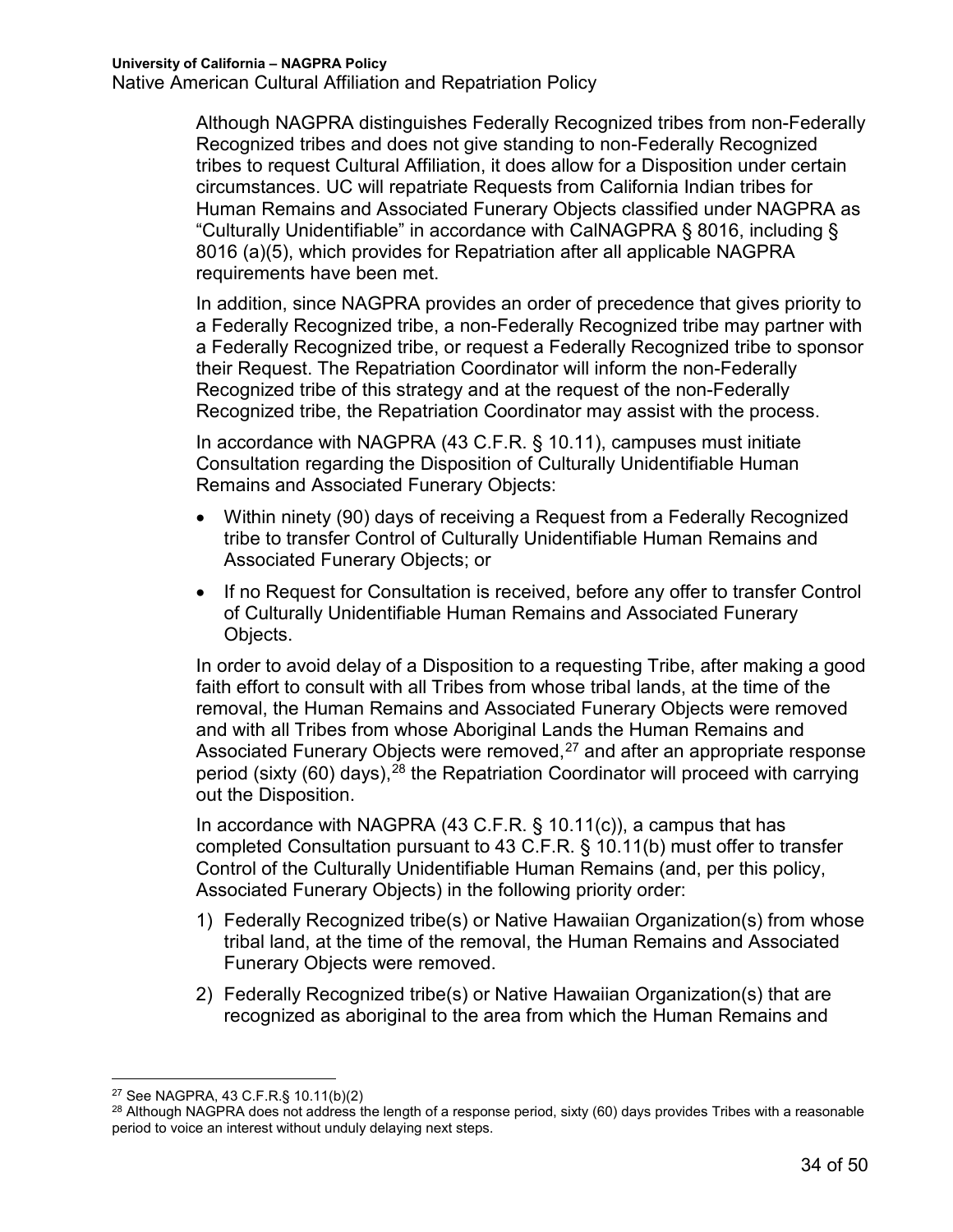Associated Funerary Objects were removed. Aboriginal land may be recognized by a final judgment of the Indian Claims Commission or the United States Court of Claims, or by a treaty, Act of Congress, or Executive Order.

3) If none of the Tribes identified above agrees to accept Control, the campus may offer to transfer Control of Culturally Unidentifiable Human Remains (and per this policy, Associated Funerary Objects) to any other Federally Recognized tribe or to a non-Federally Recognized tribe. Under NAGPRA, Disposition to a non-Federally Recognized tribe may only take place after receiving a recommendation from the Secretary of the Interior or authorized representative (43 C.F.R. § 10.11(c)(2)(ii))<sup>29</sup>.

In order to advance the goal of expeditous Disposition, unless advised otherwise by the National NAGPRA Program, including pursuant to NAGPRA (43 C.F.R. § 10.11(c)(3)), campuses are not required to obtain written signature of support from all Tribes described herein prior to proceeding with transfer of Control. In accordance with 43 C.F.R. § 10.11(d), Disposition may not occur until at least thirty (30) days after publication of a Notice of Inventory Completion in the Federal Register.

California Indian tribes (including both those that are Federally Recognized tribes and non-Federally Recognized tribes) may also submit Requests under CalNAGPRA §8014. (See Section V.D.2.b.)

#### **3. Joint Requests for Cultural Affiliation or State Cultural Affiliation**

A coalition of Tribes may jointly submit a Request for Repatriation. In such cases, Cultural Affiliation or State Cultural Affiliation must be established for each Tribe requesting Repatriation via the joint Request, but joint Requests will not be interpreted as competing Requests. (See Section V.C.3.b.)

#### **4. Competing Requests for Repatriation or Disposition**

UC/NAHC may receive competing Requests for Repatriation or Disposition from multiple Tribes that are listed as Culturally Affiliated, State Culturally Affiliated, and/or that are otherwise eligible to submit a Request for Disposition.

With respect to competing Requests made under NAGPRA, if the law does not specify an order of precedence that gives one Tribe priority over another, UC will notify the Tribes of the competing Requests. The Repatriation Coordinator will attempt to facilitate a solution, and/or convene the Tribes to discuss and defer to their joint recommendations. If the Tribes cannot come to agreement, the campus will retain the Human Remains or Cultural Items until the requesting parties reach agreement regarding the competing Requests or until the dispute is resolved. Note that competing Requests are distinct from joint or coalition Requests described above in Section V.D.3.

With respect to competing Requests made under CalNAGPRA, if there is more than one Request for Repatriation for the same item, NAHC will notify the affected parties

<sup>&</sup>lt;sup>29</sup> Note that approval from the Secretary of the Interior or authorized representative is not required if a Federally Recognized tribe sponsors a non-Federally Recognized tribe and the Federally Recognized tribe submits the Request.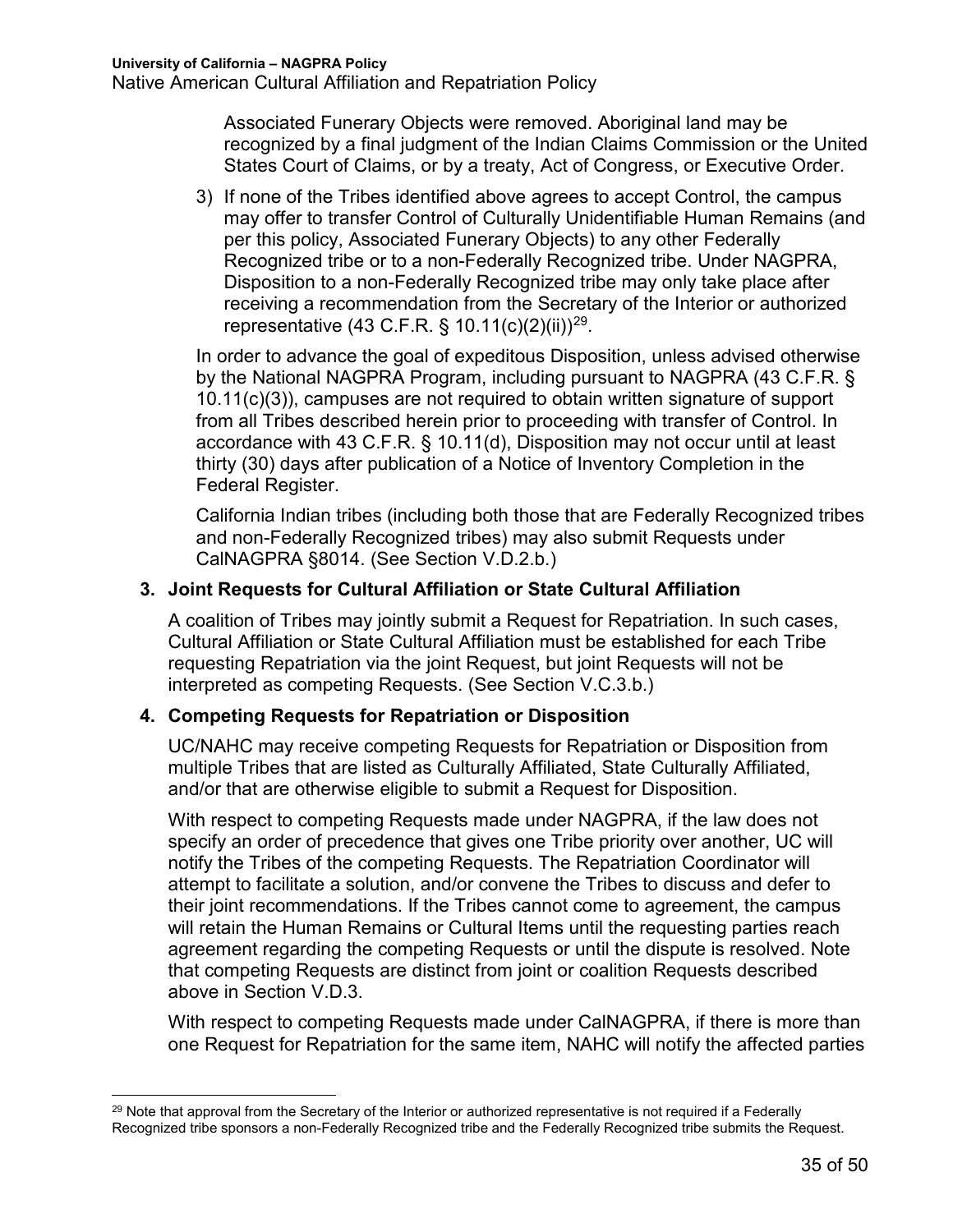of this fact in accordance with CalNAGPRA § 8016. In such cases, the disputing parties must submit documentation to NAHC describing the nature of the dispute, in accordance with standard mediation practices and NAHC's procedures, and meet within thirty (30) days of the date of the mailing of the documentation. If the dispute is not settled then, the parties will enter mediation. If not settled via mediation, NAHC will resolve the dispute. See CalNAGPRA § 8016 for greater detail.

For assistance in resolving a dispute, the parties may choose mediation by a third party mutually agreeable to the Tribes with conflicting Requests, or other appropriate means. Tribal Representatives may also seek resolution with the Federal Advisory Review Committee per NAGPRA (43 C.F.R. § 10.17), or for Requests that fall under CalNAGPRA, with the NAHC, per CalNAGPRA § 8016.

Once the competing Requests are resolved (through an agreement among the requesting Tribes, a mediated or assisted arrangement as described above, or by a court of competent jurisdiction), UC will repatriate or complete a Disposition to the Tribe(s) specified in such an agreement, arrangement or decree, provided that the Tribe(s) have been determined by the UC to be entitled to Repatriation or Disposition under this policy.

### **E. PREVIOUSLY UNREPORTED HOLDINGS**

Compliance with NAGPRA, CalNAGPRA, and this policy is a UC-wide responsibility. Proactive efforts are required across UC to ensure that all Human Remains and Cultural Items are reported and provided appropriate treatment while in the UC's care. Every UC campus will follow the procedures described below.

#### **1. Raising Awareness**

The Chancellor must annually communicate with all relevant faculty, researchers, students, and staff to raise awareness about the requirements of this policy and related laws and regulations. To the extent possible, UC should similarly communicate with UC retirees, especially those from fields most likely to have used Human Remains and Cultural Items.

### **2. Locating Previously Unreported Holdings**

Even after submission of Inventories and Summaries to federal or state officials and to Tribes, UC may locate previously unreported items that may be NAGPRA/CalNAGPRA-eligible Human Remains and/or Cultural Items. These may be found in disparate academic units of the UC or inadvertently included among fauna or other materials. Once such items are found, as required under NAGPRA/CalNAGPRA, UC must engage in Consultation with Tribes and prepare or update Inventories and Summaries in accordance with this policy.

Within two (2) years from implementation of this policy and every three to five (3-5) years thereafter, the Repatriation Coordinator/Point of Contact must review whether the campus is in Possession or Control of previously unreported Human Remains or Cultural Items. In performing their review, the Repatriation Coordinator/Point of Contact will send a communication to all campus deans, department chairs, and unit heads, providing the definitions of Human Remains and Cultural Items under NAGPRA and CalNAGPRA and instructions on what to look for so that deans,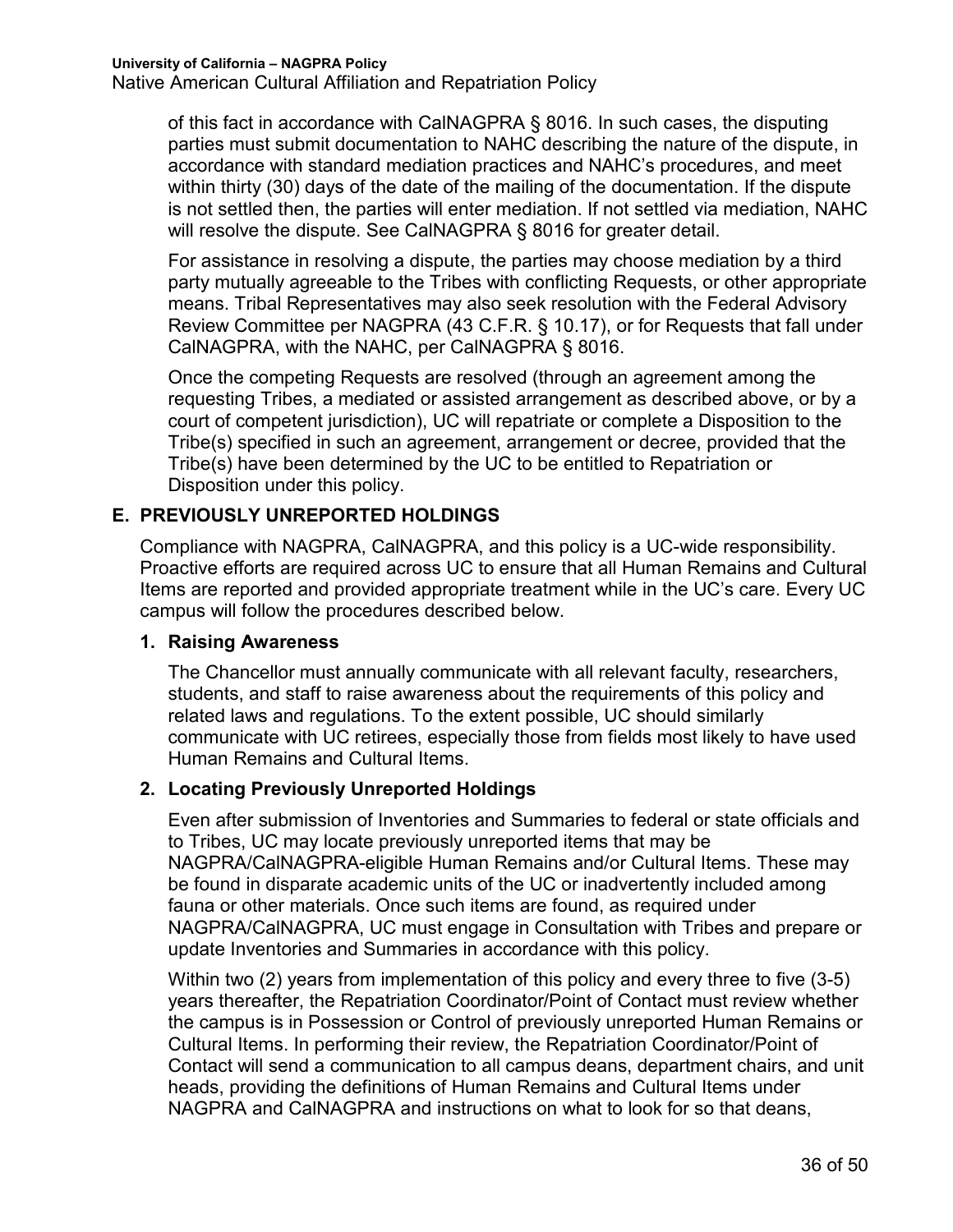Native American Cultural Affiliation and Repatriation Policy

department chairs, and unit heads can report any potentially NAGPRA/CalNAGPRAeligible Human Remains or Cultural Items, including Native American ethnographic or archaeological objects. Deans, department chairs, and unit heads must confirm that they have communicated with their staff and conducted the search, and report whether their departments/units or employees hold any such items under UC's Possession or Control as well as the current location of the items. The Chancellor will set appropriate reporting timelines. Engaging as necessary the assistance of appropriate subject matter experts (e.g., Tribal Representatives, tribal leaders, osteologists, anthropologists, etc.), the Repatriation Coordinator/Point of Contact will review the items in all departments historically engaged in studies that could result in the intentional or unintentional collection of Human Remains or Cultural Items (e.g., archaeology, anthropology, history, biology, geology, oceanography, physical sciences, dentistry, etc.) and all departments identified by deans, department chairs, or unit heads as potentially holding Human Remains or Cultural Items. Department chairs and unit heads should identify the Provenance/Provenience of human remains that are thought *not* to be Native American or Native Hawaiian.

Anyone who suspects that Native American items are not properly maintained or reported as required by this policy should contact the campus Repatriation Coordinator/Point of Contact. Alternatively, they can file a report using the UC Whistleblower Hotline.

#### **3. Reporting to Campus and Systemwide Committees**

As part of the campus biannual report (see Section V.H), the campus Repatriation Coordinator/Point of Contact will provide to the Campus Committee (if it exists) and Systemwide Committee: a list of locations reviewed (if any) and reports received of previously unreported Human Remains or Cultural Items; a description of the items found and identifications made, where they were located, the status of updated Inventory/Summaries, and whether Consultation has been initiated. Tribes may review this list upon request.

#### **4. Protecting Previously Unreported Items Potentially Subject to NAGPRA or CalNAGPRA**

All newly identified items that are under the Control of the University and are thought to be potentially subject to NAGPRA or CalNAGPRA must immediately be managed and preserved in accordance with the requirements of Section V.J.2, unless otherwise advised by Tribes in Consultation. In addition, ongoing research or instructional use must cease until a determination has been made about whether the items fall under NAGPRA or CalNAGPRA (see Section V.C.3) and whether the University has Control of the items. If Human Remains and Cultural Items subject to NAGPRA or CalNAGPRA are found, the University will comply with all applicable portions of this policy (e.g., Consultation, Inventory/Summary completion, and respectful treatment), NAGPRA (including 43 C.F.R. § 10.13), CalNAGPRA, and campus policies and procedures. If the items are found not to be subject to NAGPRA or CalNAGPRA, the findings will be recorded (including a description of the items and why these were determined not to be subject to NAGPRA or CalNAGPRA) in the campus biannual report described in Section V.H.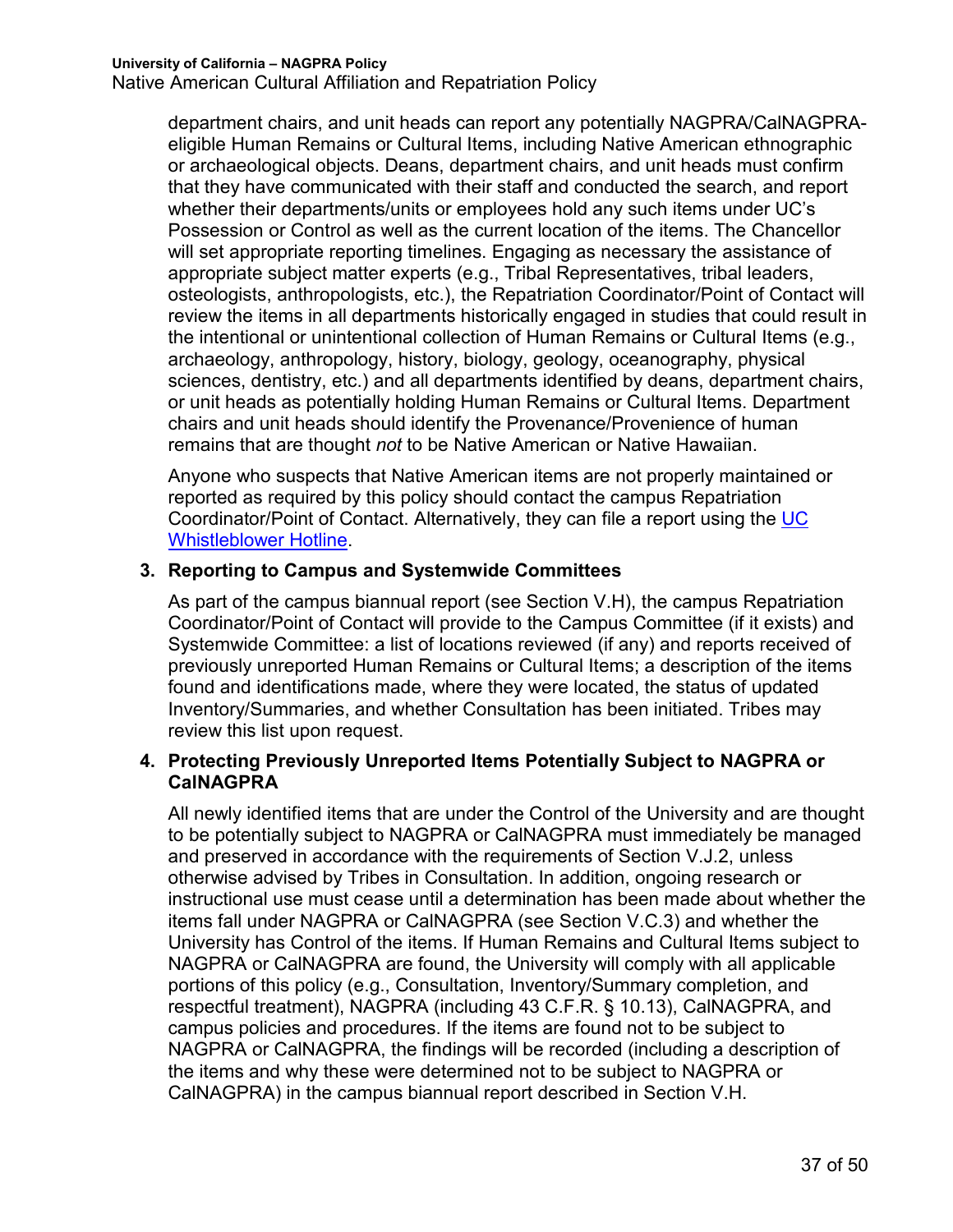NAGPRA and CalNAGPRA require institutions to update their Inventories and Summaries when they obtain or discover that they have Possession or Control over previously unreported collections. (See NAGPRA 43 C.F.R. § 10.13, CalNAGPRA § 8013(i), and Sections V.C.3 and V.C.4 of this policy.) In accordance with NAGPRA 43 C.F.R. § 10.13, Summaries must be completed within six (6) months and Inventories within two (2) years of locating a previously unreported holding or collection, absent an extension obtained under 43 C.F.R. § 10.9(f). If Human Remains or Cultural Items are found on UC premises for which a non-UC entity retains Control (e.g., items borrowed from a federal or state agency or Museum that have not been returned), these must either be returned to the controlling entity, or a written loan agreement must be entered into with the controlling entity as provided in Section V.K.1.

### **F. RECEIPT OF HUMAN REMAINS OR CULTURAL ITEMS**

UC will not accept Possession or Control of Human Remains and Cultural Items, except upon a Tribe's request or upon approval by the Chancellor, and in all cases, provided the primary reason for acceptance of the Human Remains is to facilitate the Repatriation process in accordance with the Purpose and Guiding Principles of this policy. As part of the campus biannual report (see Section V.H), the Repatriation Coordinator/Point of Contact must report to the Campus and Systemwide Committees any newly accepted Human Remains and Cultural Items.

UC faculty, researchers, students, and staff who have Human Remains or Cultural Items in their private collections on private property are encouraged to transfer Possession and Control to UC so that UC can pursue Repatriation or Disposition as described in this policy. (See also Section V.K.1 prohibiting the presence of private collections of Human Remains and Cultural Items on campus, and Section V.J.1, requiring University employees or retirees/emeriti that have removed Human Remains or Cultural Items from UC premises to return these to the University.)

### **G. VOLUNTARY DEACCESSIONING OF ITEMS WHICH ARE NOT NAGPRA/CALNAGPRA-ELIGIBLE**

Section V.D covers the required Deaccessioning of NAGPRA/CalNAGPRA-eligible Human Remains or Cultural Items from UC locations through the Repatriation or Disposition processes. In addition, if a Tribe has requested items that have been determined *not* to be Human Remains or Cultural Items as defined by NAGPRA and CalNAGPRA in recognition of the principles articulated in Section III.B, campuses are encouraged to consider voluntarily Deaccessioning such items to the requesting Tribe. In making these decisions, campuses should consider the Tribe's relationship to such items, whether the items are related to other items subject to NAGPRA/CalNAGPRA, campus Deaccessioning practices, and applicable laws.

# **H. REPORTING AND OVERSIGHT**

The Systemwide Committee and Campus Committees will promote the implementation of this policy consistent with the Purpose and Guiding Principles contained herein, and provide oversight of compliance with this policy, and with state and federal laws and regulations, in accordance with Section V.A of this policy. The Systemwide Committee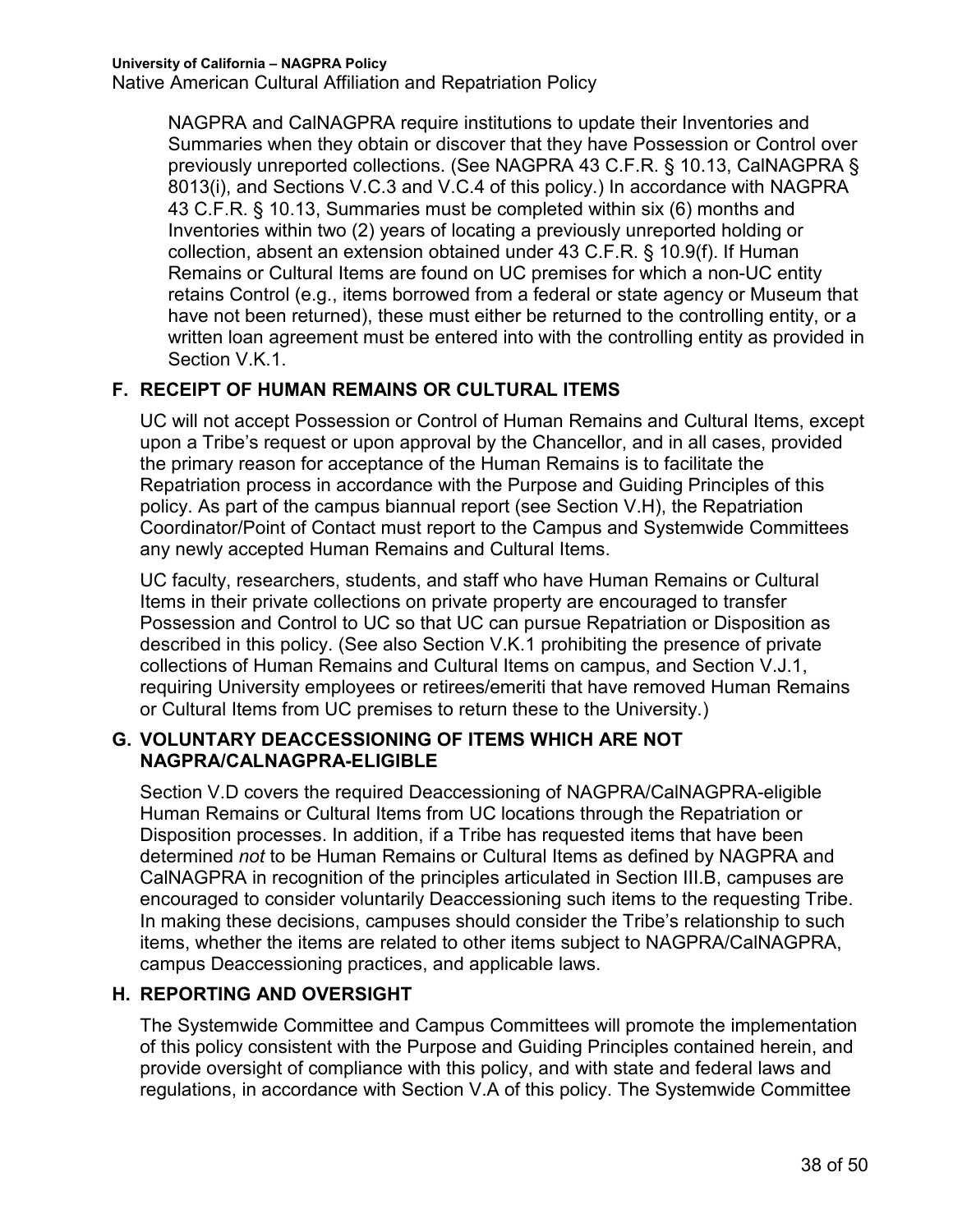Native American Cultural Affiliation and Repatriation Policy

and Campus Committees may request reports from the campus Chancellor as needed to fulfill their oversight functions.

The Chancellors must ensure compliance with this policy and applicable laws and regulations (See Section IV.B.1).

A campus Chancellor may initiate an internal audit to evaluate campus compliance with this policy and applicable laws and regulations, and/or reviews to benchmark the campus's performance or assess the need for improvements.

The President may initiate an internal audit to evaluate systemwide compliance with this policy, and applicable laws and regulations, and/or reviews to benchmark UC's performance or assess the need for improvements.

In order to assist the President, the Chancellor, and Campus and Systemwide Committees in their oversight duties, the campus Repatriation Coordinator/Point of Contact must submit biannual reports to all of the above. If possible, the biannual reports should be submitted two (2) days prior to a Campus Committee meeting so that the Repatriation Coordinator can answer any questions the Committee may have regarding the report at their meeting. The biannual report must describe the following:

- 1) All pending Requests, date received, and status, including relevant dates;
- 2) Status of Federal and CalNAGPRA Notices;
- 3) Tribes consulted, including the content and status of the Consultation;
- 4) Repatriations or Dispositions completed, including:
	- (i) Requesting Tribe(s)
	- (ii) Whether the Tribe submitted their Request using the NAGPRA or CalNAGPRA process, or both
	- (iii) Whether Human Remains or Cultural Items have been physically transferred;
- 5) All loan agreements (see Section V.K);
- 6) Materials found as a result of the reviews required under Section V.E (see Section V.E.3 for reporting requirements); and
- 7) Newly accepted Human Remains and Cultural Items (see Section V.F).

### **I. COMPLAINTS, APPEALS, AND DISPUTES**

#### **1. Complaints**

Complaints about violations of this policy may be directed to the campus Chancellor, who will promptly confirm receipt of the complaint, and will provide a response to the complainant within forty-five (45) days from receipt of the complaint. If the complainant has elevated their concern to the campus Chancellor and is still dissatisfied with the response, the complainant can additionally file a complaint to any of the following: the Campus Committee, the Systemwide Committee, or the UC President (at President@ucop.edu), or seek mediation/resolution as described in the subsections below. Contact information for filing a complaint must be posted on the campus's website.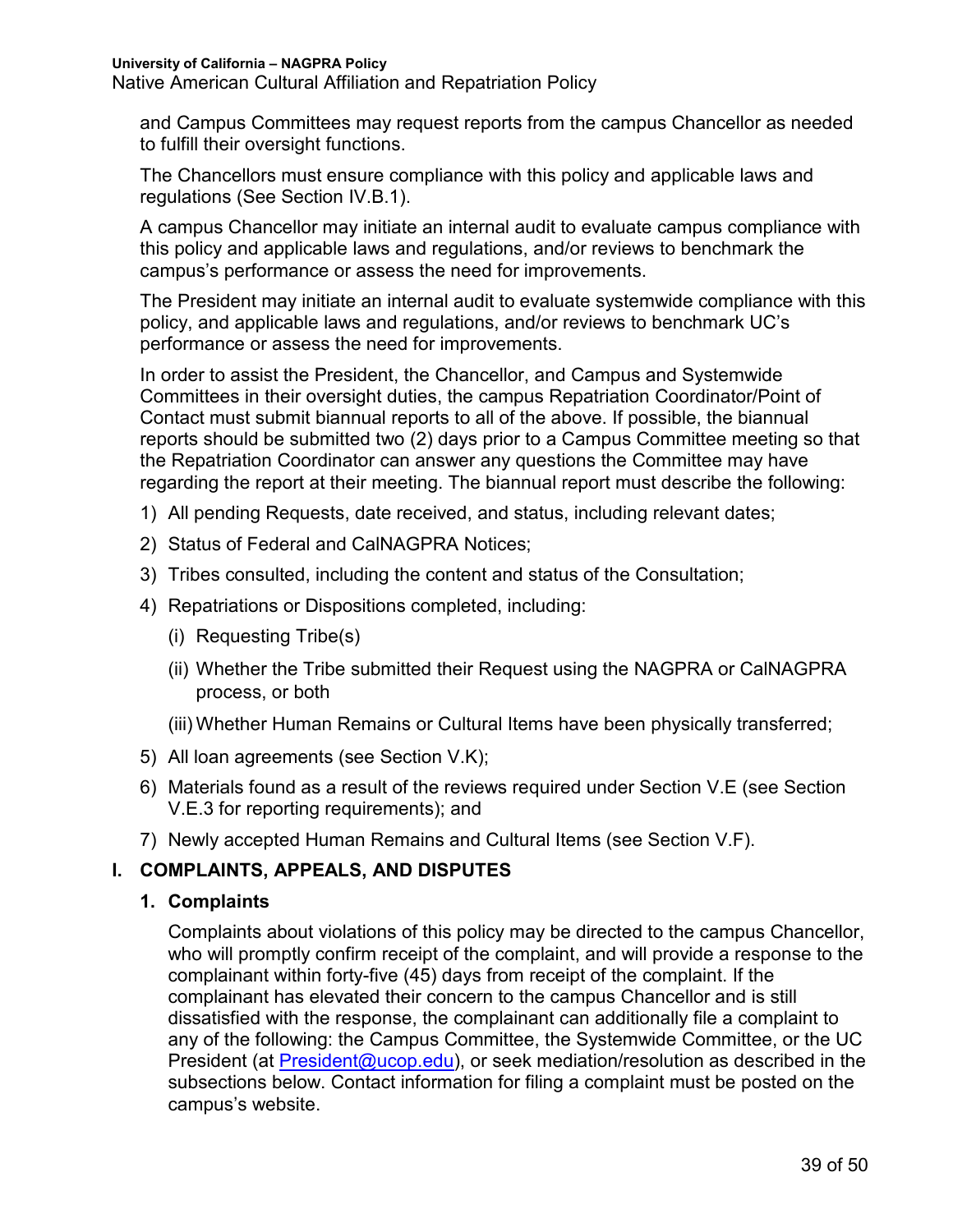#### **2. Appeal of Disputed Requests for Cultural Affiliation / State Cultural Affiliation, Repatriation, or Disposition**

Tribal Representatives who believe UC decisions (including but not limited to those related to Cultural Affiliation / State Cultural Affiliation, identification of Cultural Items, Repatriation, Disposition, Summaries, or Inventories) were not supported by the Preponderance of Evidence, did not accord proper consideration of tribal evidence, or were based on an incorrect interpretation of law, may initiate an appeal through any or all of the following options:

- a. If the decision was made by the Chancellor's Designee, the Tribe(s) may appeal to the Chancellor;
- b. The Tribe(s) may appeal a campus decision to the President by submitting a request for appeal to President@ucop.edu: or
- c. The Tribe(s) may seek resolution via the options described in subsection V.I.3 below.

After the Chancellor has made a decision, the campus will wait at least thirty (30) days (with provision of extension for good cause) before submitting Notices of Inventory Completion and/or Notices of Intent to Repatriate to National NAGPRA to allow affected Tribe(s) to request an appeal. $^{\rm 30}$ 

Information about how to file an appeal must be posted on a public-facing campus website. The appeal will be reviewed, based on the existing record and the evidence previously submitted (i.e., new evidence will not be considered as part of an appeal, but may be the basis of a new Request).

For an appeal to the Chancellor: Within thirty (30) days of receipt of the Tribe(s)' request for an appeal, the Chancellor will make the decision to uphold, reverse, or modify the determination of the Chancellor's Designee, provided that all applicable legal and policy requirements are met, and provide the appealing Tribe(s) with a written explanation and basis for approving or denying the appeal.

For an appeal to the President: The Systemwide Committee will meet as soon as possible (but no later than ninety (90) days from the President's receipt of the request for an appeal) to review the appeal and provide a recommendation to the President. Within thirty (30) days of receipt of the Systemwide Committee's recommendation, the President will make the decision to uphold, reverse, or modify the campus determination, provided that such a decision must be based on a determination that all applicable legal and policy requirements are met, and provide the appealing Tribe(s) with a written explanation and basis for approving or denying the appeal.

#### **3. Additional Tribal Rights under the Complaints and Appeal Processes**

Through both the complaint and/or appeal process:

<sup>&</sup>lt;sup>30</sup> If all affected Tribes agree to shorten or waive the thirty (30)-day waiting period, UC may proceed with the submission of the Notice to National NAGPRA.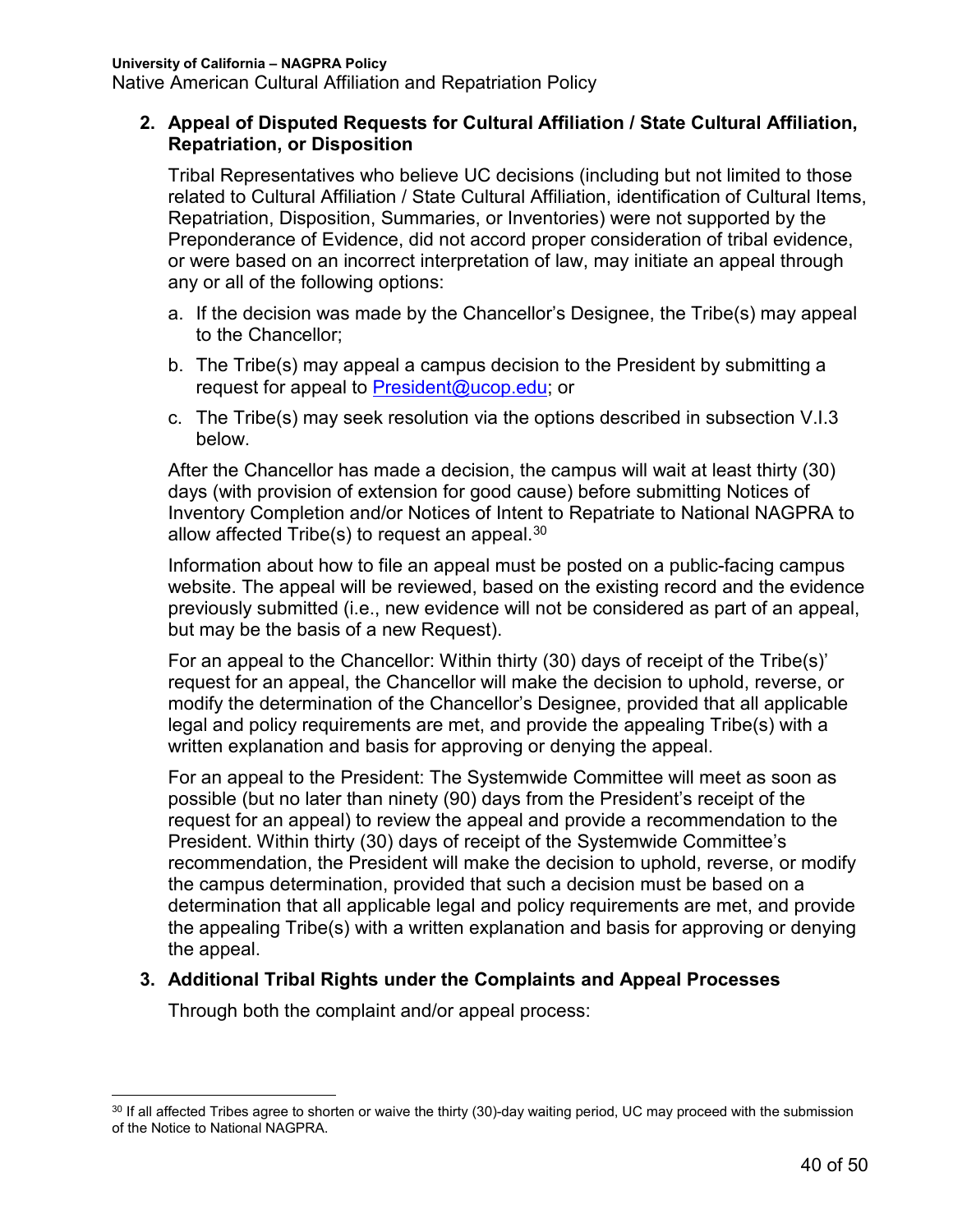- a. Tribal Representatives will be invited to present their views orally or in writing to Campus or Systemwide Committees and/or UC decision-makers.
- b. Tribal Representatives may request third-party mediation to assist in efforts to reach agreement. Such mediation may include any means mutually agreed to by all parties and approved by the Chancellor.
- c. Tribal Representatives may file a request with the Federal Advisory Review Committee, per NAGPRA 43 C.F.R. § 10.17, for assistance in resolving a dispute. To the extent permitted by UC resources, UC will make a good faith effort to participate in the Federal Advisory Review Committee dispute resolution/mediation process.
- d. Tribal Representatives from California Indian tribes have the right to file a request with the NAHC for assistance in resolving a dispute under the process outlined in CalNAGPRA § 8016.

Under CalNAGPRA § 8013(j)(1), if a consulting California Indian tribe disagrees with the contents of a preliminary Inventory or Summary, UC must either revise the preliminary Inventory or Summary to correct the disputed information or the NAHC must offer to initiate dispute resolution as described in CalNAGPRA § 8016, and preliminary Inventories or Summaries will not become final until disputes are resolved.

Under CalNAGPRA § 8016, if there is more than one Request for Repatriation for the same item (see also Section V.D.4), if there is a dispute between the requesting party and UC, if there is a dispute as to the contents of an Inventory or Summary, or if a dispute arises in relation to the Repatriation process, NAHC will notify the affected parties of this fact. The disputing parties will submit documentation to NAHC describing the nature of the dispute, in accordance with standard mediation practices and NAHC's procedures, and meet within thirty (30) days of the date of the mailing of the documentation. If the dispute is not settled then, the parties will enter mediation. If not settled via mediation, NAHC will resolve the dispute. See CalNAGPRA § 8016 for greater detail.

e. Tribal Representatives may file a claim in a court of competent jurisdiction.

Notes on Section V.I:

- To the extent permissible by law, timelines here may be modified by mutual agreement between the Tribes and UC officials.
- The process described in this Section may be impacted by UC's legal responsibilities under NAGPRA/CalNAGPRA, and in some cases, UC may have to proceed with NAGPRA/CalNAGPRA required steps, even while seeking resolution. The Repatriation Coordinator will inform affected Tribes of any such developments.

### **J. STEWARDSHIP**

Campuses with Possession or Control of Human Remains or Cultural Items must adopt procedures, consistent with this section, to ensure respectful treatment of such Human Remains and Cultural Items and compliance with all applicable laws and regulations.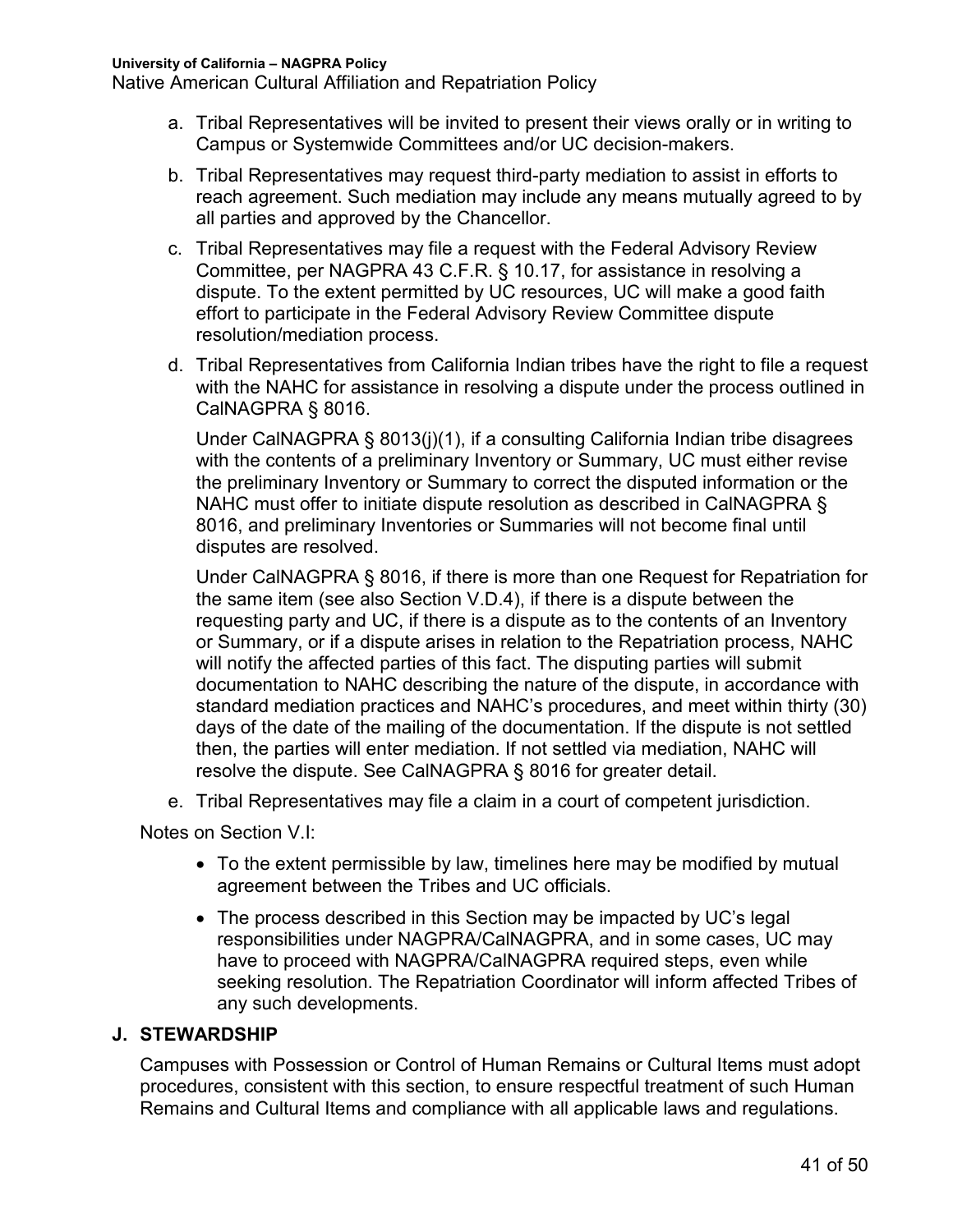#### **1. Treatment**

All Human Remains and Cultural Items must be treated in a respectful manner.

Consultation with Tribal Representatives is imperative for providing care and treatment in accordance with tribal traditions. Tribes may have their own traditional perspectives on care, storage, and handling. Each campus with a NAGPRA/CalNAGPRA-eligible collection must post on their website how to make traditional care requests.

In addition, as part of the Consultation process, UC will seek guidance from consulting Tribes regarding traditional care, and will collaborate with the affiliated Tribal Representatives to develop and incorporate traditional care practices to the extent possible. In cases where traditional care requests cannot be strictly accommodated, the campus will collaboratively explore alternative arrangements with the Tribes in order to implement culturally sensitive care while upholding the safety and security of all collections.

The Repatriation Coordinator will also engage in Consultation with California Indian tribes as part of the updating and completion of Inventories and Summaries (including preliminary Inventories and preliminary Summaries) and defer to tribal recommendations for appropriate handling and treatment. $^{\rm 31}$ 

If there are competing tribal recommendations/requests for appropriate handling and treatment or traditional care, the Repatriation Coordinator will attempt to facilitate a solution, and/or convene the Tribes to discuss and defer to their joint recommendations. If the Tribes cannot come to agreement, the Repatriation Coordinator may seek a recommendation from the Campus Committee. The Chancellor will make the final decision within thirty (30) days of receiving the recommendation.

Only authorized individuals<sup>32</sup> will have access to Human Remains and Cultural Items, which must be stored in dedicated spaces that are not accessed by the public.

Human Remains should be handled as little as possible, and only for essential functions (e.g., safety issues and functions essential to Repatriation or curation).

To the maximum extent possible, Human Remains and Funerary Objects from the same Burial Site and from the same general geographic location should be kept together. In addition, the campus will retain all packaging materials (boxes, bags, jars, acid-free tissue paper, etc.) that previously held Human Remains so that they can be offered to Lineal Descendants or Tribal Representatives at the time of transfer. Campuses should not remove any soil adhering to Human Remains or Cultural Items unless necessary for compliance with NAGPRA/CalNAGPRA, and if soil is loosened, it will be collected and offered at the time of transfer as well.

 $\overline{a}$ 

<sup>31</sup> CalNAGPRA § 8013(c)(2).

<sup>&</sup>lt;sup>32</sup> The Repatriation Coordinator or another campus official designated by the Chancellor shall maintain a list of authorized individuals or positions (e.g. custodians), and the list shall be accessible to Tribes, upon request.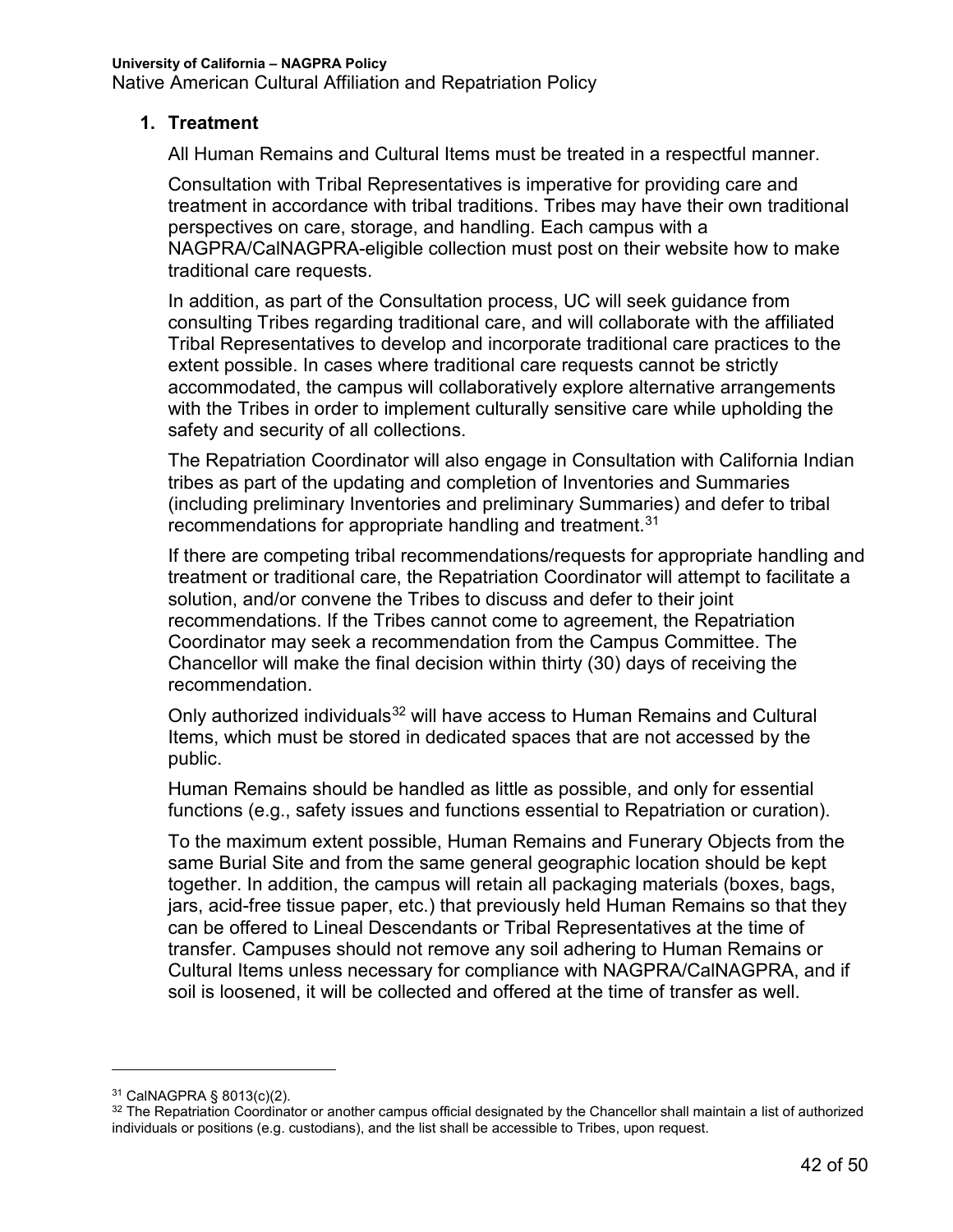Human Remains and Cultural Items in UC's Possession or Control must not be removed from UC premises except as permitted under Section V.K.2. University employees or retirees/emeriti that have removed Human Remains or Cultural Items from UC premises must immediately return these to the University.

#### **2. Management and Preservation**

Campuses must ensure that all Human Remains and Associated Funerary Objects are managed and preserved in accordance with definitions, standards, procedures, and guidelines set out by 36 C.F.R. § 79.9(b)(3) $\frac{33}{3}$ , except as approved by the Chancellor or to accommodate a request for traditional care and preferences from a Culturally Affiliated Tribe. Consistent with those standards, campuses must keep Human Remains and Associated Funerary Objects under physically secure conditions by:

- a. Having the physical plant meet local electrical, fire, building, health and safety codes;
- b. Having an appropriate and operational fire detection and suppression system;
- c. Having an appropriate and operational intrusion detection and deterrent system;
- d. Having an adequate emergency management plan that establishes procedures for responding to fires, floods, natural disasters, civil unrest, acts of violence, structural failures and failures of mechanical systems within the physical plant;
- e. Providing fragile or valuable items in a collection with additional security such as locking the items in a safe, vault or museum specimen cabinet, as appropriate;
- f. Limiting and controlling access to keys, the collection and the physical plant; and
- g. Inspecting the physical plant in accordance with 36 C.F.R. § 79.11 for possible security weaknesses and environmental control problems, and taking necessary actions to maintain the integrity of the collection.

All exceptions must be reviewed by the Campus Committee, which will make a recommendation to the Chancellor.

### **3. Access by Lineal Descendants and Tribes**

Lineal Descendants and Tribal Representatives must be permitted access to NAGPRA/CalNAGPRA-eligible Human Remains, Cultural Items, or associated records for the purpose of tribal cultural or spiritual care or observational study (nondestructive analysis). Arrangements are to be established in advance with the campus Repatriation Coordinator or another campus official designated by the Chancellor. These requests should normally be made at least two weeks in advance to allow for adequate preparation and staffing, but the Repatriation Coordinator should be sensitive to tribal needs.

<sup>33</sup> Though these regulations only directly apply to UC in limited circumstances (e.g., where UC has possession of federal collections), UC is adopting these standards for all Human Remains and Associated Funerary Objects in its Control or Possession.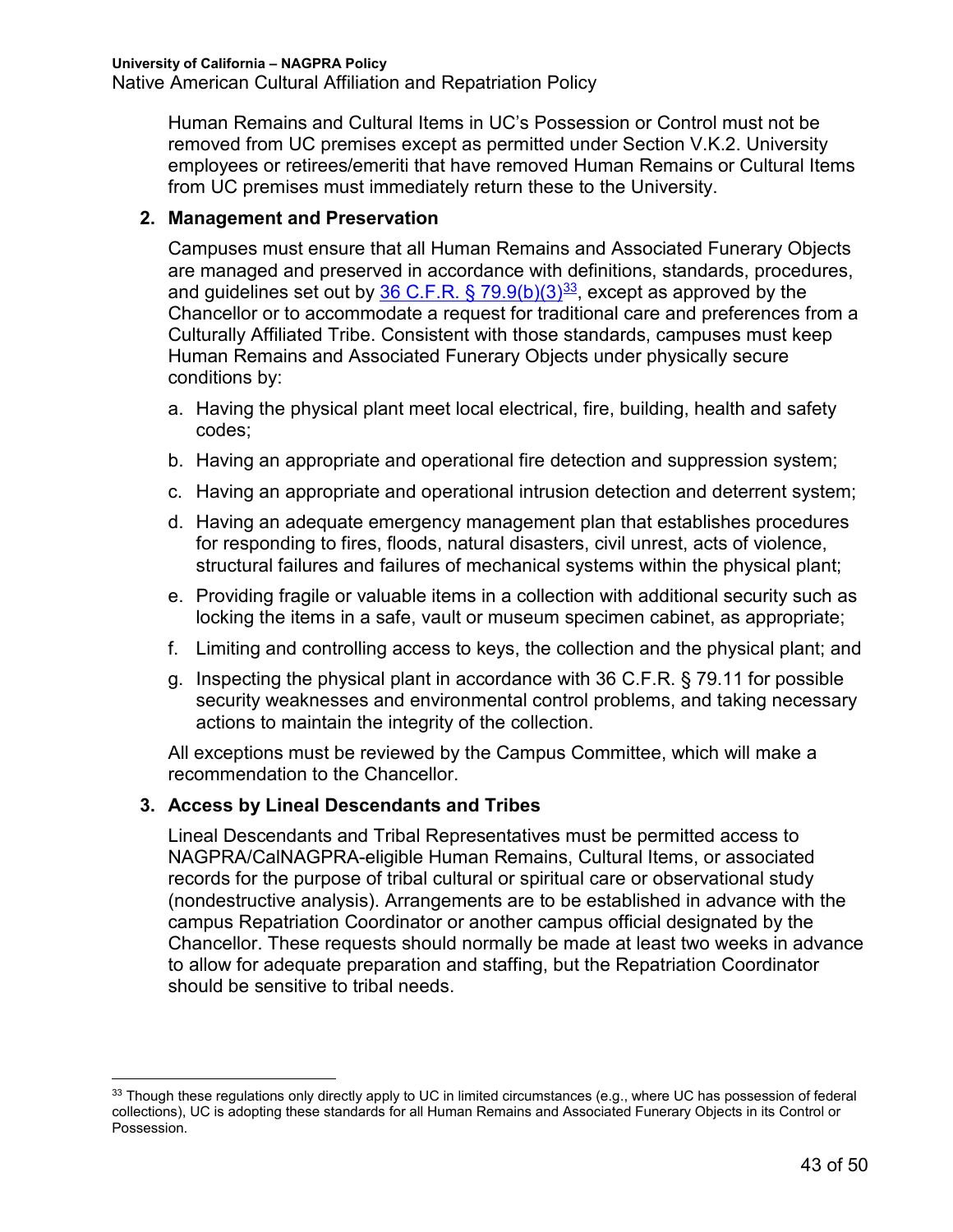#### **4. Restricted Access to/Loans of Human Remains and Cultural Items for Research, Instruction or Other Purposes**

UC campuses may not authorize research (including destructive analysis such as absolute dating, radiocarbon dating, DNA analysis including mitochondrial DNA analysis, stable isotope analysis, or other biomolecular analysis), instructional use, or other use of any identified or potential Human Remains and Cultural Items, except as permitted under V.J.3. above or in the limited circumstances outlined below. Under **no** circumstances will UC authorize the exhibition of Human Remains.

a. If the Human Remains and/or Cultural Items have been Culturally Affiliated or State Culturally Affiliated, the Culturally Affiliated and State Culturally Affiliated Tribal Representatives from those Tribes must provide explicit written authorization.

In addition, if a Federally Recognized tribe sponsored or partnered with a non-Federally Recognized tribe, then the Tribal Representative from the non-Federally Recognized tribe must also provide explicit written authorization.

b. If the Human Remains and/or Cultural Items are Culturally Unidentifiable, Tribal Representatives from all Tribes whose aboriginal lands/aboriginal territory or tribal lands overlap with the location where the Human Remains and/or Cultural Items originate must provide explicit written authorization.

Requests for tribal authorization must include a clear and easily understood explanation of the duration, type, nature, and extent of research being requested, and the potential impacts on the Human Remains and Cultural Items.

Compliance with the requirements of a. and b. above notwithstanding, once a campus receives a Request for Cultural Affiliation / State Cultural Affiliation, Repatriation or Disposition of Human Remains, the campus will impose a moratorium on all access or loans for research, instruction, or other purposes until the Request is resolved.

Whether internal or external to UC, *all persons seeking access to Human Remains and/or Cultural Items under this Section V.J.4 must provide to the Repatriation Coordinator documentation demonstrating explicit tribal written authorization as described above*. These prior approval requirements do not apply to access under Section V.J.3. The Repatriation Coordinator or another campus official designated by the Chancellor must check the records to ensure that there are no pending Consultations, appeals or complaints related to the Human Remains or Cultural Items requested before forwarding the request and all compliance documents referenced above to the Chancellor for approval.

In reviewing access or loan requests for research, instruction, or other purposes unrelated to making determinations needed for compliance with NAGPRA or CalNAGPRA, the Chancellor will consider (i) evidence of tribal Consultation and authorizations as required above, (ii) tribal input, and (iii) efforts to maintain high standards of care and respect for all Human Remains and/or Cultural Items.

Once the Tribes and the Chancellor have authorized the request, the campus will grant access or make the loan for such use as described in Section V.K.2.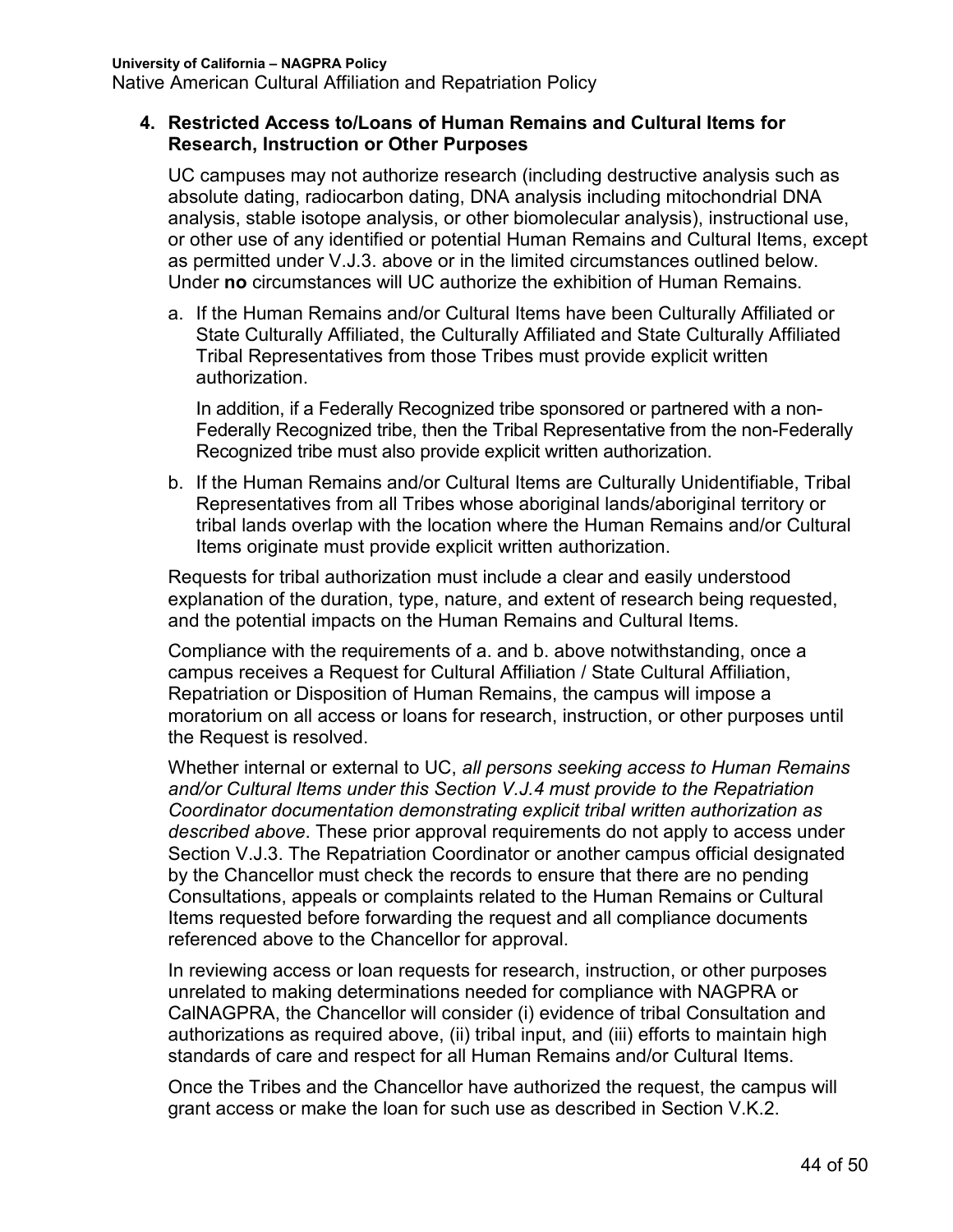### **K. NEW REQUESTS FOR SHORT-TERM CARE AND LOANS**

### **1. Loans to UC**

Except as permitted herein, Human Remains or Cultural Items from private collections or other institutions are not permitted on campus. However, under certain circumstances and provided the conditions below are satisfied, campuses may accept loan agreements for UC's care of Human Remains and Cultural Items.

#### **Examples of acceptable circumstances under which UC may receive loans include:**

- 1) A request that UC perform an analysis of the Human Remains or Cultural Items at the behest of a Culturally Affiliated or State Culturally Affiliated Tribe.
- 2) A request that UC perform an examination of the Human Remains or Cultural Items to aid the loaning institution in carrying out its NAGPRA or CalNAGPRA responsibilities. However, unless Culturally Affiliated Tribes have given explicit written authorization for testing, in carrying out such examinations, the campus may only use minimally invasive procedures and may not use destructive analysis (such as absolute dating, radiocarbon dating, DNA analysis including mitochondrial DNA analysis, stable isotope analysis, or other biomolecular analysis).
- 3) A request from an entity that recently discovered Human Remains or Cultural Items that is unable to provide immediate and appropriate care.
- 4) Other research or care approved by or performed in Consultation with the Culturally Affiliated Tribe(s).

### **Conditions for Loans to UC**

For all requests for loans *to UC*, the following conditions apply:

- 1) Unless the loan is from a Tribe, before accepting the loan the Campus Committee must review and may advise on which Tribes must be consulted.
- 2) The controlling agent has requested that the UC maintain such short-term care.
- 3) UC and the controlling agent have entered into an agreement in writing, delineating the terms of the loan, including, if appropriate, applicable terms relating to NAGPRA or CalNAGPRA compliance responsibilities.
- 4) Loans may not exceed two (2) years unless extensions are approved by the Chancellor.
- 5) UC maintains the Human Remains and Cultural Items in accordance with the standards described in Section V.J.2 above unless otherwise described in the agreement between the controlling agent and UC and approved by the Chancellor after consultation with the Campus Committee.
- 6) Records of all loan agreements under this section must be maintained by the Repatriation Coordinator or another campus official designated by the Chancellor. The Repatriation Coordinator will include a summary of Human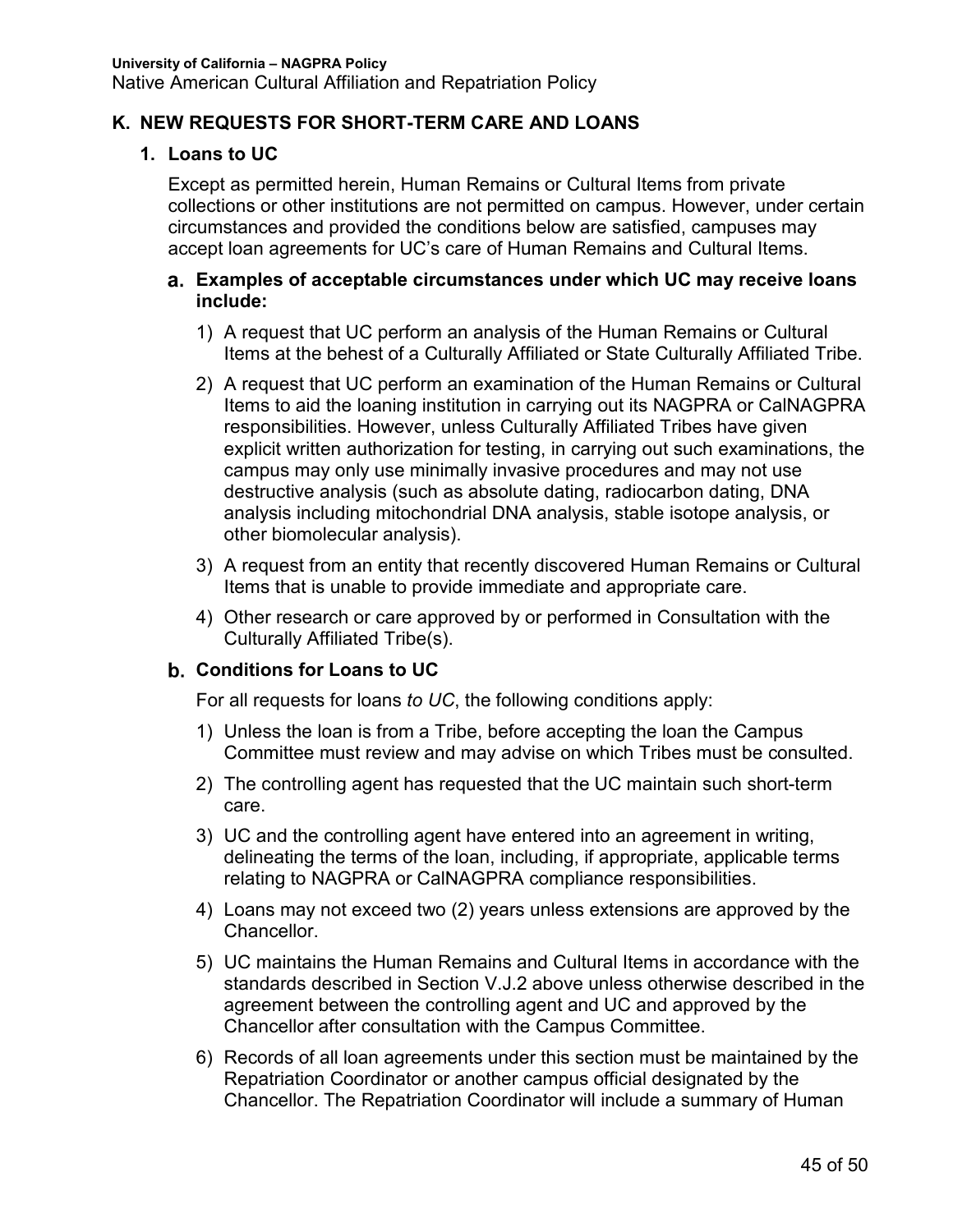Remains and Cultural Items loaned to UC in the campus biannual report described in Section V.H.

#### **2. Access/Loans from UC**

Provided the conditions below are satisfied, UC campuses may grant access or make short-term loans of NAGPRA/CalNAGPRA-eligible Human Remains and Cultural Items that are in the campus's Control.

- 1) All applicable prior notifications, approvals or other stipulations required by Sections V.J.4 must be observed prior to granting of access/loans.
- 2) Access and loans may not exceed two (2) years unless extensions are approved by the Chancellor.
- 3) Prior to transporting items, the campus and the party accepting the loan will enter into a written loan agreement which details the terms of the loan, including:
	- i. The purpose of the loan;
	- ii. The precise items loaned;
	- iii. The start and end date of the loan, and a provision for termination of the loan for any reason;
	- iv. The expectations for respectful Stewardship and other applicable conditions in accordance with this policy and/or any applicable campus museum/repository policies;
	- v. If applicable, the precise type, nature, and extent of testing permitted, including any restrictions on the research that have been placed by Tribes;
	- vi. A specification that loaned items must be returned in the same condition in which they were loaned (unless otherwise specified in the loan agreement);
	- vii. The method of transport and other logistics for the transfer to the loan recipient and the return of the loaned materials; and
	- viii. A requirement that researchers disseminate their research results to all Tribes that authorized the research use.

Culturally Affiliated / State Culturally Affiliated Tribes will be provided the opportunity to inspect the location where loaned items will be stored, observe the packaging associated with the loan request, confirm transportation, and observe any unpacking and handling at the destination site.

The Repatriation Coordinator or another campus official designated by the Chancellor will review and note the condition of loaned materials at the time the loan is made and upon its return (i.e., have the items been shellacked, treated with pesticide, repaired, etc.), and any apparent violation of the terms of research condition.

The Repatriation Coordinator or another campus official designated by the Chancellor will create a method to track all loans, maintaining a list that minimally includes the name of the entity or person to whom the loan is made, the purpose of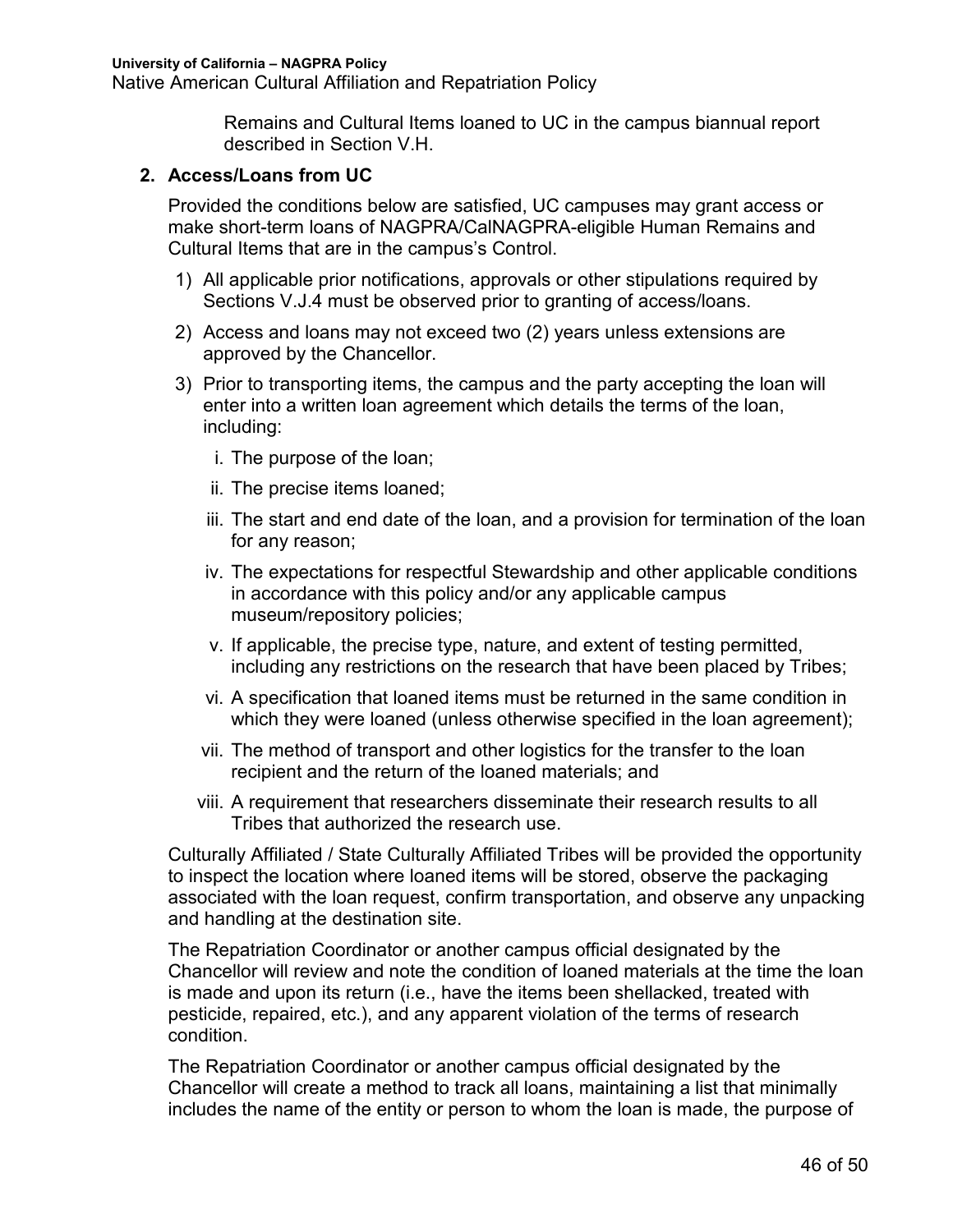the loan, Tribes that approved the loan, a general description and condition of the materials loaned, date loaned, and date returned. As part of the campus biannual report (see Section V.H), the Repatriation Coordinator must provide such list to the Campus and Systemwide Committees.

The Repatriation Coordinator or another campus official designated by the Chancellor will biannually review the list and follow up to ensure the return of loaned items.

Documentation of all items required under this Section V.K.2 will be maintained by the campus official that carried out these duties (i.e., the Repatriation Coordinator or another campus official designated by the Chancellor).

# **VI. REPATRIATION IMPLEMENTATION PLAN**

Each campus with NAGPRA/CalNAGPRA-eligible Human Remains or Cultural Items will develop a Repatriation Implementation Plan in coordination with the Campus Committee. The Repatriation Coordinator must provide a copy of the campus Repatriation Implementation Plan to the Systemwide Committee within five (5) days from finalization of the Plan. Nothing in this Section shall preclude initiating repatriation and dispositions prior to the deadlines imposed in this Section. Further, nothing in this Section shall delay any ongoing repatriation and dispositions.

At a minimum, the Repatriation Implementation Plan will contain the following components.

#### **A. Proactive Consultation and Review**

The Campus Repatriation Implementation Plan must describe the process and estimated timeline to be undertaken to proactively (i.e., regardless of whether a tribal Request has been received):

- Inform Tribes of UC collections that may include Cultural Items and invite Tribes for Consultation, and
- Review and update previous determinations of Culturally Unidentifiable Human Remains or Associated Funerary Objects, as described in Section V.C.5.

In performing these reevaluations, campuses will consult with Tribal Representatives, reevaluate originally considered evidence, and consider: any newly available evidence or information, Tribal Traditional Knowledge, changes in applicable law, the addition of new California Indian tribes under CalNAGPRA and new Federally Recognized tribes under NAGPRA, or other Tribes that should be consulted. Reevaluation may provide the basis for revising a decision for Cultural Affiliation/State Cultural Affiliation, or about the number or nature of Cultural Items listed in a previously submitted Summary, Inventory, Notice of Intent to Repatriate or Notice of Inventory Completion. (See also Sections V.B.1, V.C., and Flowcharts on UC's NAGPRA website for more details on the process.)

The reevaluations will be for the limited purpose of advancing Repatriation or Disposition. This section will not be construed to authorize the completion or initiation of any scientific study or destructive analysis (such as absolute dating, radiocarbon dating,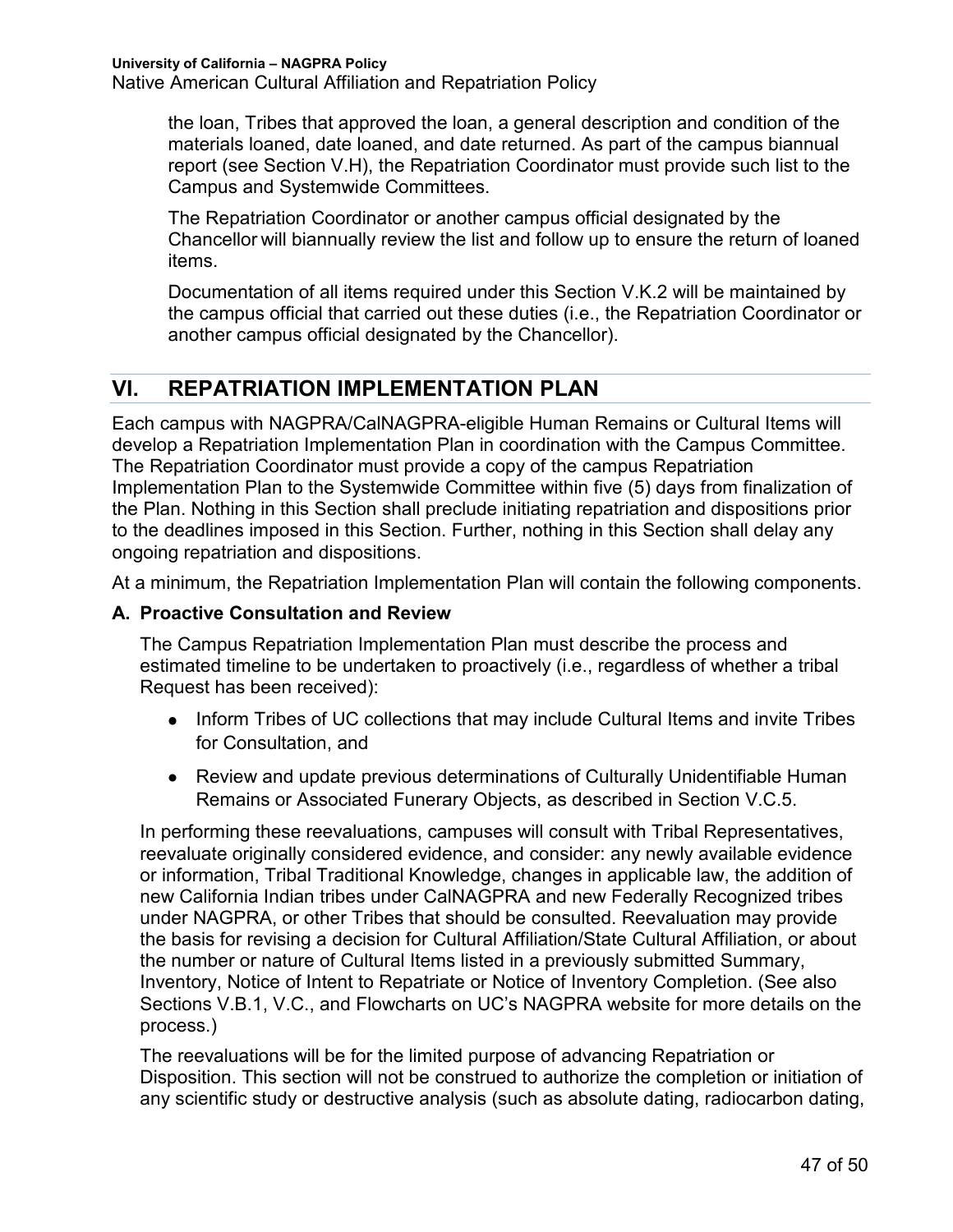DNA analysis including mitochondrial DNA analysis, stable isotope analysis, or other biomolecular analysis) of Human Remains or Cultural Items.

Campuses must proactively review and update previous determinations of Culturally Unidentifiable Human Remains or Associated Funerary Objects, and initiate or reinitiate Consultation with:

- Tribes that are likely to be Culturally Affiliated or State Culturally Affiliated;
- Tribes from whose tribal lands, at the time of the removal, the Human Remains and Associated Funerary Objects were removed; and
- Tribes from whose Aboriginal lands the Human Remains and Associated Funerary Objects were removed.

Campuses are encouraged to reevaluate first those portions of their collections for which information is readily available or about which Tribes have expressed special interest. If Tribal Representatives request a reevaluation of a previous determination that specific Human Remains or Cultural Items are Culturally Unidentifiable, such Requests will be prioritized.

### **B. Outreach to Culturally/State Culturally Affiliated Tribes**

Campus Repatriation Implementation Plans must describe campus strategies for reaching out to Culturally Affiliated/State Culturally Affiliated Tribes that have not yet requested or taken possession of the affiliated Human Remains and Cultural Items to see how the campus can support them in these efforts and discuss a Stewardship agreement if the Tribe is not able to physically accept the transfer. Such Tribes must be contacted at least annually.

#### **C. Collections Controlled by other Agencies**

Campus Repatriation Implementation Plans will include a schedule for reaching out to agencies that have Control of Human Remains and Cultural Items currently held by UC to prompt and encourage those agencies' Repatriation efforts and/or to coordinate the transfer of Human Remains and Cultural Items to the controlling agencies, especially when Tribes have requested the transfer. Such agencies must be contacted at least annually.

In addition, the campus Repatriation Coordinators will post on a UC public facing website a list of such collections by county and controlling agency, and including a general description of the items and to the extent known, their Provenance/Provenience and any potentially Culturally Affiliated Tribes. Repatriation Coordinators should communicate with potentially Culturally Affiliated Tribes regarding any changes to the status of these collections.

#### **D. Budget Estimate**

Campuses must estimate the costs necessary to carry out their responsibilities under this policy and include a detailed budget in their Repatriation Implementation Plans. Campus budgets should also contain a line item to specify the amount of available funds set aside for financial assistance to consulting Tribes, such as stipends, travel assistance, or reburial assistance.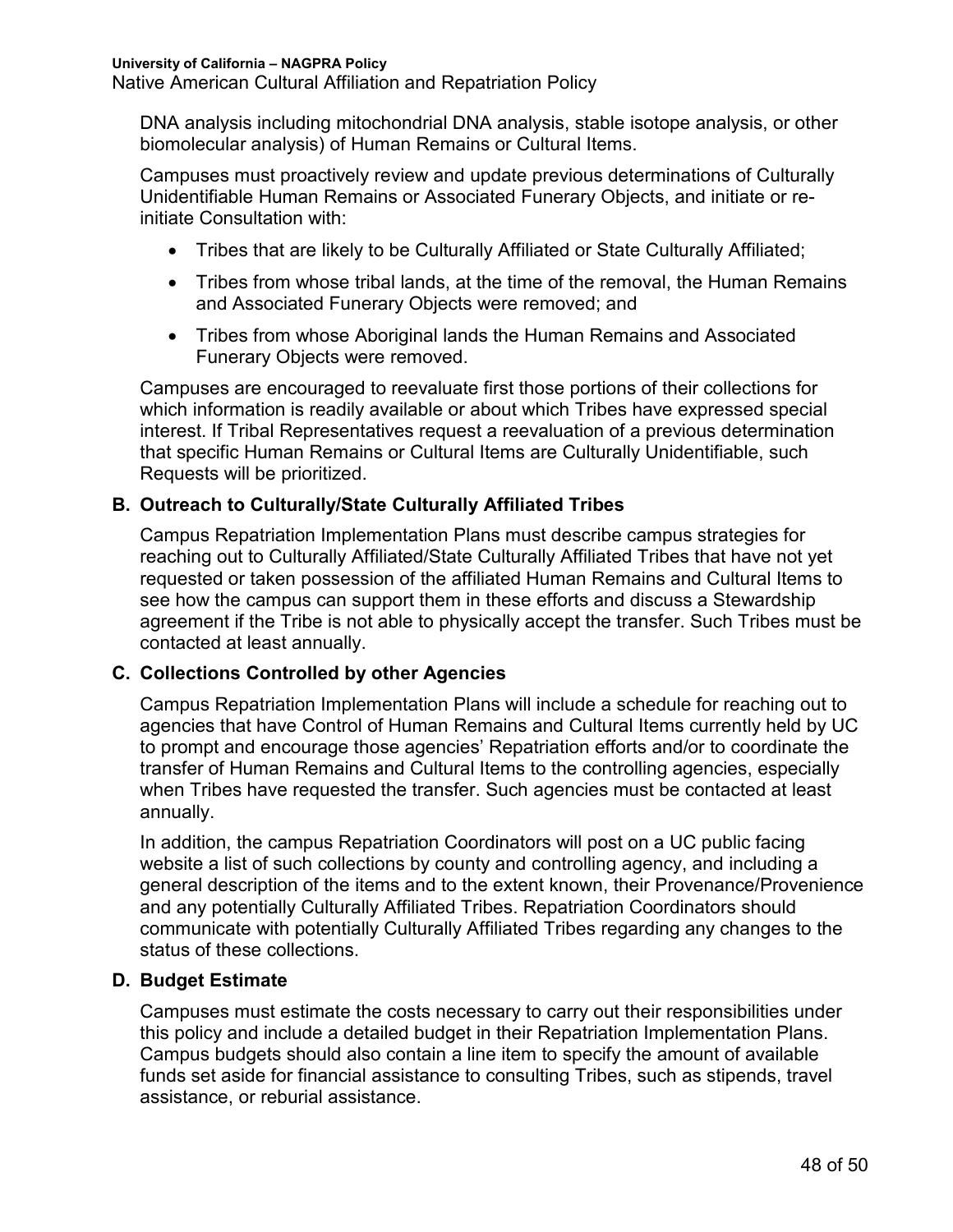Native American Cultural Affiliation and Repatriation Policy

#### **E. Campus Repatriation Plan Timeline**

Campuses must include a timeline for full Repatriation of all campus held Human Remains and Cultural Items, with estimated target dates. Campuses may include cost estimates for full Repatriation within various timelines (e.g., within ten (10) years if \$x amount is available, and within five (5) years if \$y is available).

Campuses may retain outside consultants to assist in the development of Repatriation Implementation Plans. Such consultants should demonstrate awareness of the unique history of California tribes and familiarity with the requirements of CalNAGPRA.

# **VII. RELATED INFORMATION**

#### **Additional resources:**

- a. Native American Graves Protection and Repatriation Act, 25 U.S.C. §§ 3001-13
- b. Native American Graves Protection and Repatriation Regulations, 43 C.F.R. §§ 10.1-.17
- c. California Native American Graves Protection and Repatriation Act, Cal. Health & Safety Code §§ 8010-30
- d. UC NAGPRA Website: Curation & Repatriation of Human Remains & Cultural Items
- e. United Nations Declaration on the Rights of Indigenous Peoples, G.A. Res. 61/295, U.N. Doc. A/RES/61/295 (Sept. 13, 2007)
- f. California Executive Order No. N-15-19 (June 18, 2019).
- g. Curation of Federally-Owned and Administered Archaeological Collections, 36 C.F.R. § 79.9(b)(3)
- h. Regents Policy 1111, Policy on Statement of Ethical Values and Standards of Ethical **Conduct**
- i. UC Policy BFB-IS-3: Electronic Information Security
- j. UC Whistleblower Policy

#### **Additional resources for matters falling outside the context of this policy:**

- a. UC Facilities Manual, Volume 2, Chapter 5: Environmental Issues and CEQA Compliance
- b. UC Policy on Anatomical Donation and Materials Programs
- c. Inadvertent discoveries of Native American remains in the course of excavation, California H&S Code 7050.5
- d. NAHC Designation of a Most Likely Descendent, Public Resources Code 5097.98

# **VIII. FREQUENTLY ASKED QUESTIONS**

Not applicable.